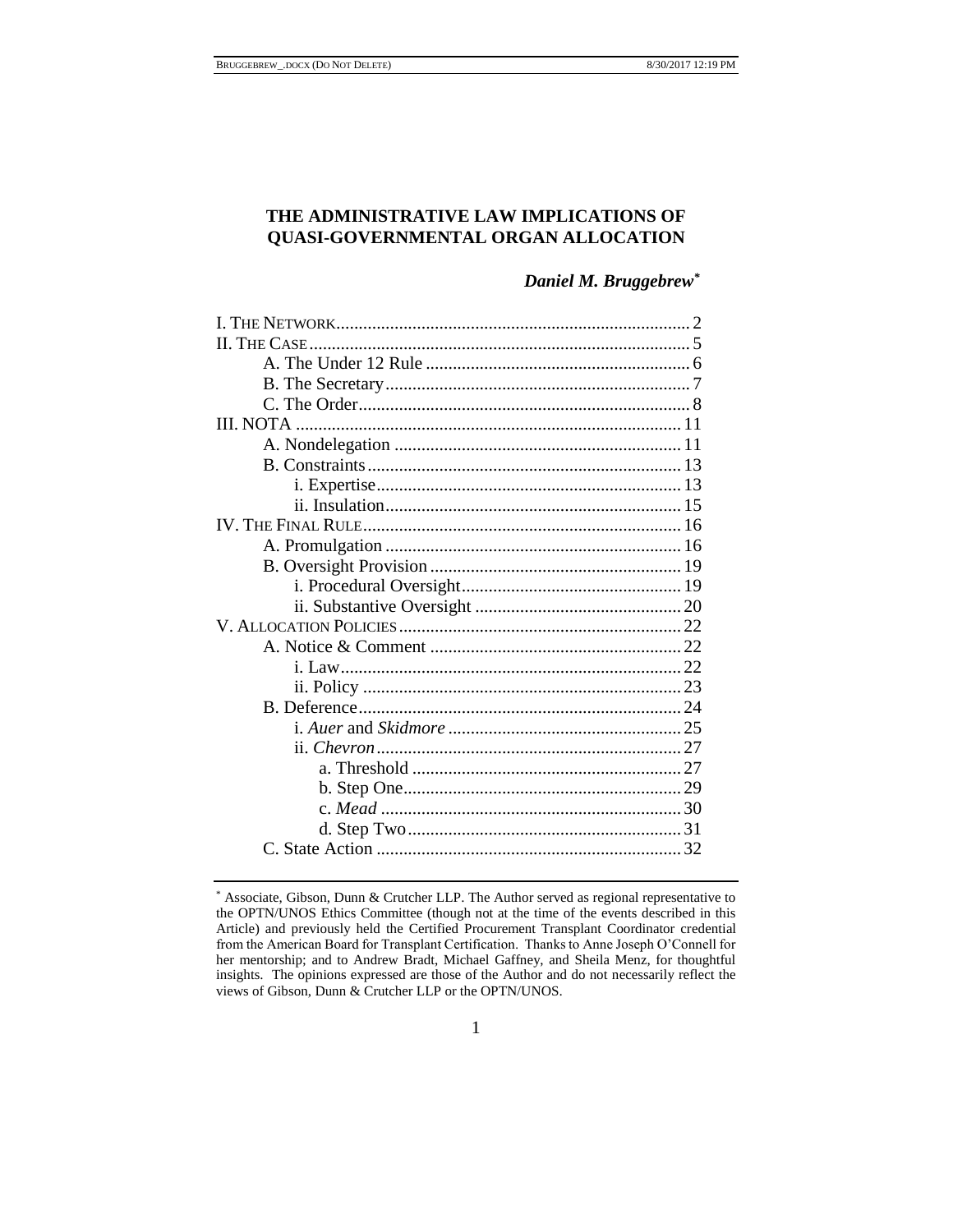i. Entwinement [.............................................................](#page-34-0) 35 ii. Control [.....................................................................](#page-36-0) 37 iii. Public Function [.......................................................](#page-37-0) 38 iv. Normative Judgment [...............................................](#page-38-0) 39 VI. CONCLUSION[.............................................................................](#page-39-0) 40

## **INTRODUCTION**

Congress created the Organ Procurement and Transplantation Network ("the OPTN"), a quasi-governmental agency, to allocate the nation's supply of deceased-donor organs. But, this agency is a shell. The Human Resources & Services Administration contracts with a private, non-profit corporation (the United Network for Organ Sharing or "UNOS") to operate the OPTN and to develop allocation policies based, in large part, on the medical science developed by its own membership—in light of normative mandates from Congress and the Department of Health & Human Services. The District Court for the Eastern District of Pennsylvania skirted several fundamental questions about the legitimacy and constitutionality of this arrangement when it temporarily restrained the OPTN/UNOS from treating a ten-year-old lung transplant candidate differently than adults in her position on the lung waitlist;<sup>1</sup> a subsequent transplant mooted her claim, leaving consideration of its merits to another day. This Article picks up where that transplant candidate's story left off and is the first to critically examine the OPTN/UNOS vis-à-vis issues of quasi-governmental regulation, political oversight, judicial deference to scientific agencies, and notice-and-comment rulemaking outside the scope of the Administrative Procedure Act.

# <span id="page-1-1"></span>I. THE NETWORK

<span id="page-1-0"></span>In 1984, Congress passed the National Organ Transplant Act ("NOTA" or "the Act") to facilitate the development of nationwide organ transplantation policies.<sup>2</sup> The Act created the OPTN, a "private,

<sup>&</sup>lt;sup>1</sup> This Article treats the OPTN and UNOS as a single entity ("the OPTN/UNOS" or "the Network"), except in cases where it draws legal or factual distinctions between the shell (the OPTN) and its operator (UNOS).

<sup>2</sup> National Organ Transplant Act, Pub. L. No. 98-507, 98 Stat. 2339 (codified as amended at 42 U.S.C. § 273 *et seq.* (2012)). *See generally* Jed A. Gross, *E Pluribus UNOS: The National Organ Transplant Act and Its Postoperative Complications***,** 8 YALE J. HEALTH POL'Y L. & ETHICS 145 (2013) (providing a comprehensive social, technological, and legislative history leading to the passage of NOTA).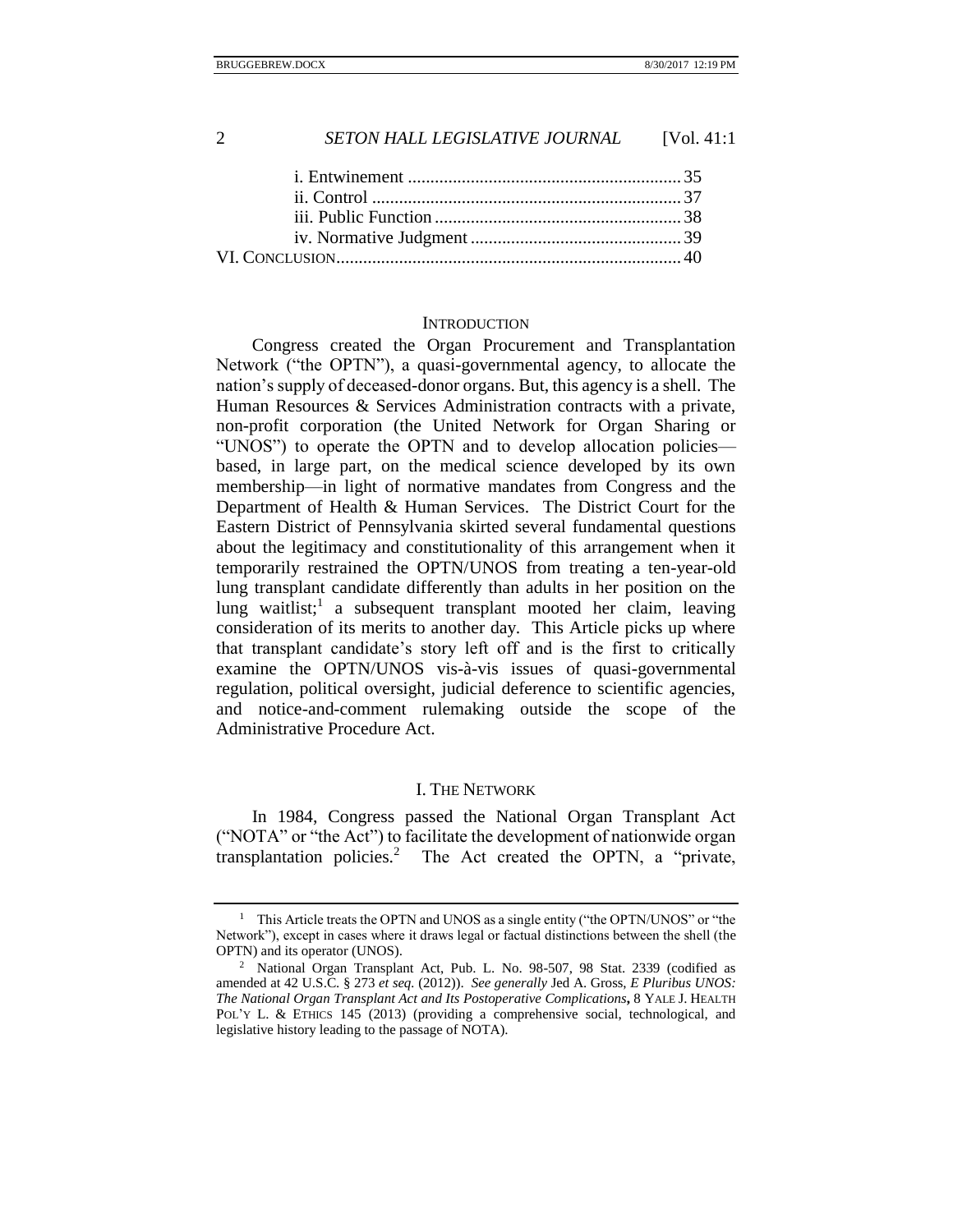nonprofit entity" charged with establishing both "a national list of individuals who need organs" and "a national system . . . to match organs and individuals included in the list."<sup>3</sup> Until this time, organ sharing had only occurred within a voluntary network of hospitals; NOTA "transformed th[at] voluntary network . . . into a formal [one] with effectively mandatory membership and governance by the OPTN."<sup>4</sup> Since 1986, UNOS has been under contract with the Health Resources and Services Administration ("HRSA" is a division of the U.S. Department of Health & Human Services ("HHS" or "the Department")) to operate the OPTN.<sup>5</sup>

<span id="page-2-2"></span><span id="page-2-1"></span>The Act requires that the OPTN's allocation policies distribute "organs equitably among transplant patients."<sup>6</sup> Implementing this directive, the Department published a final rule instructing the OPTN Board of Directors ("the Board") to draft policies "based on sound medical judgment . . . to achieve the best use of donated organs" ("the Final Rule").<sup>7</sup> The Final Rule authorizes the Board—comprised of transplant physicians; transplant candidates, recipients, and family members; and representatives of organ procurement organizations ("OPOs"), transplant hospitals, and the general public—to develop these policies,<sup>8</sup> and the Board has delegated this authority to various organspecific and trans-substantive committees.<sup>9</sup> Those committees utilize

<span id="page-2-0"></span>

<sup>3</sup> 42 U.S.C. § 274(b)(2)(A); *cf.* Gross, *supra* note [2,](#page-1-1) at 250 ("Congress took pains to emphasize the non-governmental nature of the network, for example, by calling it the 'Organ Procurement and Transplantation Network' . . . rather than the 'United States Transplantation Network' . . . ." (citation omitted)).

<sup>&</sup>lt;sup>4</sup> DAVID L. WEIMER, MEDICAL GOVERNANCE: VALUES, EXPERTISE, AND INTERESTS IN ORGAN TRANSPLANTATION 73 (2010).

<sup>5</sup> UNOS is a private non-profit organization. *About*, UNOS, http://www.unos.org/about/index.php/ (last visited Nov. 7, 2016). UNOS was established in 1977 by the privately incorporated South-Eastern Regional Organ Procurement Foundation a voluntary network of eighteen transplant centers that had grown out of an organization originally funded by the Public Health Service in 1969—to facilitate donor-recipient organ matching. WEIMER, *supra* note [4,](#page-2-0) at 45 ("[B]y 1983, UNOS was the only organization operating a nationwide system to support organ sharing." (citation omitted)). *See generally*  Wisconsin v. Shalala, No. 00-C-155-C, 2000 WL 34234002, at \*2 (W.D. Wis. Nov. 22, 2000) (noting that the OPTN-operator contract with UNOS has been renewed several times).

<sup>6</sup> 42 U.S.C. § 274(b)(2)(D) (emphasis added).

<sup>7</sup> 42 C.F.R. § 121.8(a)(1)–(2) (2015); *see* Organ Procurement & Transplantation Network, 63 Fed. Reg. 16,296, 16,297 (April 2, 1998), codified at 42 C.F.R. § 121.

<sup>8</sup> *See* 42 C.F.R. § 121.3(a); *id.* § 121.4(a); *see also Final Rule*, OPTN, https://optn.transplant.hrsa.gov/governance/about-the-optn/final-rule/ (last visited Nov. 7, 2016); Stuart C. Sweet & Gena Boyle, *The OPTN/UNOS Policy Development Cycle: Challenges and Opportunities*, 3 CURRENT TRANSPLANTATION REPORTS 75, 75–78 (2016) (describing "the typical policy development process" to include (1) identification of a problem, (2) developing a policy proposal, (3) public comment, and (4) post-implementation monitoring), *available at* http://link.springer.com/article/10.1007/s40472-016-0086-9.

<sup>9</sup> The organ-specific committees are Kidney, Liver & Intestinal Organ, Pancreas, and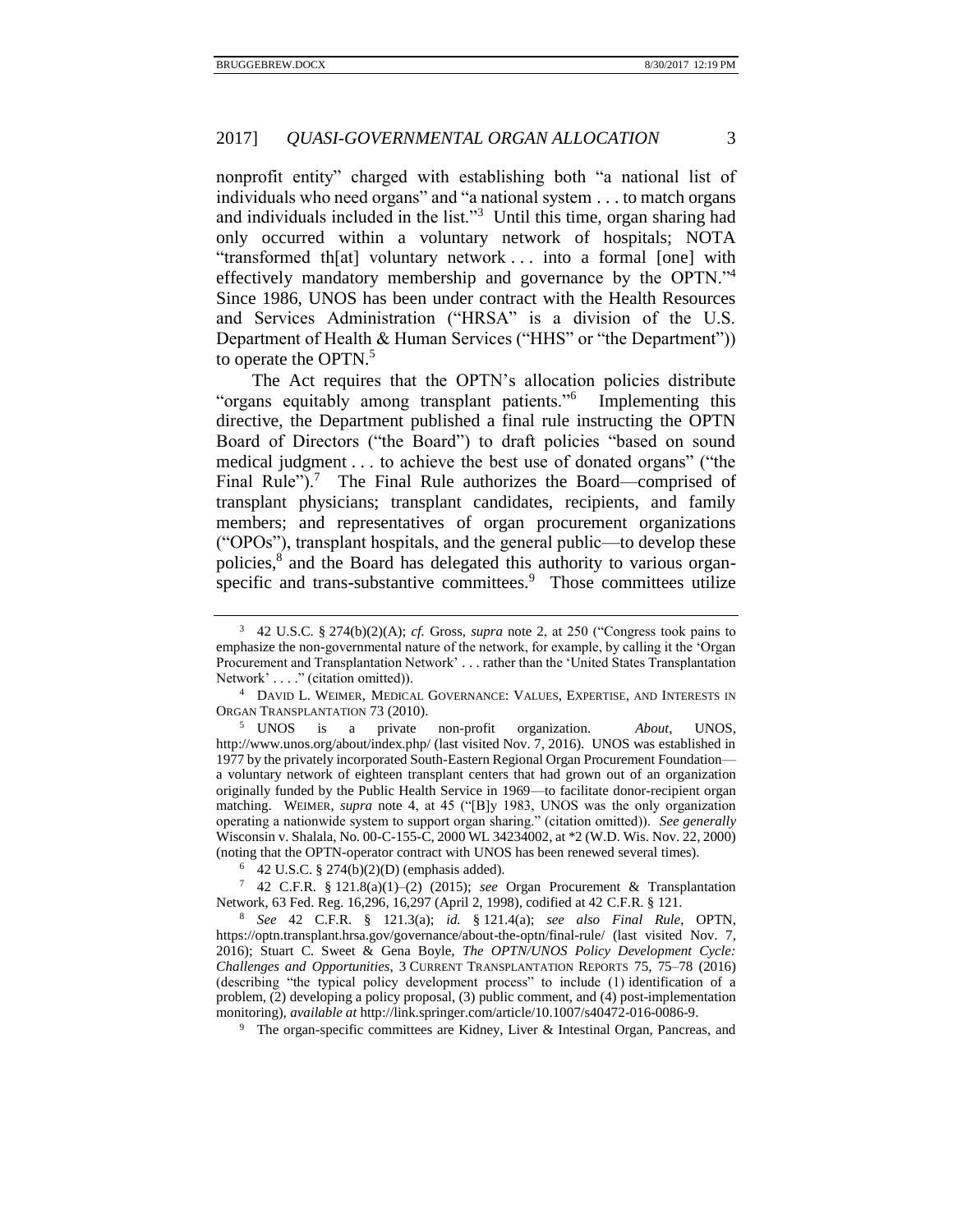<span id="page-3-0"></span>Network-specific notice-and-comment procedures, $^{10}$  which allow for input from the Network's membership and other interested parties.<sup>11</sup> Yet, the Final Rule purports to establish that "significant" policies promulgated by the Network are not "enforceable" until approved by the Secretary of HHS ("the Secretary").<sup>12</sup>

<span id="page-3-1"></span>Regardless, while the Network is responsible for establishing allocation policies, it falls to fifty-eight federally-designated OPOs to apply those policies during the real-time distribution of organs to patients awaiting transplantation ("candidates").<sup>13</sup> Each of these OPOs facilitates transplants from deceased donors within its exclusive geographically defined donation service area ("DSA") to candidates at transplant centers around the country.<sup>14</sup> Ten years after NOTA was signed into law, Congress amended the Social Security Act to require—as a prerequisite to Medicare and Medicaid reimbursement—that hospitals and OPOs comply with Network policies (including establishing agreements whereby hospitals notify OPOs of potential organ donors).<sup>15</sup>

Once a person is consented to be an organ donor,  $16$  the local OPO

 $12 \quad 42 \text{ C.F.R. }$  § 121.4(b)(2).

<sup>14</sup> WEIMER, *supra* note [4,](#page-2-0) at 49. Transplant centers are hospitals where transplants are performed. 42 C.F.R. § 121.2; *see OPO Report*, SCIENTIFIC REGISTRY OF TRANSPLANT RECIPIENTS, http://www.srtr.org/csr/current/opo-report.aspx/ (last visited Nov. 7, 2016).

<sup>15</sup> Social Security Act Amendments of 1994, Pub. L. No. 103-432, 108 Stat. 4398 (codified as amended at 42 U.S.C. § 1320b-8(a)(1) (2012)).

<sup>16</sup> This may be either by first-person consent (e.g., during registration at the DMV), or by the consent of the donor's legal next-of-kin.

Thoracic Organ. *Committees*, OPTN, https://optn.transplant.hrsa.gov/members/

committees/ (last visited Nov. 7, 2016). And, the trans-substantive committees normally involved in organ allocation policy development include Ethics, Executive, Histocompatibility, Membership & Professional Standards, Minority Affairs, OPO, Patient Affairs, Pediatric Transplantation, and Policy Oversight. *Id.*

<sup>10</sup> 42 C.F.R. § 121.4(b)(1); *see Making OPTN Policy*, OPTN, https://optn.transplant.hrsa.gov/governance/policies/making-optn-policy/

<sup>(</sup>last visited Nov. 7, 2016); *see also Policy Notices*, OPTN, https://optn.transplant.hrsa.gov/governance/policy-notices/ (last visited Nov. 7, 2016); *Public Comment*, OPTN, http://optn.transplant.hrsa.gov/governance/public-comment/ (last visited Nov. 7, 2016).

<sup>11</sup> *See* Martin A. Strosberg & Ron W. Gimbel, *The Public Administration of Organ Allocation: Maintaining the Public-Private Partnership*, 7 PUB. ADMIN. & MGMT. 229, 232 ("UNOS . . . adopts policies with organized input from the public and the general membership."). The independent organizational members of the OPTN/UNOS include 254 transplant centers, fifty-eight OPOs, fifty-eight histocompatibility laboratories, and thirty professional and voluntary organizations. *See* WEIMER, *supra* not[e 4,](#page-2-0) at 51.

<sup>13</sup> *About AOPO*, ASSOCIATION OF ORGAN PROCUREMENT ORGANIZATIONS, http://www.aopo.org/about-aopo/ (last visited Nov. 7, 2016); *see* WEIMER, *supra* not[e 4,](#page-2-0) at 49 ("Each OPO has a monopoly over procuring organs from cadavers in hospitals within its geographic area. Fifty of the OPOs are independent organizations that harvest cadaveric organs from multiple hospitals. The other eight are operated by transplant centers based in specific hospitals and do not hold independent membership in the OPTN.").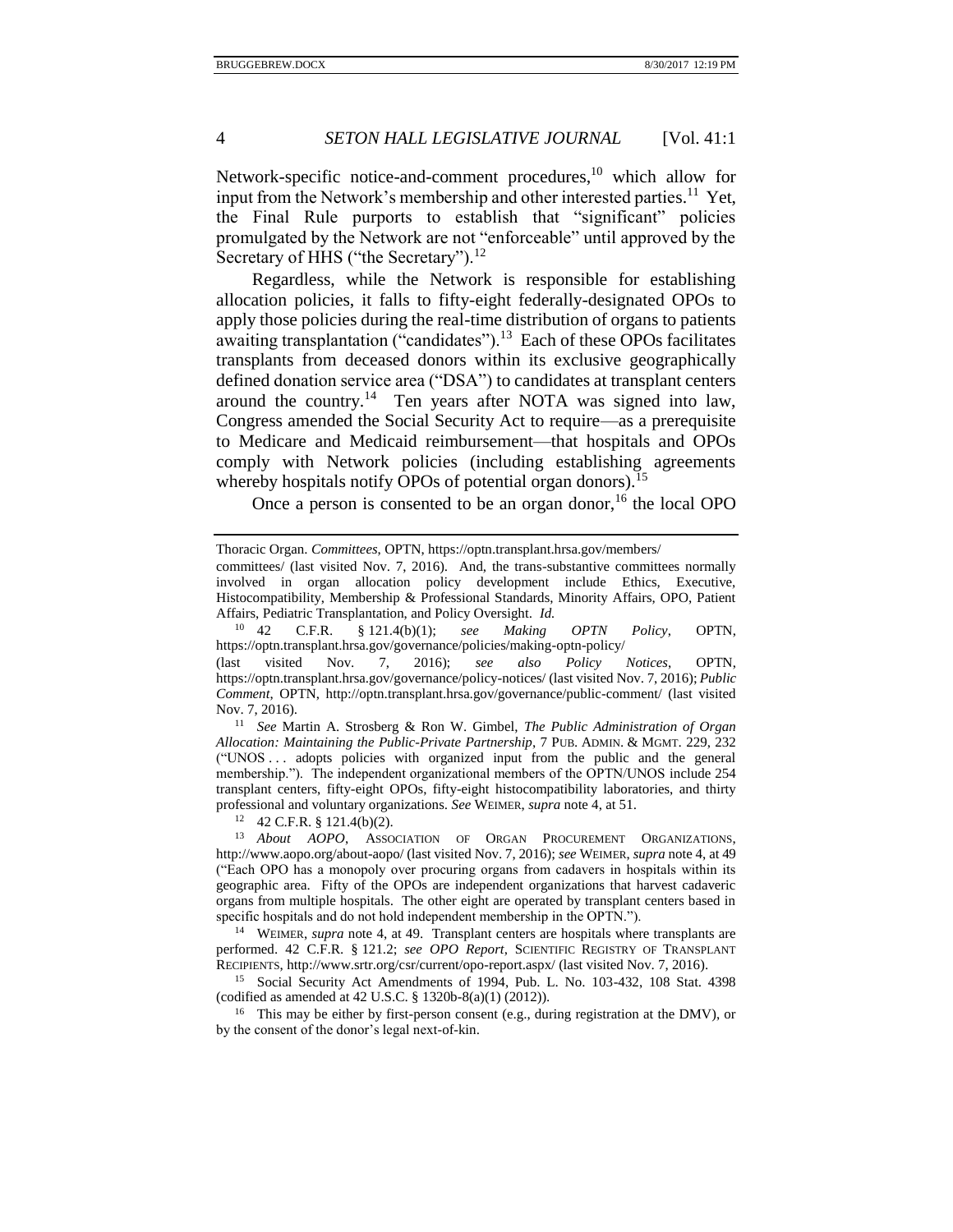uploads the donor's social and medical information onto an online UNOS-operated donor-recipient matching system called DonorNet<sup>SM</sup>.<sup>17</sup> Using DonorNet<sup>SM</sup>, an OPO representative generates one or more organspecific "matchruns" that sort and rank all the candidates who may be compatible for each organ to be offered.<sup>18</sup> The sequence of candidates on each unique matchrun is determined automatically based on algorithms that reflect the allocation policies that are operative at the time the matchrun is generated.<sup>19</sup>

<span id="page-4-3"></span><span id="page-4-1"></span>While the allocation policies vary by organ type, they all share some commonalities.<sup>20</sup> First, with few exceptions, organs from deceased donors are initially offered to candidates geographically nearest the donor, then to candidates farther away.<sup>21</sup> Second, despite the Act's mandate to distribute organs "equitably," the Network is still expected to specifically "address the unique health care needs of children." $^{22}$  So, all allocation policies include some division between children and adults. $2<sup>3</sup>$ Third, all allocation policies provide transplant surgeons discretion when considering offers for candidates listed at their center since "decisions about who should receive a particular organ in a particular situation involve levels of detail, subtlety and urgency that must be judged by transplant professionals."<sup>24</sup>

## <span id="page-4-4"></span>II. THE CASE

<span id="page-4-0"></span>In December 2011, the transplant team at Children's Hospital of Philadelphia ("CHOP") sought to employ its discretion when it determined that Sarah Murnaghan—a then-ten-year-old girl with cystic fibrosis listed for a bilateral lung transplant—was medically eligible to receive lungs from an adult where the donor's lungs would be "downsized" to fit her.<sup>25</sup> Due to her progressively worsening health,

<sup>23</sup> *See generally Policies*, OPTN, *available at* https://optn.transplant.hrsa.gov/ governance/policies.

<span id="page-4-2"></span>

<sup>17</sup> *How organs are matched*, UNOS, https://www.unos.org/transplantation/ matching-organs/ (last visited Nov. 7, 2016).

 $\frac{18}{19}$  *Id.* 

<sup>19</sup> *Id.*

<sup>&</sup>lt;sup>20</sup> Complaint for a Temporary Restraining Order and Preliminary Injunction [hereinafter Complaint], Exhibit C (Letter from John P. Roberts, President, OPTN/UNOS, to Kathleen Sebelius, Secretary, HHS [hereinafter Roberts] Murnaghan v. Sebelius, No. 13-CV-03083, 2013 WL 3363500 (E.D. Penn. June 5, 2013)).

<sup>&</sup>lt;sup>21</sup> *See id.* (noting that geographic proximity minimizes organ preservation time and maximizes the chance of a successful transplant).

 $22$  42 U.S.C. § 274(b)(2)(M).

<sup>24</sup> *See* Organ Procurement and Transplantation Network, 64 Fed. Reg. 56,650, 56,652 (Oct. 20, 1999).

<sup>25</sup> *See* Complaint, *supra* note [20,](#page-4-1) at 10–11; *see also* Roberts, *supra* not[e 20](#page-4-1) (noting that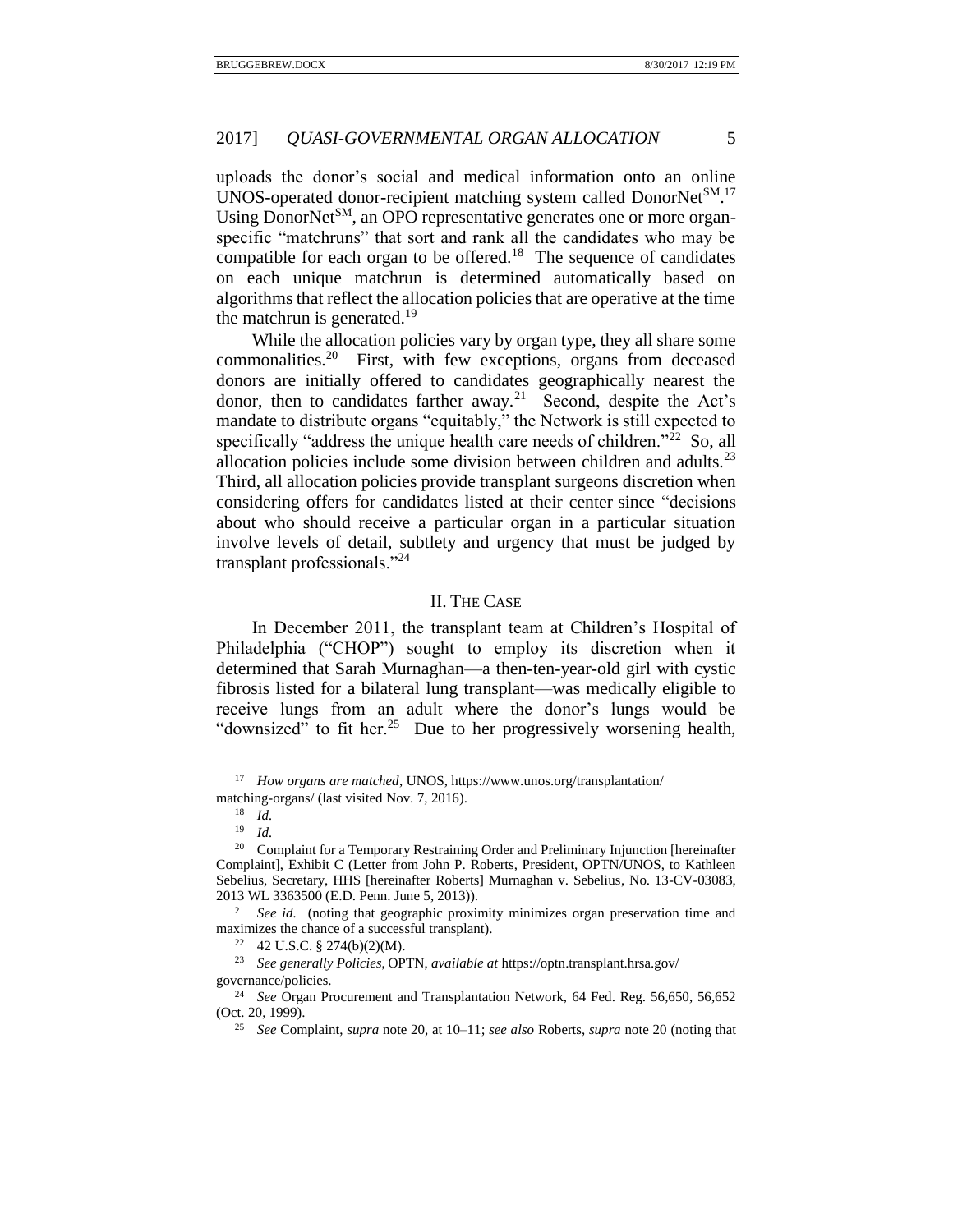Sarah was admitted to CHOP in May  $2013.^{26}$  Unfortunately for Sarah, high-quality lungs from adult donors were being routinely accepted for adult candidates who were ranked ahead of her on the waitlist due to the so-called "Under 12 Rule."<sup>27</sup>

# <span id="page-5-1"></span><span id="page-5-0"></span>*A. The Under 12 Rule*

<span id="page-5-4"></span><span id="page-5-3"></span>The Network's lung allocation policy draws a distinction between those individuals age twelve or older and those under twelve years old.<sup>28</sup> On the one hand, if a candidate is age twelve or older, their medical team will calculate a lung allocation score ("LAS"), which provides transplant physicians with a quantitative assessment of the candidate's mortality before—and survival benefit after—transplantation.<sup>29</sup> A candidate's priority on lung matchruns is based on their LAS: candidates with a higher LAS receive offers first within their  $DSA.^{30}$  On the other hand, candidates under age twelve do not receive an LAS score.<sup>31</sup> As a result, these pre-adolescent candidates are last in line to receive offers from adult donors, after all adolescent and adult candidates have refused.<sup>32</sup>

<sup>28</sup> *See generally* Sarah O'Brien, *The Impact and Implications of Sarah Murnaghan on the Organ Procurement and Transplantation Network's Lung Allocation Policy and a Proposal for Further Change*, 18 QUINNIPIAC HEALTH L.J. 99, 111–17 (2015).

<sup>29</sup> Roberts, *supra* not[e 20](#page-4-1) (the LAS is based in part on the candidate's medical diagnosis, blood analyses, and lung function).

<span id="page-5-2"></span>some thoracic transplant surgeons opt to excise one or more lobes from a larger donor's lungs for transplant into a smaller recipient and that studies have shown that outcomes are comparable to whole lung transplants despite the added complexity).

<span id="page-5-5"></span><sup>26</sup> Complaint, *supra* not[e 20,](#page-4-1) at 3.

<sup>27</sup> Hearing Regarding Motion for Temporary Restraining Order [hereinafter TRO Hearing], *Murnaghan*, 2013 WL 3363500, at 27:00–28:01. In the months following her admission, Sarah's transplant team received and rejected several lung offers that already had been refused by higher-ranked adult candidates, which they considered to be of inadequate medical quality. *Id.* at 33:10.

<sup>30</sup> Roberts, *supra* not[e 20.](#page-4-1)

<sup>&</sup>lt;sup>31</sup> Why the Under 12 Rule was promulgated is a matter of some debate in the medical community. *Compare* Keren Ladin & Douglas W. Hanto, *Rationing Lung Transplants— Procedural Fairness in Allocation and Appeals*, 369 NEW ENG. J. MED. 599, 599 (2013) ("Such scores were assigned only to patients 12 or older, because there were insufficient data to support their applicability to younger populations, owing to their different diagnoses and limited outcomes data." (citation omitted)) *with* Thomas M. Egan & Stuart C. Sweet, *Rationing Lung Transplants*, 369 NEW ENG. J. MED. 2064, 2064 (2013) ("Ladin and Hanto ignore critical references. The decision to exclude children younger than 12 years of age from receiving allocation scores was based on careful data review; it did not result from insufficient data.") (citation omitted)). *See also* Ciera Parish, *Rules Are Meant to Be Broken: The Organ Procurement and Transplantation Network Should Allow Pediatric Transplantation of Adult Lungs*, 28 J.L. & HEALTH 319, 333–36 (2015) (describing the purpose of the Under 12 Rule).

<sup>32</sup> Roberts, *supra* not[e 20.](#page-4-1)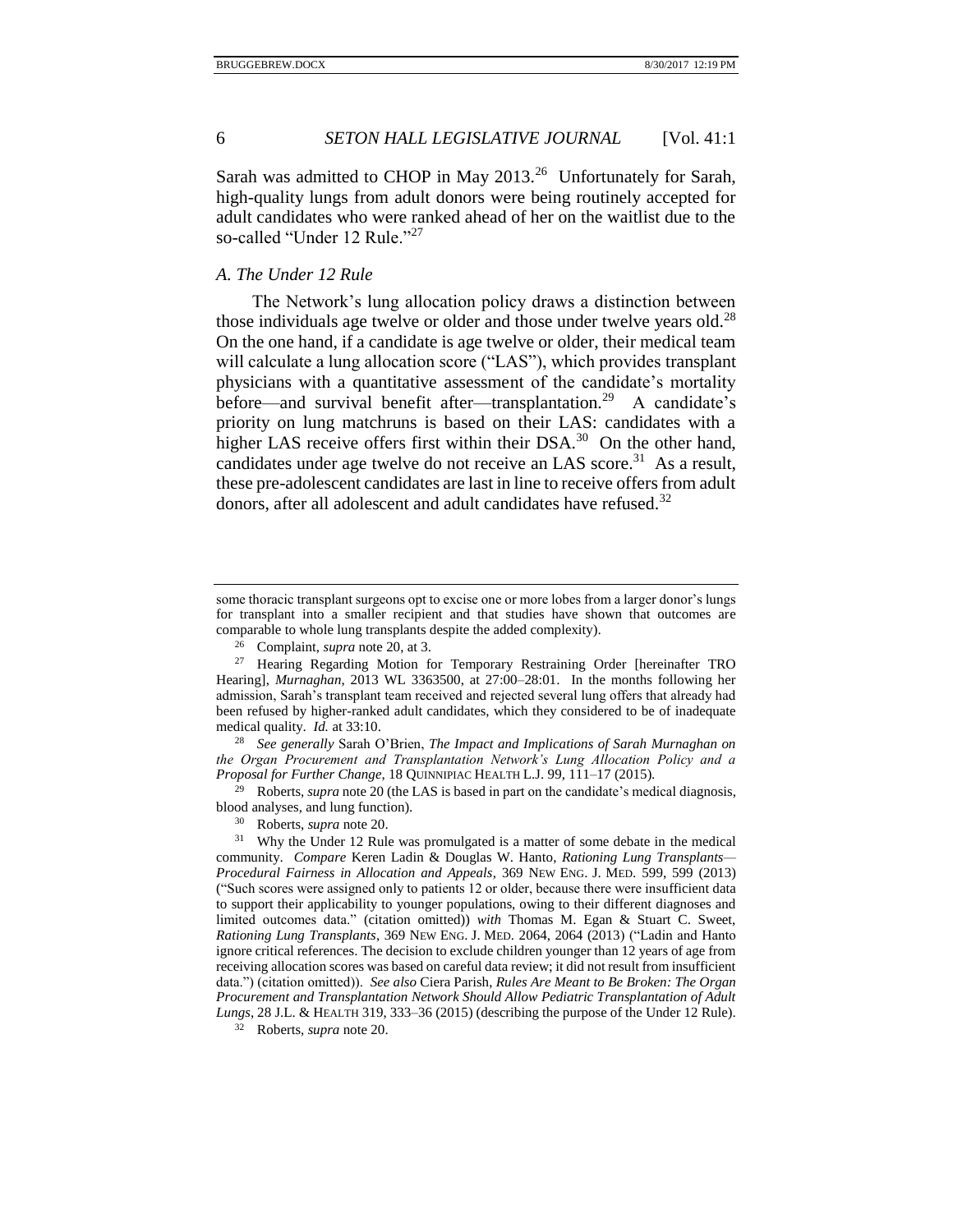#### <span id="page-6-0"></span>*B. The Secretary*

Around the time of her admission to CHOP, Sarah's parents sought to change the Under 12 Rule by publishing a petition to be delivered to Secretary Kathleen Sebelius and Board President Dr. John P. Roberts.<sup>33</sup> In response, the Network stated that the Murnaghans' request for special review could not be considered.<sup>34</sup> Nevertheless, on May 31, 2013, Secretary Sebelius directed the Network to "identify[] any potential improvements to th[e lung allocation] policy that would make more transplants available to children, consistent with the requirements of the [Final Rule]."<sup>35</sup>

<span id="page-6-1"></span>On June 3, 2013, Sarah's parents' attorney wrote to Secretary Sebelius, arguing that the Under 12 Rule was flawed and discriminatory, and directly requesting that the Secretary suspend the rule for Sarah on an emergency basis.<sup>36</sup> The next day, at an unrelated budgetary hearing before the House Education and Labor Committee, three congressmen pressed Sebelius to grant the Murnaghans' request.<sup>37</sup> One congressman, in particular, compared Sarah's situation to "deny[ing] a[n] organ transplant based on somebody's race, ... skin [color], ... or gender . . . . "<sup>38</sup> Sebelius refused, suggesting that the allocation "rules that are in place and reviewed on a regular basis are there because the worst of all worlds in my mind is to have some individual pick and choose who lives and who dies. I think you want a process where it's guided by medical science and medical experts."<sup>39</sup>

<sup>35</sup> Complaint, Exhibit G (Letter from Secretary Sebelius to Dr. Roberts), *supra* note [20.](#page-4-1) *See generally* 42 C.F.R. § 121.4(d) (If "[a]ny interested individual" submits to the Secretary comments critical of the OPTN's policies, the Secretary will consider those comments, and upon review, may take any action the Secretary deems appropriate, including "direct[ing] the OPTN to revise the policies or practices.").

<sup>36</sup> Complaint, Exhibit A (Letter from Stephen G. Harvey, attorney representing Sarah Murnaghan, to Secretary Sebelius), *supra* note [20](#page-4-1) (noting that the Network's review of the lung allocation policy could take months, during which Sarah would die).

<sup>37</sup> *See Rep. John Kline Holds a Hearing on the Dep't of Health & Human Servs. Budget Before the H. Educ. & Labor Comm.*, 113th Cong. (2013) [hereinafter *HHS Hearing*] (statements of Reps. Thomas Price, Lou Barletta, and Glenn Thompson).

<sup>33</sup> *See Allow Transplant of Adult Lungs to Children*, CHANGE.ORG, http://www.change.org/petitions/allow-transplants-of-adult-lungs-to-children/ (last visited Nov. 12, 2016).

<sup>34</sup> *OPTN statement regarding lung transplantation and pediatric priority*, OPTN (May 27, 2013), https://optn.transplant.hrsa.gov/news/optn-statement-regarding-lungtransplantation-and-pediatric-priority/ ("OPTN policies allow status adjustments for specifically defined groups of candidates with unique medical circumstances not addressed by the overall policy. A request to adjust the status of a patient under age 12 so that they may be included in the allocation sequence for adolescents and adults is not within the scope of the existing lung allocation policy.").

<sup>38</sup> *Id.* (statement of Rep. Lou Barletta).

<sup>&</sup>lt;sup>39</sup> *Id.* (statement of Sec'y Kathleen Sebelius).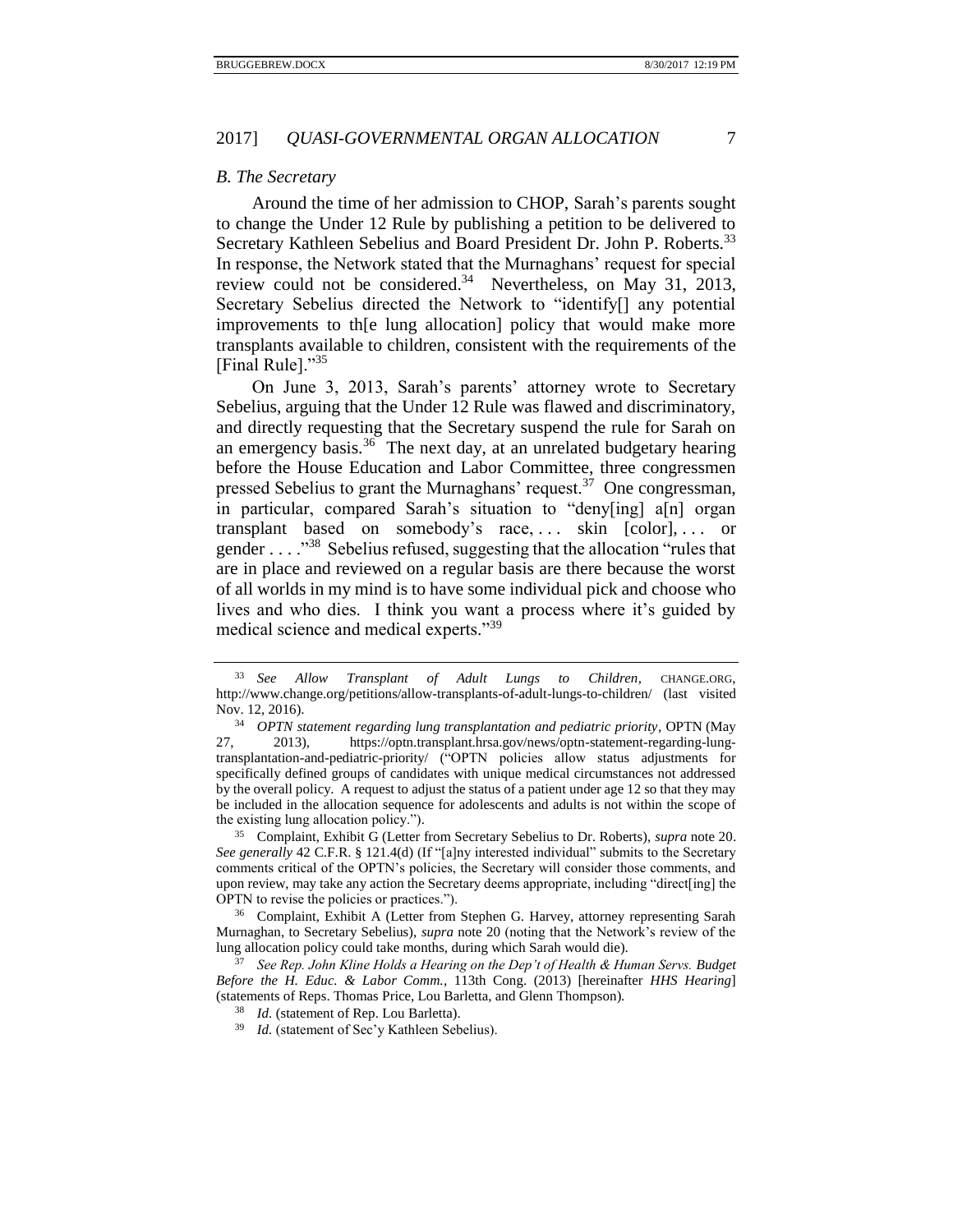#### <span id="page-7-0"></span>*C. The Order*

On June 5, 2013, Sarah's parents filed a motion in the District Court for the Eastern District of Pennsylvania for a temporary restraining order ("TRO") enjoining the Secretary and the Network from applying the Under 12 Rule.<sup>40</sup> The complaint alleged two overarching violations of the Administrative Procedure Act ("APA"): (1) that the Under 12 Rule was "not in accordance with law;" and (2) that the Secretary's failure to set it aside was "arbitrary, capricious, and an abuse of discretion."<sup>41</sup> During a hearing held the same day, Sarah's pulmonologist testified that the Under 12 Rule was "arbitrary;"<sup>42</sup> that Sarah would only survive two to four more weeks without a transplant; $43$  and that, were Sarah assigned an LAS, she would have a high chance of receiving lungs before her  $death<sup>44</sup>$ 

The court issued the TRO, limiting its application to Sarah.<sup>45</sup> That night, UNOS adjusted its allocation algorithm to implement the order.<sup>46</sup> In a supplemental memorandum to its order, the court noted that the TRO did not direct a lung to Sarah, or place Sarah at the front of the line for lungs; rather, the order merely restrained the Network from disadvantaging Sarah based on her age.<sup>47</sup>

On June 6, 2013, the OPTN/UNOS Thoracic and Pediatric Committees convened an emergency joint teleconference to "determine

<sup>45</sup> Order, *Murnaghan*, 2013 WL 3363500, at 2 (June 5, 2013). That said, the mother of another child waiting on the lung waitlist—an eleven-year-old named Javier Martinez obtained a similar TRO and preliminary injunction from the same court the very next day, represented by the Murnaghans' attorney. *See* Parish, *supra* note [31,](#page-5-2) at 338–39 (citations omitted).

<sup>47</sup> Supplemental Mem., *Murnaghan*, 2013 WL 3363500, at 2 (June 7, 2013). This was a repetition of a caveat the court announced during the TRO hearing. *See* TRO Hearing, *supra* note [27,](#page-5-1) at 41:57–43:25 ("I want to emphasize what the legal issue on the TRO is, as I understand it. And I think this is very important, that, I am not in a position—nor would I seek to be—to decide who gets a transplant. That's not the function of a judge. The legal issue that's presented is that the Under 12 Rule is an 'arbitrary' and 'capricious' rule that is [*sic*] been improperly put into effect by the Secretary of HHS and that it should not block—it should not be used to block—Sarah from getting a transplant. And that is really the only legal issue. So, if I were to grant the TRO, it would only apply to Sarah. And it would not guarantee that she would get a transplant. It would only mean that the Secretary and the people who administer the donor program could not keep her in a separate category of 'Under 12.' They would have to consider her as equal to adults. So, what I'm being asked to decide here is a narrow legal issue.").

<span id="page-7-1"></span><sup>40</sup> Complaint, *supra* not[e 20,](#page-4-1) ¶ 18.

<sup>41</sup> *Id.* ¶¶ 52–62.

<sup>42</sup> TRO Hearing, *supra* not[e 27,](#page-5-1) at 17:43.

<sup>43</sup> TRO Hearing, *supra* not[e 27,](#page-5-1) at 22:30.

<sup>44</sup> TRO Hearing, *supra* not[e 27,](#page-5-1) at 29:00 (noting that Sarah would be listed in the ninetyfifth percentile in terms of medical severity).

<sup>46</sup> Roberts, *supra* not[e 20.](#page-4-1)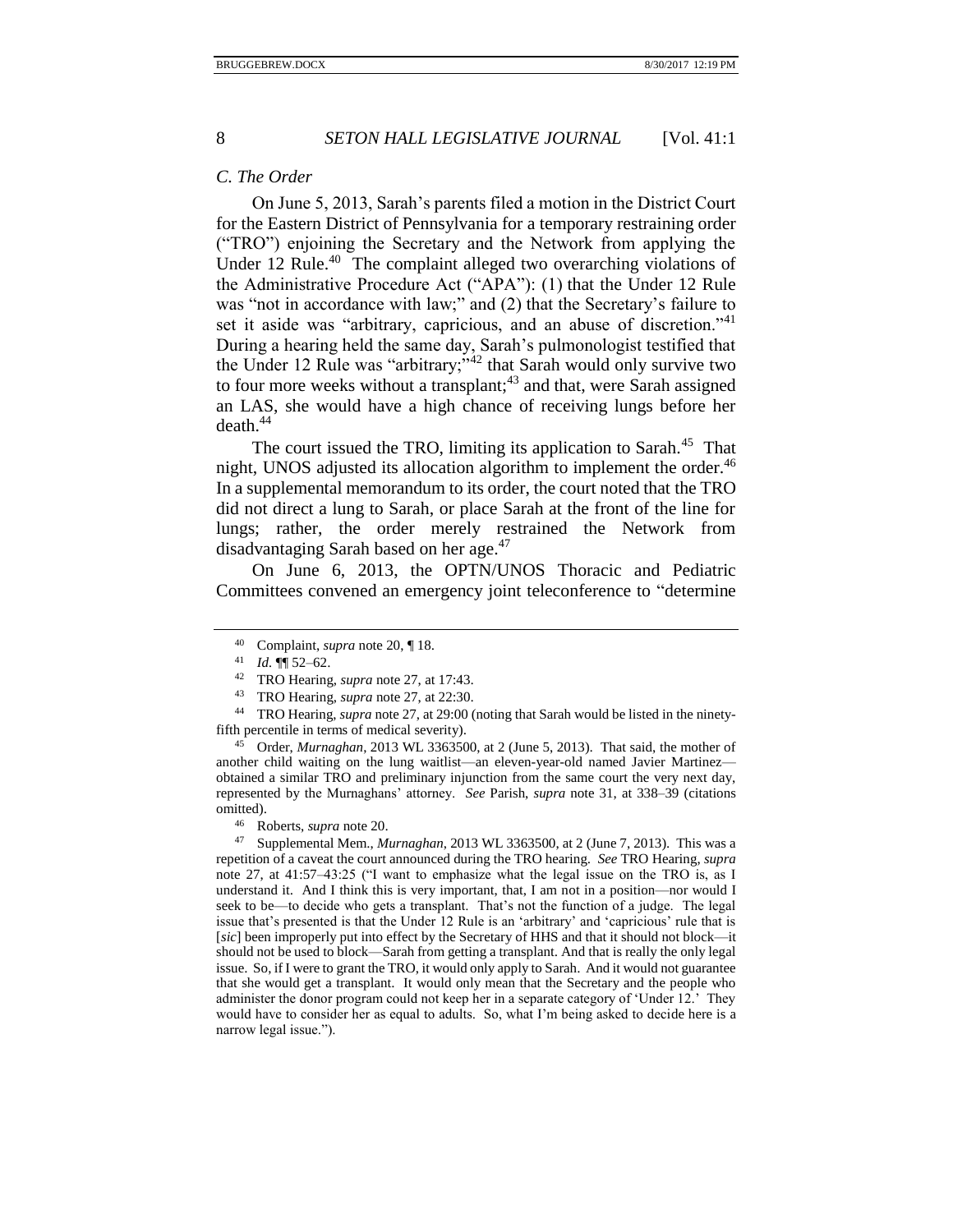if there was sufficient evidence available to support a recommendation to modify the current pediatric lung allocation policy urgently."<sup>48</sup> After a review of data provided by the Scientific Registry of Transplant Recipients, the Committees jointly recommended that "the Executive Committee [not] take any emergency policy actions . . . regarding pediatric lung allocation."<sup>49</sup> Likewise, the OPTN/UNOS Ethics Committee saw "significant ethical risk in special review, appeal, or exceptions to allocation policies based on a particular candidate's circumstance beyond the exception and review procedures already incorporated into Network policy."<sup>50</sup> In particular, the Committee expressed concern that the

<span id="page-8-0"></span>circumvention of organ allocation through judicial appeals . . . is likely to undermine the main ethical directive of an equitable allocation system to maximize the public good and achieve justice. Politicians and judges who intervene in a complex allocation algorithm may be well-intentioned but fail to consider all the moral variables that must be balanced at the macro level rather than through an individual candidate's experience.

After reviewing these reports, the Executive Committee decided, on June 10, to permit transplant centers the opportunity to seek individual exceptions permitting children below age twelve to avoid the Under 12 Rule.<sup>52</sup> Sarah's transplant team immediately sought—and was granted—

<sup>48</sup> Report of Joint Meeting of the OPTN/UNOS Thoracic and Pediatric Committees to the OPTN/UNOS Executive Committee (June 10, 2013), https://web.archive.org

<sup>/</sup>web/20140818205607/http://optn.transplant.hrsa.gov/ContentDocuments/OPTN\_Exec\_Co mm\_mtng\_materials\_06-10-13.pdf/ ("The members of the Committees understood that such an extreme action should be recommended only if the review of current available evidence demonstrated the presence of a systematic, disproportional, imminent disadvantage to children as a result of the current allocation system.").

<sup>49</sup> *Id.*

<sup>50</sup> Memorandum of OPTN/UNOS Ethics Committee to OPTN/UNOS Executive Committee (June 10, 2013) [hereinafter Ethics Memo], https://web.archive.org/web

<sup>/20140818205607/</sup>http://optn.transplant.hrsa.gov/ContentDocuments/OPTN\_Exec\_Comm\_ mtng\_materials\_06-10-13.pdf/ ("Appeal to the unique features of specific cases is not an appropriate approach to make fairness claims against the complex algorithm of an allocation policy."); *cf.* Cass R. Sunstein, *The Most Knowledgeable Branch*, 164 U. PA. L. REV. 1607, 1610 (2016) ("Judges face their own challenges.... [T]heir information is partial and fragmentary, often a kind of cartoon. It is a product of the adversary process, run by lawyers, which can lead to distorted and wildly inadequate perspectives. Judges cannot possibly have an adequate sense of the full range of issues with which executive officials must deal." (citations omitted)).

<sup>51</sup> Ethics Memo, *supra* note [50;](#page-8-0) *see* Ladin & Hanto, *supra* note [31,](#page-5-2) at 599 ("Appeals waged through federal courts and the court of public opinion . . . undermine fairness. . . . Lawsuits also inappropriately saddle courts with decisions about health policy. Finally, appeals reduce transparency and predictability, undermining the public perception of fairness, which could reduce donation rates.").

<sup>&</sup>lt;sup>52</sup> Summary of Actions Taken at June 10, 2013, OPTN/UNOS Executive Committee Meeting (June 11, 2013), https://web.archive.org/web/20150415092740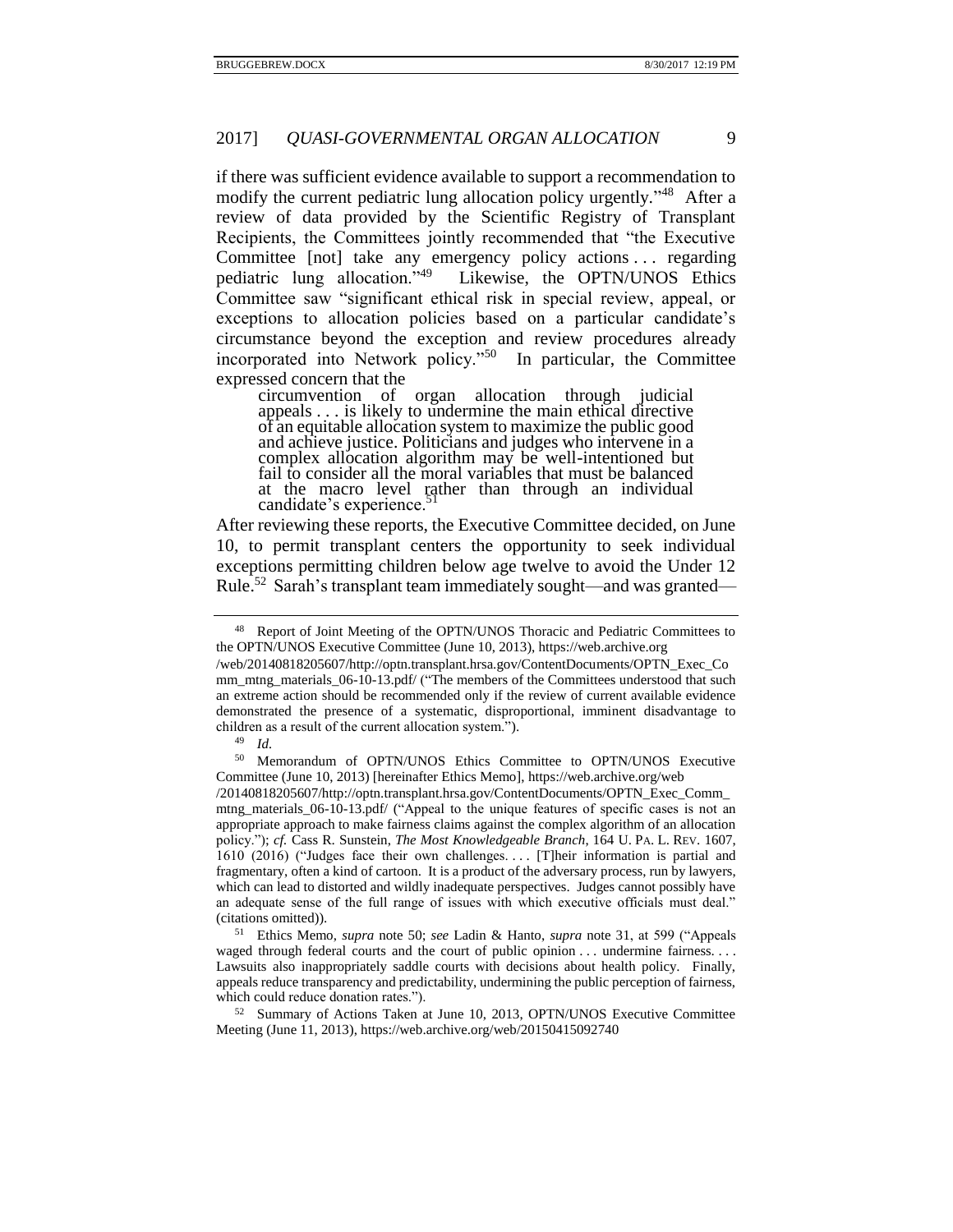such an exception.<sup>53</sup>

No longer encumbered by the Under 12 Rule, Sarah underwent a bilateral lung transplant from an adult donor on June 12.<sup>54</sup> Unfortunately, those lungs failed almost immediately, forcing Sarah onto a heart-lung bypass machine for three days before she could be re-transplanted with a second pair of adult lungs.<sup>55</sup> No longer dependent on the operation of the TRO, and hence without the need to convert the TRO into a preliminary injunction, the Murnaghans dismissed their suit.<sup>56</sup>

Due to the dismissal, the court never reached the merits of Sarah's claim, i.e., it never received briefing on NOTA, the OPTN, UNOS, the Final Rule, or the Under 12 Rule. Indeed, the court appears to have issued the TRO on the assumption that organ allocation policies such as the Under 12 Rule are "regulation[s]" due deference under *Chevron*:

> <span id="page-9-0"></span>[O]ne of the damning aspects of a regulation is that it's arbitrary, and that is an allegation that the plaintiff has made in her complaint here: that it is an arbitrary rule and is without medical basis. And, I think that is something that has a lot of weight. What is a strong factor in favor of the defendant is the concept of judicial deference to administrative rulemaking and deference to administrative rulemaking and administrative agency expertise. This is commonly known as the *Chevron* rule.<sup>57</sup>

The remainder of this Article examines this assumption in the context of a several potentially dispositive legal issues that deserved, but did not receive, attention in *Murnaghan*.

Part III posits that the OPTN is a legally valid quasi-governmental

/http://www.huffingtonpost.com/2013/06/12/sarah-murnaghan-surgery\_n\_3431653.html.

<sup>55</sup> Marie McCullough, *Five grave problems reduce Sarah's survival chances*, THE INQUIRER (July 3, 2013) (noting that these lungs would normally have been unsuitable for transplant due to pneumonia in the donor), https://web.archive.org/web

/20150920232952/http://articles.philly.com/2013-07-03/news/40331491\_1\_lungstransplant-surgery-sarah-murnaghan.

<sup>/</sup>http://optn.transplant.hrsa.gov/ContentDocuments/Policy\_Notice\_06-2013.pdf. Of note, this exception-based scheme has since become a permanent component of Network policy. *See* O'Brien, *supra* note [28,](#page-5-3) at 155 ("After a period of public comment and a vote by the OPTN, the temporary mechanism became permanent on June 23, 2014." (citations omitted)); OPTN, POLICY 10: ALLOCATION OF LUNGS, § 10.2.B, *Lung Candidates with Exceptional Cases* (Oct. 1, 2016), https://optn.transplant.hrsa.gov/

media/1200/optn\_policies.pdf ("For lung candidates less than 12 years old, transplant programs may request classification as an adolescent candidate. . . .").

<sup>53</sup> Joint Motion to Postpone Preliminary Injunction Hearing and to Extend Temporary Restraining Order, *Murnaghan*, 2013 WL 3363500, at 2 (June 13, 2013).

<sup>54</sup> Maryclaire Dale & Malcolm Ritter, *Sarah Murnaghan's Surgery Deemed a Success*, HUFFINGTON POST (June 12, 2013), https://web.archive.org/web/20160304104700

<sup>56</sup> Notice of Dismissal Without Prejudice, *Murnaghan*, 2013 WL 3363500, at 1 (July 8, 2013).

<sup>57</sup> TRO Hearing, *supra* not[e 27,](#page-5-1) at 47:56–48:41.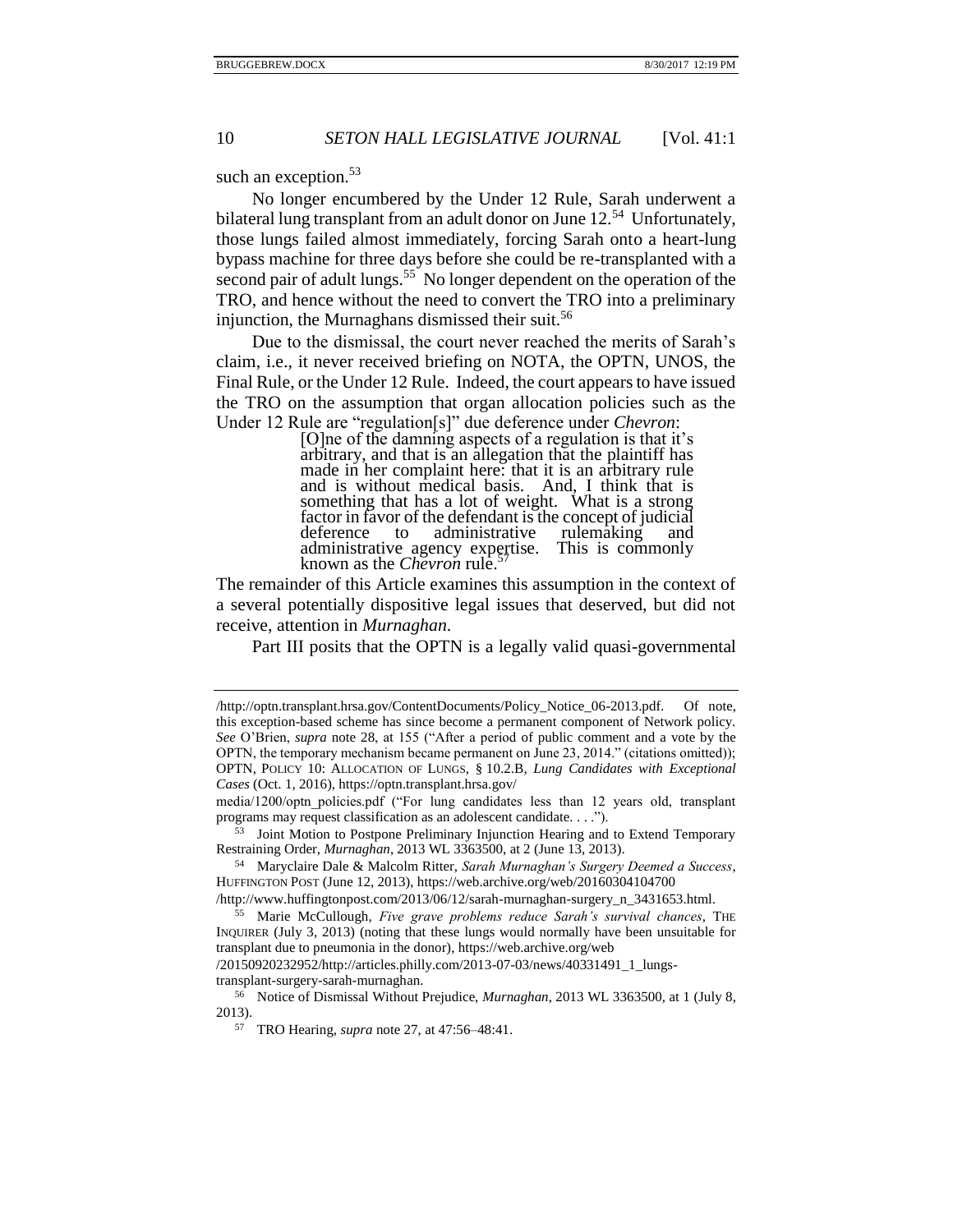agency, and that UNOS, as its operator, is authorized to promulgate binding organ allocation policies. Part IV challenges the Department's Final Rule, arguing that, despite its procedural validity, Congress never authorized the Secretary to substantively intervene in the Network's policymaking. Part V argues that, though the Network's allocation policies are not subject to the APA, they are nonetheless due some equitable form of judicial deference. Finding that these policies reflect the Network's interpretation of a statute (NOTA) and not of a regulation (the Final Rule), this Part concludes that *Chevron* deference may be appropriate on the assumption that a court is willing to suspend the political accountability norm that is normally a prerequisite to deference to agency interpretations of organic statutes.

Finally, after considering whether the Network is a state actor susceptible to constitutional challenges, the Article concludes with a call to balance relief from alleged violations of constitutional rights with the inherently more abstract concerns of next-in-line candidates and the public.

#### III. NOTA

<span id="page-10-0"></span>For the Network's allocation system to survive constitutional scrutiny, two showings must be made. First, NOTA must meet the demands of the Supreme Court's nondelegation doctrine. Second, the Network must be able to prove that its policies are designed with scientific expertise that is insulated from political interference.

## <span id="page-10-1"></span>*A. Nondelegation*

Eight decades have passed since the Court has struck down a statute for delegating authority either without an "intelligible principle,"<sup>58</sup> or to a private entity.<sup>59</sup> Because NOTA requires the Network to distribute "organs equitably among transplant patients" and "address the unique health care needs of children,"<sup>60</sup> there is unquestionably an "intelligible principle" that the Network must abide.<sup>61</sup>

<sup>58</sup> *See* Whitman v. Am. Trucking Ass'ns, 531 U.S. 457, 474 (2001) ("In the history of the Court we have found the requisite 'intelligible principle' lacking in only two statutes, one of which provided literally no guidance for the exercise of discretion, and the other of which conferred authority to regulate the entire economy on the basis of no more precise a standard than stimulating the economy by assuring 'fair competition.'" (citing Panama Refining Co. v. Ryan, 293 U.S. 388 (1935) and A.L.A. Schechter Poultry Corp. v. United States, 295 U.S. 495 (1935))).

<sup>59</sup> *See* Carter v. Carter Coal Co., 298 U.S. 238 (1936) (noting that delegation of regulatory authority to a private entity is "legislative delegation in its most obnoxious form"). <sup>60</sup> *See* 42 U.S.C. § 274(b)(2)(D), (M).

<sup>61</sup> This is not to say that there are not critics of the "intelligible principle" doctrine. *See,*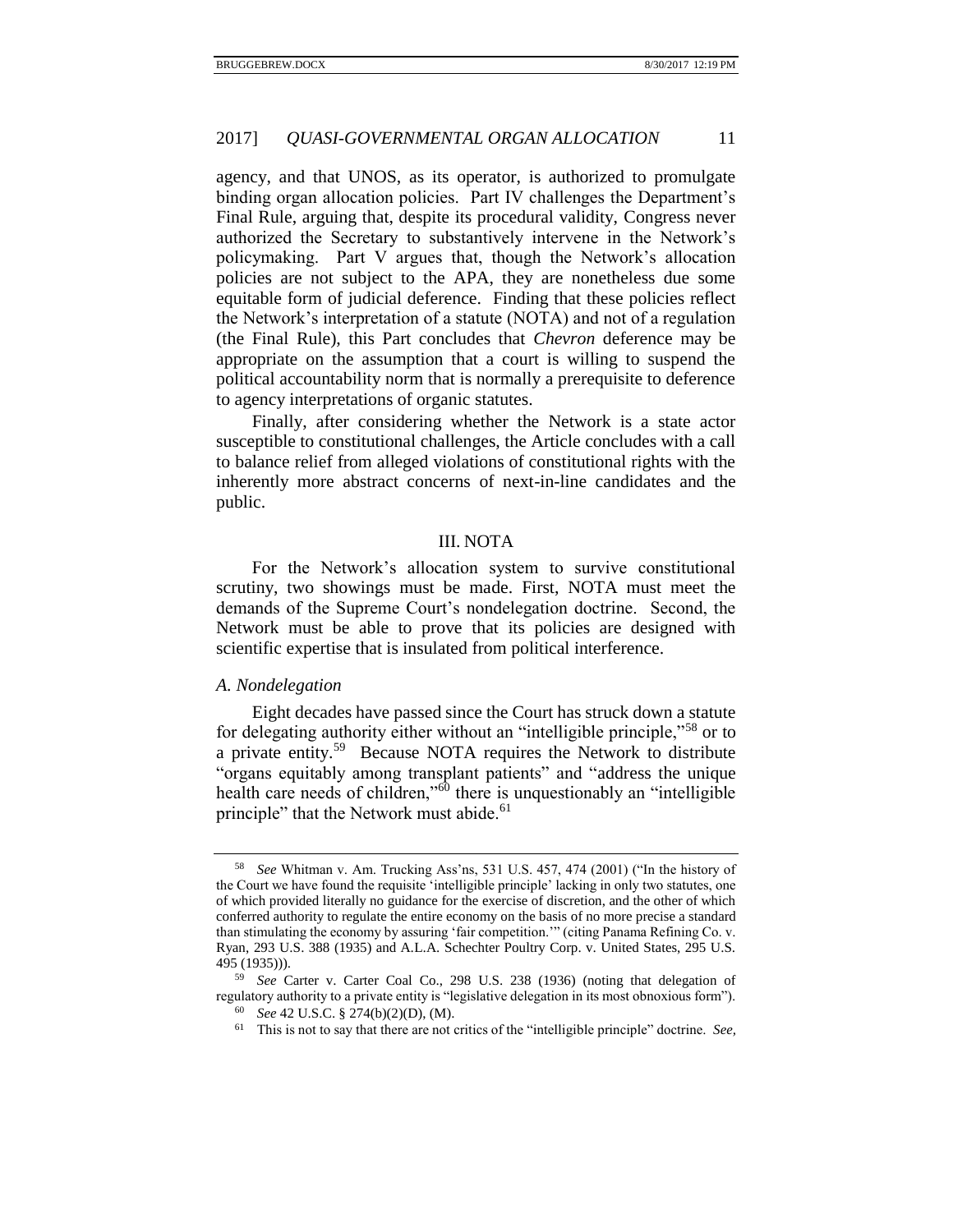<span id="page-11-0"></span>And, until very recently, there would been no doubt about Congress's decision to delegate allocative policymaking authority to the Network.<sup>62</sup> Indeed, *Carter Coal* was considered a "dormant doctrine" until  $2013$ ,<sup>63</sup> when the Court of Appeals for the District of Columbia Circuit held that Congress had impermissibly delegated legislative power to Amtrak, which was—in the Circuit's view—a private entity.<sup> $6\overline{4}$ </sup> The Supreme Court ultimately vacated the judgment, $65$  finding instead that Amtrak is a governmental entity,<sup>66</sup> thereby avoiding the Circuit's attempted revival of *Carter Coal*. In separate concurring opinions, however, two Justices indicated that *Carter Coal*'s ban on private delegation may have traction in future cases.<sup>67</sup>

Emboldened by these concurrences, future lower court decisions may strive to prompt the Court to revive *Carter Coal*. And, given that the Network is almost certainly more private than Amtrak, a case like Sarah Murnaghan's could squarely tee up the nondelegation doctrine.<sup>68</sup> But, with six sitting Justices silent on the issue, there is no indication that a majority would be willing to strike down NOTA as an unconstitutional delegation of authority to a private entity.

<sup>62</sup> *See, e.g.*, Jody Freeman, *The Private Role in Public Governance*, 75 N.Y.U. L. REV. 543, 586 (2000) ("[T]he nondelegation doctrine seems increasingly out of step with modern governance.").

<sup>63</sup> Anne Joseph O'Connell, *Bureaucracy at the Boundary*, 162 U. PA. L. REV. 841, 900– 01 (2014) (citing Gillian E. Metzger, *Privatization as Delegation*, 103 COLUM. L. REV. 1367, 1440 (2003)).

<sup>64</sup> *See* Ass'n of Am. R.R.s. v. U.S. Dep't of Transp., 721 F.3d 666, 674–77 (D.C. Cir. 2013), *vacated and remanded sub nom. American Railroads*, 135 S. Ct. 1225.

<sup>65</sup> *American Railroads*, 135 S. Ct. at 1233–34 (remanding for consideration of the remaining constitutional issues).

<sup>66</sup> *Id.* at 1228.

*e.g.*, Dep't of Transp. v. Ass'n of Am. R.R.s ("*American Railroads*"), 135 S. Ct. 1225, 1246, 1250 (2015) (Thomas, J., concurring in the judgment) ("Although the Court may never have intended the boundless standard the 'intelligible principle' test has become, it is evident that it does not adequately reinforce the Constitution's allocation of legislative power. . . . [P]erhaps we deliberately . . . bow[ed] to the exigencies of modern Government that were so often cited in cases upholding challenged delegations of rulemaking authority." (citing, e.g., Mistretta v. United States, 488 U.S. 361, 372 (1989) ("[I]n our increasingly complex society, replete with ever changing and more technical problems, Congress simply cannot do its job absent an ability to delegate power under broad general directives."))).

See id. at 1237–38 (Alito, J., concurring) ("When it comes to private entities, however, there is not even a fig leaf of constitutional justification. . . . By any measure, handing off regulatory power to a private entity is 'legislative delegation in its most obnoxious form.'" (quoting *Carter Coal*, 298 U.S. at 311)); *id.* at 1252 (Thomas, J., concurring in the judgment) ("Because a private entity is neither Congress, nor the President or one of his agents, nor the Supreme Court or an inferior court established by Congress, the Vesting Clauses would categorically preclude it from exercising the legislative, executive, or judicial powers of the Federal Government.").

<sup>68</sup> *See infra* Part V.C.2.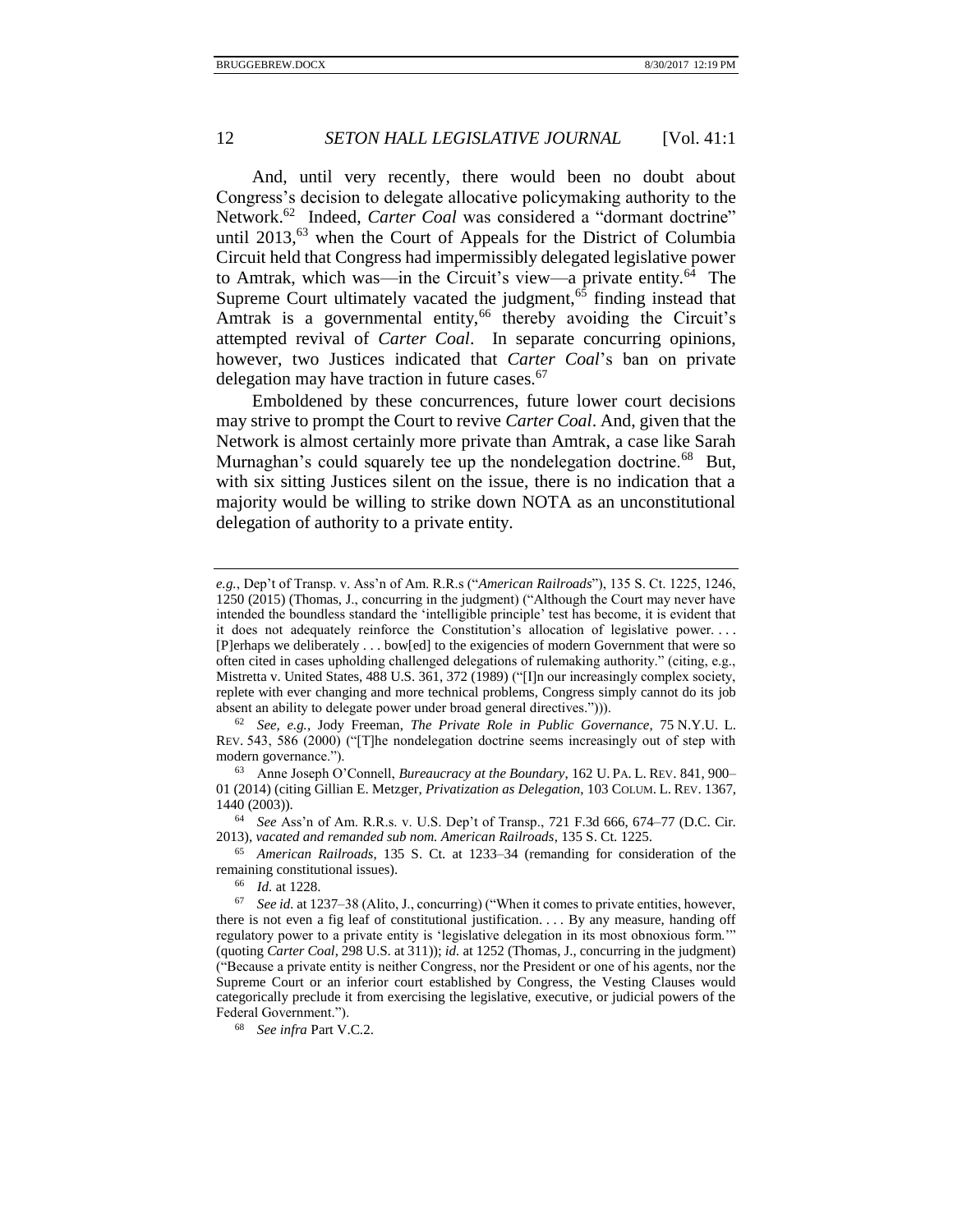#### <span id="page-12-0"></span>*B. Constraints*

Separate from any private-delegation concerns, the Network operates to some degree as a scientific agency, which means that when developing allocation policy, the Network is constrained by two interrelated "expertise-forcing" requirements:<sup>69</sup> primarily, its policy choices must be genuinely coupled with "significant expertise;"<sup>70</sup> and, as a corollary, that expertise must be insulated from the influence of the political branches.<sup>71</sup>

#### <span id="page-12-2"></span><span id="page-12-1"></span>i. Expertise

The Court has found evidence of "significant expertise" when Congress requires a medical regulatory "program [to] evolve as technological expertise mature<sup>[s]</sup>.<sup> $\bar{7}$ 2</sup> Here, Congress expects not only that transplantation medicine will "evolve," but that the Network itself will be the entity driving "technological expertise matur[ation]."<sup>73</sup> Indeed, unlike "[r]egulatory science" agencies, like the EPA, which are "generally not concerned with . . . advancing the pantheon of human knowledge,"<sup>74</sup> Congress tasked the OPTN's leadership not only with developing allocation policy, but also with "improv[ing]" the science of

<sup>69</sup> *See* Adrian Vermeule & Jody Freeman, *Massachusetts v. EPA: From Politics to Expertise*, 2007 SUP. CT. REV. 51, 52 (2007) ("Expertise-forcing is the attempt by courts to ensure that agencies exercise expert judgment free from outside political pressures, even or especially political pressures emanating from the White House or political appointees in the agencies.").

<sup>70</sup> *See* Pauley v. BethEnergy Mines, Inc., 501 U.S. 680, 697 (1991) ("The identification and classification of medical eligibility criteria necessarily require significant expertise and entail the exercise of judgment grounded in policy concerns. In those circumstances, courts appropriately defer to the agency entrusted by Congress to make such policy determinations."); *see also* Gonzales v. Oregon, 546 U.S. 243, 257 (2006) ("An agency . . . acquire[s] special authority to interpret its own words when . . . using its expertise and experience to formulate a regulation . . . ." (citation omitted)).

<sup>71</sup> *See* Massachusetts v. EPA, 549 U.S. 497, 533 (2007) (holding that, where Congress mandates agency action following the agency's determination of certain circumstances, the agency may not pursue contrary presidential priorities absent a "reasonable explanation as to why it cannot or will not exercise its discretion"); *see also* FDA v. Brown & Williamson Tobacco Corp., 529 U.S. 120, 161 (2000) ("[N]o matter how 'important, conspicuous, and controversial' the issue, and regardless of how likely the public is to hold the Executive Branch politically accountable, an administrative agency's power to regulate in the public interest must always be grounded in a valid grant of authority from Congress.").

<sup>72</sup> *See BethEnergy*, 501 U.S. at 697.

<sup>73</sup> *Cf. id.* (deferring to Secretary of Labor's interpretation of black-lung medical-benefit regulations where the Secretary "will make every effort to incorporate within his regulations . . . to the extent feasible the advances made by medical science . . . ." (citation and internal quotation marks omitted)).

<sup>74</sup> *See* Louis J. Virelli III, *Scientific Peer Review and Administrative Legitimacy*, 61 ADMIN. L. REV. 723, 736 (2009).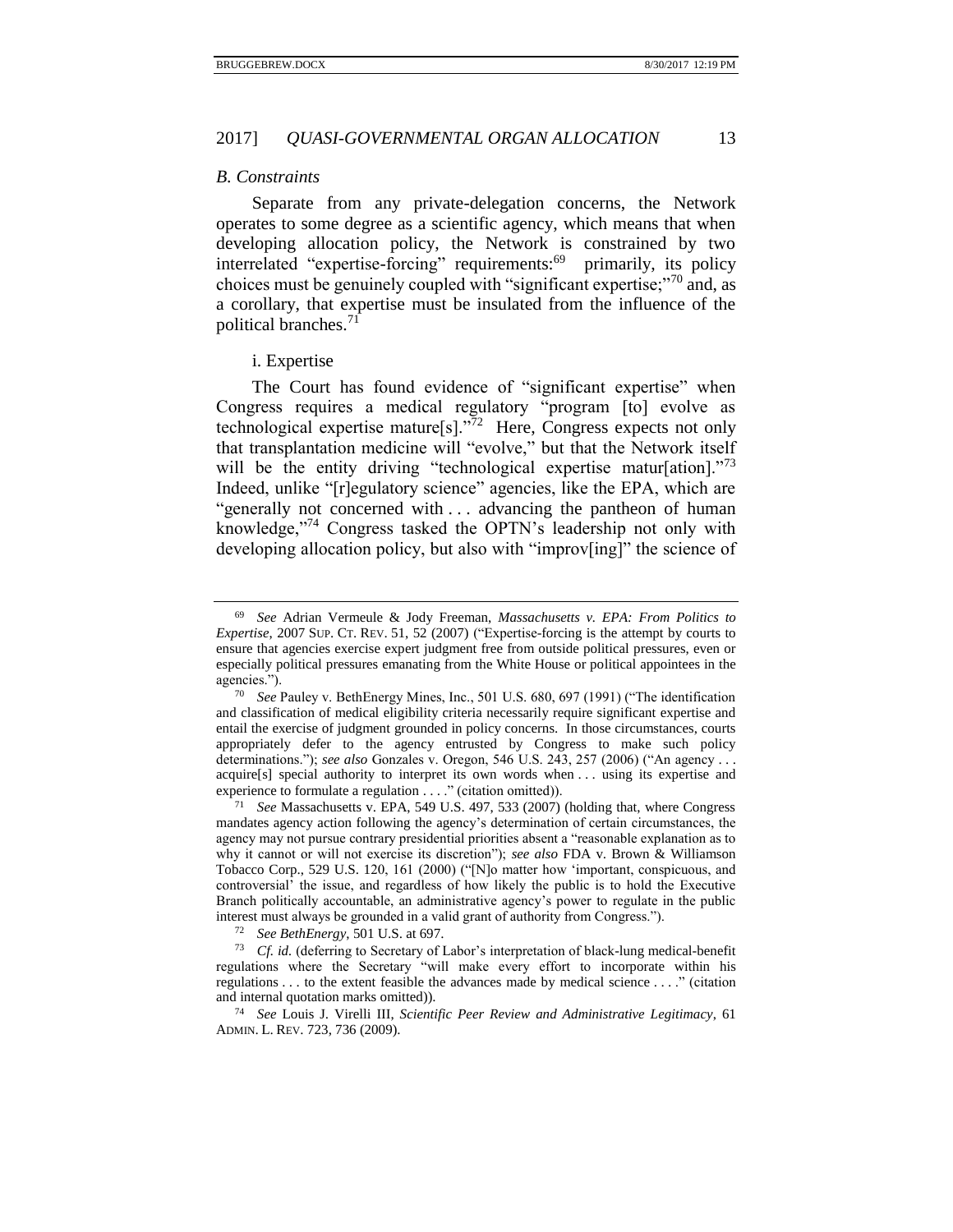<span id="page-13-1"></span>transplantation.<sup>75</sup> This coupling of responsibilities makes the Network rare (if not unique) among governmental and quasi-governmental entities, and indicates congressional recognition of "significant expertise" sufficient to justify the Network's authority.<sup>76</sup>

On the other hand, one could reasonably contend that the Network's ability to "improve" transplantation *science* does not necessarily qualify the Network to develop allocation *policy*. 77 But, a brief examination of UNOS's history refutes this argument. Whereas the typical scientific agency regulates entities that have no experience in self-regulation, Congress constructed the OPTN on top of an existing network of transplant centers that—prior to the Federal Government's involvement—independently and successfully allocated organs.<sup>78</sup> Indeed, it was this very experience that Congress sought to harness in promulgating NOTA.<sup>79</sup>

<span id="page-13-0"></span>See 42 U.S.C. § 274(b)(2)(I), (N) ("The [OPTN] shall . . . collect, analyze, and publish data concerning organ donation and transplants [and] carry out studies and demonstration projects for the purpose of improving procedures for organ donation procurement and allocation . . . ."); *cf. id.*  $\S 274(b)(1)(B)$  ("The [OPTN] shall . . . have a board of directors that includes representatives of [OPOs], transplant centers, [and] voluntary health associations . . . .").

<sup>76</sup> The Final Rule takes a similar approach in demanding that the Network consistently review its policies with an eye toward the application of its expertise. *See* 42 C.F.R. § 121.4(e)(2) ("The OPTN shall implement policies and shall . . . [u]pdate policies developed in accordance with this section to accommodate scientific and technological advances.").

<sup>77</sup> *See* Strosberg & Gimbel, *supra* not[e 11,](#page-3-0) at 244 ("[T]ransplant professionals have no particular expertise on deciding on the tradeoffs between utility and equity. These tradeoffs and associated policies are better made by politicians than transplant professionals." (citing ROBERT VEATCH, TRANSPLANTATION ETHICS (2000))). *See generally* Holly Doremus & A. Dan Tarlock, *Science, Judgment, and Controversy in Natural Resource Regulation*, 26 PUB. LAND & RESOURCES L. REV. 1, 17 (2005) ("[T]he real battleground in arguments about the use of science . . . is typically not the data . . . but the . . . judgments used to interpret and translate the data into regulations.").

<sup>78</sup> WEIMER, *supra* note [4,](#page-2-0) at 95 ("Voluntary sharing by UNOS was already under way when the OPTN was created, so that its members had considerable experience with cooperating as well as plausible starting points from which allocation policy could begin to evolve.").

<sup>79</sup> *Hearings Before the Subcomm. on Health & the Env't of the H. Comm. on Energy & Commerce*, 98th Cong. 175 (1983) [hereinafter *NOTA Hearing*] (statement of Rep. Al Gore) ("We have heard three times now the statement that, what is proposed is a Federal Government takeover of the system when, in fact, nothing of the sort is proposed. The private systems would continue in place. The program would still be run by the same people."); *see*  David L. Weimer*, Public and Private Regulation of Organ Transplantation: Liver Allocation and the Final Rule*, 32 J. HEALTH POLITICS, POL'Y &L. 9, 44 (2007) ("OPTN committees have a heavy representation of transplant surgeons who bring the sort of tacit knowledge information and understanding based on firsthand experience and observation—that is extremely useful in identifying potential issues . . . [and] in predicting the likely consequences of proposed rule changes. Many of these surgeons also contribute to the medical literature on transplantation, which gives them considerable experience in dealing with empirical evidence."). *Contra, e.g.*, *Gonzales*, 546 U.S. at 266–67 ("The structure of the [Controlled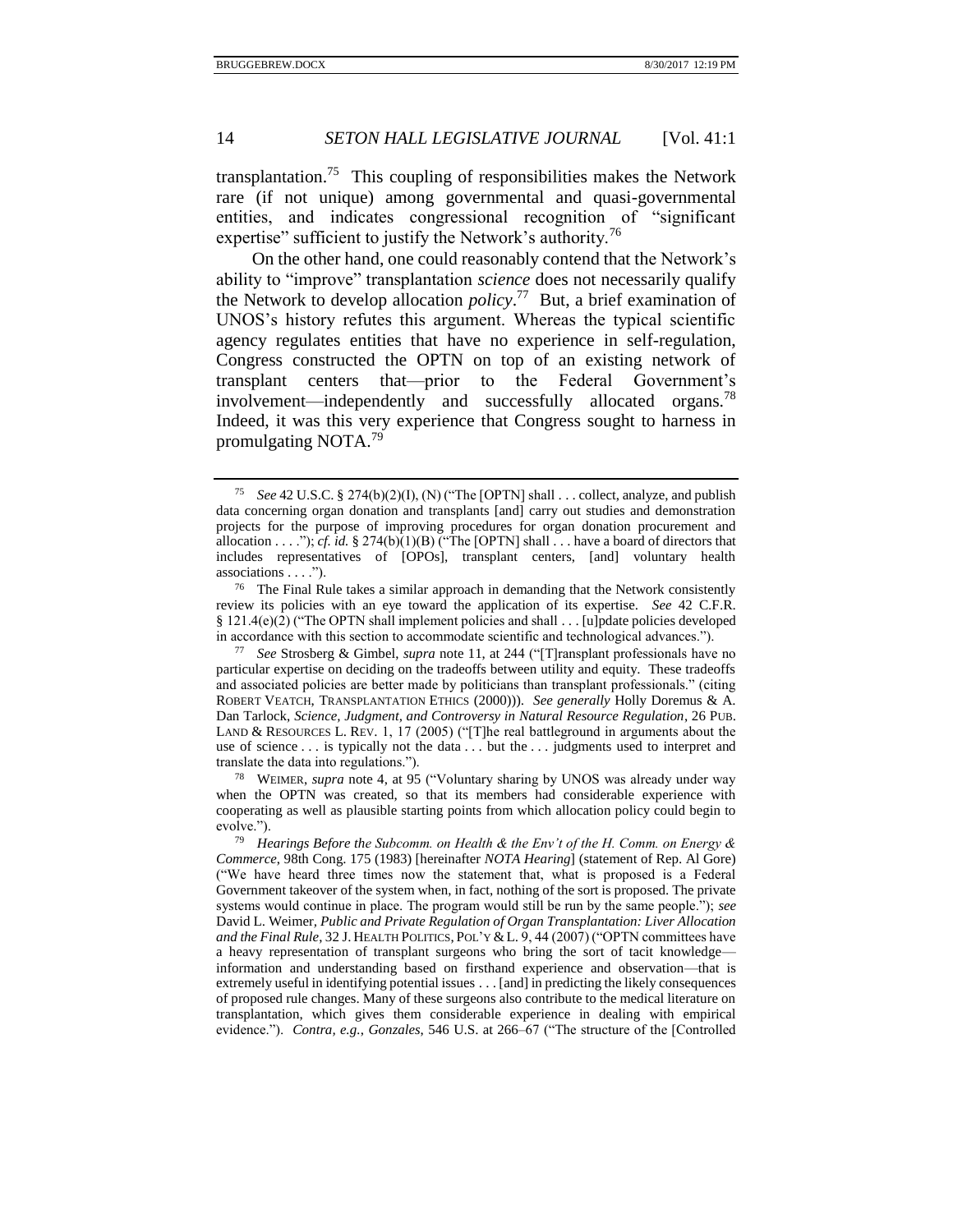#### ii. Insulation

<span id="page-14-0"></span>But, even Congress's recognition of "significant expertise" is not enough to meet the expertise-forcing requirement unless the Network can also demonstrate that NOTA satisfies the political-insulation corollary in two ways: one legal, one factual. First, as a matter of law, the Network can show that there is no statutory conduit through which political influence may validly affect substantive changes to allocation policy.<sup>80</sup> Here, NOTA only authorizes procedural checks by the Secretary.<sup>81</sup>

Moreover, even assuming that—in certain contexts—a substantive executive regulation may open a conduit for political influence, this is not that context. Though the Final Rule purports to endow the Secretary with substantive override authority, that authority is *ultra vires* of NOTA.<sup>82</sup> Hence, as a matter of law, the Network is insulated from political influence.

<span id="page-14-1"></span>Second, even if, as a matter of law, NOTA did authorize the involvement of the political branches in substantive allocation policymaking, the Network could demonstrate that any particular policy being challenged was, as a matter of fact, promulgated free of such influence.<sup>83</sup> During a congressional hearing years after the promulgation of the Under 12 Rule, Secretary Sebelius resisted political pressure to intervene in Sarah's case,  $84$  clarifying that "the OPTN... is not bureaucrats, it's transplant surgeons and health care providers," and that these experts develop allocation policy "based on their best medical judgment of the most appropriate way to decide allocation in an

Substances Act], then, conveys unwillingness to cede medical judgments to an executive official [the Attorney General] who lacks medical expertise." (emphasis added) (citation omitted)).

<sup>80</sup> *See Mass. v. EPA*, 549 U.S. at 533 (finding that where congressional design mandates the use of policymaking authority by a scientific agency, contrary political priorities may not interfere); *see also* Vermeule & Freeman, *supra* note [69,](#page-12-2) at 89 ("*State Farm* is expertiseforcing in the sense that the Court expects the agency to make discretionary policy decisions that can be justified by the relevant statutory factors, and not politics."). *Contra* Motor Vehicle Mfrs. Ass'n of U.S., Inc. v. State Farm Mut. Auto. Ins. Co., 463 U.S. 29, 59 (1983) (Rehnquist, J., concurring in part and dissenting in part) ("A change in administration brought about by the people casting their votes is a perfectly reasonable basis for an executive agency's reappraisal of the costs and benefits of its programs and regulations.").

<sup>81</sup> *See infra* Part IV.B.1.

<sup>82</sup> *See infra* Part IV.B.2.

<sup>83</sup> *See State Farm*, 463 U.S. at 42 (holding that "a reviewing court may not set aside an agency rule that is rational [and] based on consideration of the relevant factors").

<sup>84</sup> *See HHS Hearing*, *supra* note [37](#page-6-1) (statement of Rep. Barletta) ("[Y]ou are the one person who has the authority to suspend the current policy until we are confident that children have equal access to lifesaving treatment and aren't discriminated against because of their age. . . . I'm begging you. Sarah has three to five weeks to live. Time is running out. Please, suspend the rules until we look at this policy, which we all believe is flawed.").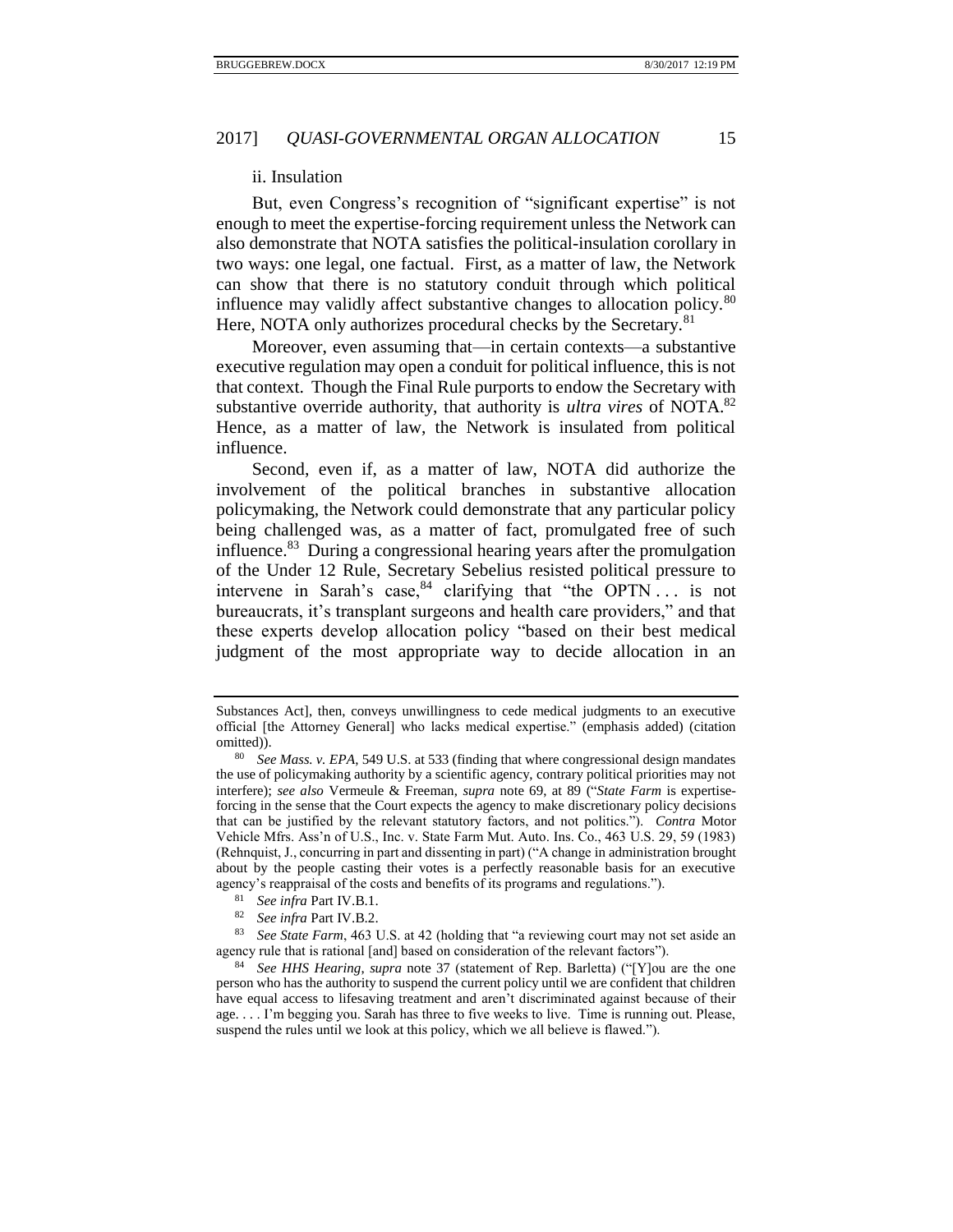impossibly difficult situation."<sup>85</sup> In essence, Secretary Sebelius was contending that the Under 12 Rule was an allocation policy promulgated—as a matter of fact—by the Network using its "best medical judgment,"<sup>86</sup> and that it would be inappropriate for the policy to be superseded by politics.

### IV. THE FINAL RULE

<span id="page-15-0"></span>The Department's attempt to establish substantive override authority through the Final Rule, then, was invalid. While the Final Rule was promulgated in technical compliance with the APA, its provision purporting to authorize the Secretary to oversee the substance of the Network's allocation policies has no statutory foundation and is an example of impermissible self-aggrandizement by an agency.

#### <span id="page-15-1"></span>*A. Promulgation*

On September 8, 1994, the Department published a notice of proposed rulemaking for a rule governing the operation of the OPTN.<sup>87</sup> The rule would have required the OPTN to propose policies to the Secretary; and, "[i]f the Secretary object[ed] to a policy, the OPTN may [have] be[en] directed to revise the policy consistent with the Secretary's direction."<sup>88</sup> The proposed rule "recognized the [OPTN]'s exclusive statutory authority to develop organ allocation policy," but reserved for the Secretary the power to oversee policy development in order to ensure that allocation remained "fair and equitable."<sup>89</sup> Most transplant centers

<sup>85</sup> *See id.* (statement of Sec'y Sebelius). *See generally NOTA Hearing*, *supra* note [79,](#page-13-0) at 2 (statement of Rep. Henry A. Waxman) ("We must also avoid the chaos and bitterness that inevitably will arise if transplants are available only to . . . those fortunate enough to be singled out by the media for special attention."). At the time the Secretary made her remarks, she may have been acutely sensitive to the issue of political influence in agency rulemaking. An April 5, 2013 order issued out of the District Court for the Eastern District of New York had included language that her then-recent decision regarding Plan B availability had been "arbitrary, capricious, and unreasonable." Tummino v. Hamburg, 936 F. Supp. 2d 162, 187 (E.D.N.Y. 2013) ("[T]hree distinguished scientists, including the Editor-in-Chief of the New England Journal of Medicine, wrote: 'In our opinion, the secretary's decision to retain behindthe-counter status for Plan B One-Step was based on politics rather than science.'" (quoting Alastair J.J. Wood, Jeffrey M. Drazen, & Michael F. Greene, *The Politics of Emergency Contraception*, 366 NEW ENG. J. MED. 101, 102 (2012))).

<sup>86</sup> *Cf. HHS Hearing*, *supra* not[e 37](#page-6-1) (statement of Sec'y Sebelius) ("What I have been told by the transplant experts—and I don't profess to have any expertise in this area—is that . . . a delineation between pediatric and adult lungs [is] based on . . . survivability . . . .").

<sup>87</sup> Organ Procurement & Transplantation Network, 59 Fed. Reg. 48,482, 46,496 (Sept. 8, 1994).

<sup>88</sup> *Id.* at 46,498.

<sup>89</sup> *Wisconsin*, 2000 WL 34234002, at \*4.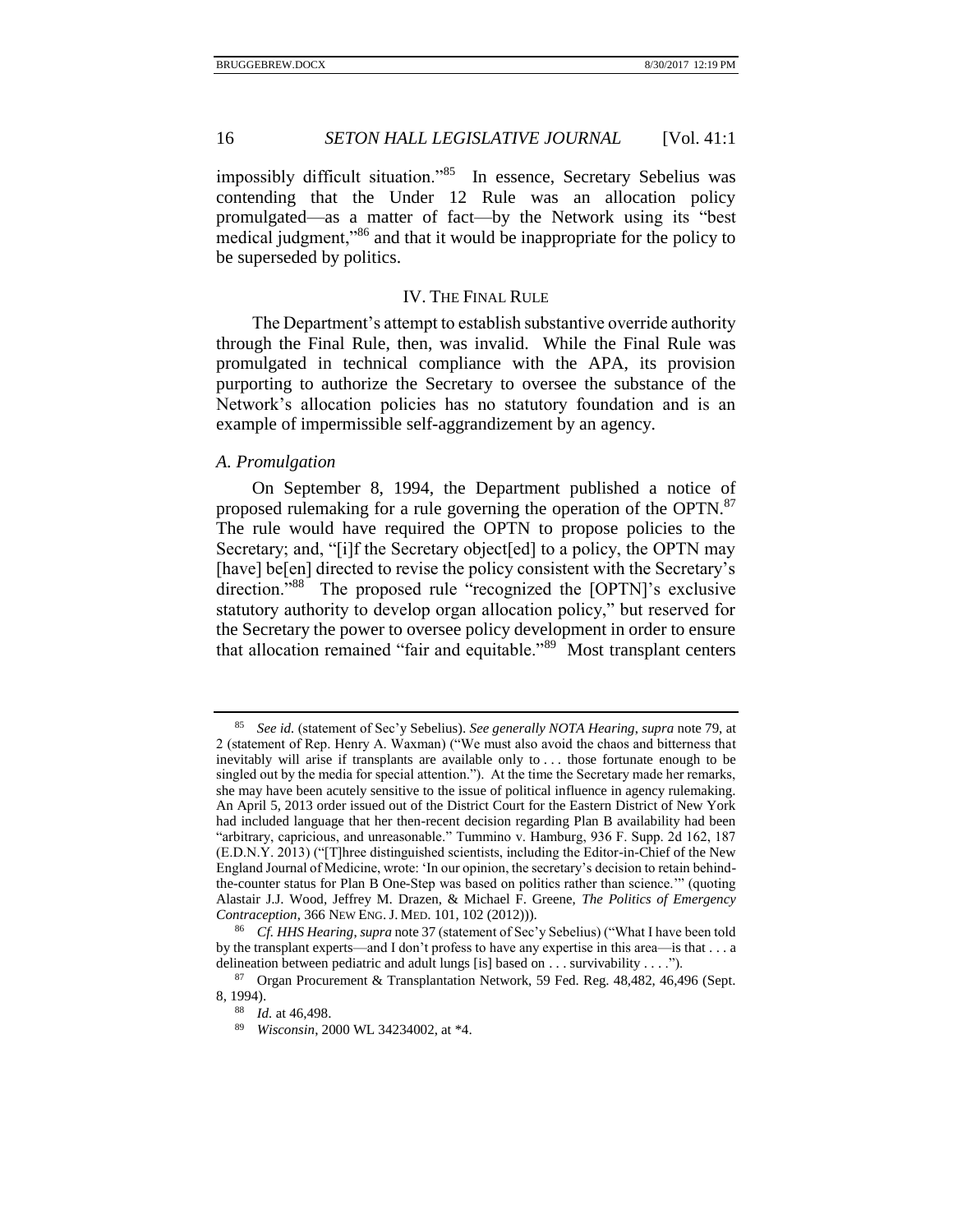responded "cool[ly]," preferring "minimal federal oversight."<sup>90</sup> The Department did not adopt the proposed rule.<sup>91</sup>

But, two years later, on November 13, 1996, the Department revived the rulemaking, reopened the docket for comments, and held a three-day hearing where "[m]ore than one hundred witnesses testified, and . . . more than six hundred [unique] letters were submitted . . . . "92 Nearly ninety-nine percent of physicians, and more than ninety percent of patients and families, opposed a stronger government role in allocation policy development.<sup>93</sup>

Then, on April 2, 1998, the Department announced a final rule.<sup>94</sup> In the section "OPTN policies: Secretarial review and appeals," the regulation read:

The Board of Directors shall ... [p]rovide ... proposed policies to the Secretary, who may provide comments and/or objections  $\dots$ . If the Secretary objects to the policy, the OPTN may be directed to revise the policy consistent with the Secretary's direction. [I]f the Secretary . . . disagrees with [the revised] content, the Secretary may take such other action as the Secretary determines appropriate.<sup>95</sup>

<span id="page-16-0"></span>Then-Secretary Donna Shalala announced that this rule would "vest[] ultimate control of organ allocation policy with [the Secretary] instead of with the [OPTN]."<sup>96</sup> Resistance to the rule mounted in the transplant

<sup>90</sup> WEIMER, *supra* not[e 4,](#page-2-0) at 77.

<sup>91</sup> *Wisconsin*, 2000 WL 34234002, at \*4.

<sup>92</sup> WEIMER, *supra* not[e 4,](#page-2-0) at 78–79.

<sup>93</sup> WEIMER, *supra* not[e 4,](#page-2-0) at 79 (citation omitted).

<sup>94</sup> *See supra* notes [7–](#page-2-1)[12](#page-3-1) and accompanying text.

<sup>95</sup> 63 Fed. Reg. at 16,334, codified at 42 C.F.R. § 121.4(b)(2).

<sup>96</sup> *Wisconsin*, 2000 WL 34234002, at \*4; Dulcinea A. Grantham, *Transforming Transplantation: The Effect of the Health and Human Services Final Rule on the Organ Allocation System*, 35 U.S.F. L. REV. 751, 780 (2001) ("This provision gives the Secretary the power to unilaterally accept or reject any policy proposed by OPTN." (citing 42 C.F.R.  $§$  121.4(b))).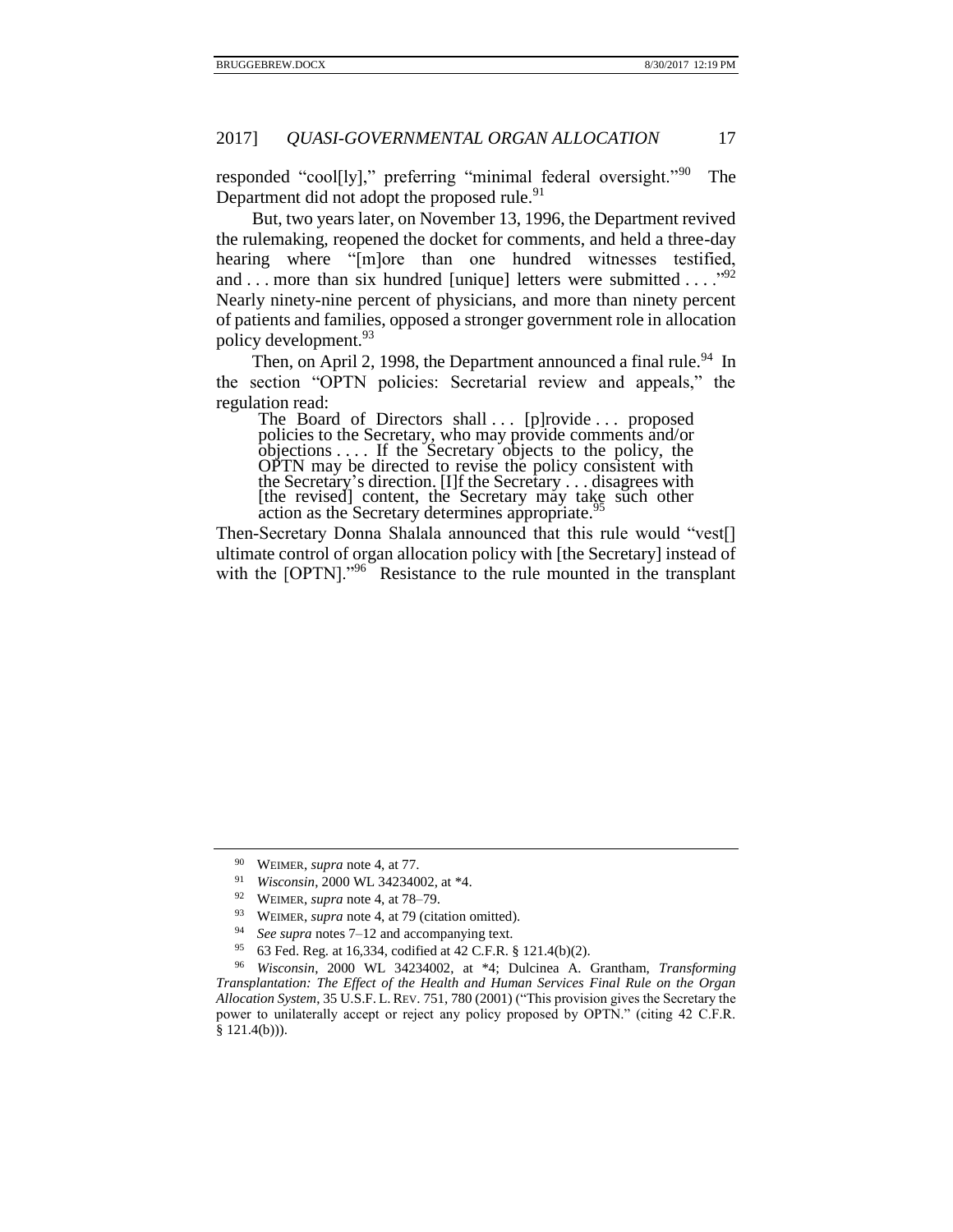community and Congress.<sup>97</sup> After nearly two years of delays,  $98$  the Department responded by including a new subsection in the Federal Register titled "Discussions with the Transplant Community: Secretarial Oversight and Enforceability of OPTN Policies":

<span id="page-17-1"></span><span id="page-17-0"></span>It is not the desire, nor is it the intention, of the department to interfere in the practice of medicine. Decisions about who should receive a particular organ in a particular situation involve levels of detail, subtlety and urgency that must be judged by transplant professionals . . . . [T]he Secretary's review is intended to ensure consistency between OPTN policies and [NOTA].<sup>99</sup>

Notwithstanding this protestation, the language of the Final Rule itself nonetheless purports to vest in the Secretary precisely the same oversight authority proposed in 1994, 1996, and 1998.

Procedurally, the consistency of content in the Final Rule satisfies the rather lax "logical outgrowth" doctrine.<sup>100</sup> Under this doctrine, "an agency, in its notice of proposed rulemaking, need not identify precisely every potential regulatory change, [but] the notice must be sufficiently descriptive to provide interested parties with a fair opportunity to comment and to participate in the rulemaking."<sup>101</sup> Here, the only substantive change to the oversight provision from the original proposal was that the Secretary would be required to "refer significant proposed polices to the Advisory Committee on Organ Transplantation" before recommending reconsideration or requiring modification.<sup>102</sup> Given that the transplant community had a full opportunity to—and did—voice its concerns about the Secretary's claim to substantive oversight, the

64 Fed. Reg. at 56,659, codified as amended at 42 C.F.R. § 121.4(b)(2).

<sup>97</sup> Grantham*, supra* not[e 96](#page-16-0) at 759 (quoting *Putting Patients First: Resolving Allocation of Transplant Organs: Joint Hearing Before the Subcomm. on Health and Env't of the House Comm. on Commerce and the Sen. Labor & Human Res. Comm.*, 105th Cong. 138 (1998) [hereinafter *Putting Patients First Hearing*] (statement of Dr. Lawrence G. Hunsicker, President, UNOS) ("[T]he proposed HHS [Rule] causes the transplant community great concern.")); *Wisconsin*, 2000 WL 34234002, at \*5 ("An overwhelming majority of leading experts within the transplant community condemned the final rule."); WEIMER, *supra* not[e 4,](#page-2-0) at 88–89 ("Rep. Michael Bilirakis introduced a bill to overturn the HHS Final Rule, stating in the floor debate that medical experts and not Secretary Shalala know best when it comes to transplant policy. [The bill] nullified the rule and prevented HHS from asserting final authority over allocation policies. On April 4, 2000, it passed the House 275 to 147 . . . [but w]ith the anticipated difficulty of resolving the large differences between the House and Senate bills in conference committee, and the promised veto of any bill similar to the House version by President Clinton, the 106th Congress ended without legislation on organ allocation." (parentheticals and internal quotation marks omitted)).

<sup>98</sup> *See generally Wisconsin*, 2000 WL 34234002, at \*5.

<sup>99</sup> 64 Fed. Reg. at 56,652.

<sup>100</sup> *See* Long Island Care at Home, Ltd. v. Coke, 551 U.S. 158, 174 (2007).

<sup>101</sup> Chocolate Mfrs. Ass'n of U.S. v. Block, 755 F.2d 1098, 1104 (4th Cir. 1985) (citations omitted).<br> $\frac{102}{64}$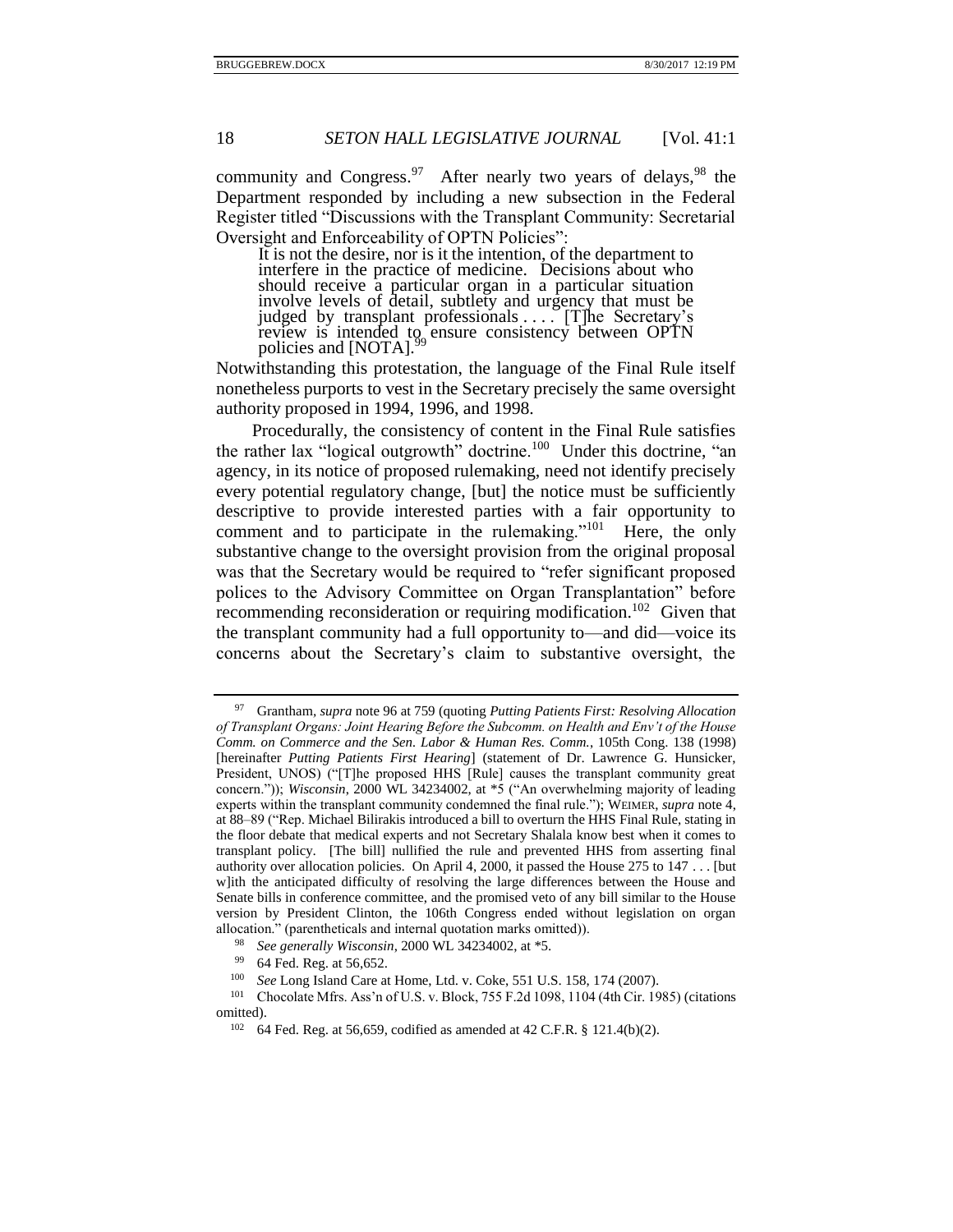provision cannot plausibly be argued to be anything but a "logical outgrowth" of the originally noticed proposal. $103$  Nonetheless, even this highly deferential doctrine does not tolerate rules that fall outside the "statutory grant of authority."<sup>104</sup>

# <span id="page-18-0"></span>*B. Oversight Provision*

So, the dispositive question is whether NOTA provides a "statutory grant of authority" for the secretarial oversight provision. This Part concludes that NOTA expressly authorizes secretarial review of the Network's procedures for developing allocation policies, but leaves no room for her to overrule or revise their substance.

## <span id="page-18-1"></span>i. Procedural Oversight

NOTA authorizes the Secretary to "establish procedures for . . . receiving . . . critical comments relating to *the manner in which* the [OPTN] is carrying out the duties of the Network . . . ; and [for] the consideration by the Secretary of such critical comments."<sup>105</sup> Since one of the "duties of the Network" is "establish[ing] . . . medical criteria for allocating organs,"<sup>106</sup> the necessary inference is that NOTA empowers the Secretary to consider the procedures by which the Network develops allocation policies. Consistent with this inference, the Final Rule authorizes the Secretary to "revise" those procedures or take "other action as the Secretary determines appropriate."<sup>107</sup> In *Murnaghan*, Sarah's parents implicitly relied on this procedural oversight authority when they claimed that the Under 12 Rule violated the Final Rule because it had never been published in the Federal Register for public comment.<sup>108</sup> But,

- <sup>105</sup> 42 U.S.C. § 274(c) (emphasis added).
- <sup>106</sup> *Id.* § 274(b)(2)(B).
- <sup>107</sup> *See* 42 C.F.R. § 121.4(d)(2)–(3).

<span id="page-18-3"></span><span id="page-18-2"></span>See BASF Wyandotte Corp. v. Costle, 598 F.2d 637, 642 (1st Cir. 1979) ("Even substantial changes in the original plan may be made so long as they are in character with the original scheme and a logical outgrowth of the notice and comment already given. The essential inquiry is whether the commenters have had a fair opportunity to present their views on the contents of the final plan. We must be satisfied, in other words, that given a new opportunity to comment, commenters would not have their first occasion to offer new and different criticisms which the Agency might find convincing." (internal citation and quotation marks omitted)).

<sup>104</sup> *Long Island Care*, 551 U.S. at 173–74.

<sup>108</sup> Complaint, *supra* not[e 20,](#page-4-1) ¶ 60. Separately, Sarah claimed that the "Secretary's action not to set aside the Under 12 Policy was arbitrary, capricious, and an abuse of discretion . . . . *Id.* **[16** 13, 62 (citing 5 U.S.C. § 706(2) (2007) ("The reviewing court shall . . . hold unlawful and set aside agency action . . . found to be . . . arbitrary . . . .")). However, a decision not to employ enforcement authority is "committed to agency discretion by law." *See* Heckler v. Chaney, 470 U.S. 821, 832, 835 (1985) ("[A]n agency's decision not to take enforcement action should be presumed immune from judicial review . . . ." (citing 5 U.S.C. § 701(a)(2))).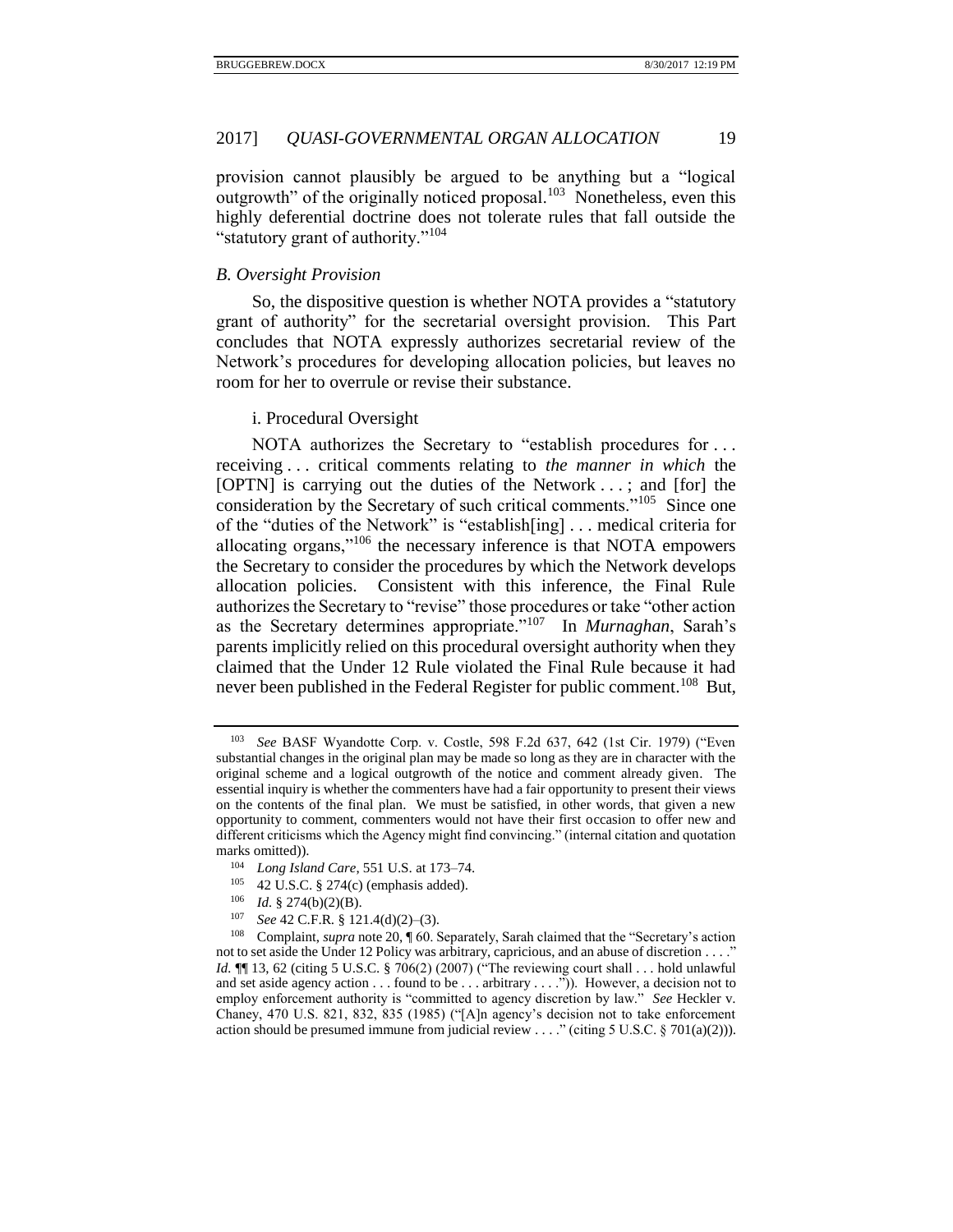this claim was without merit.

The Final Rule states that allocation policies will be published in the Federal Register in two circumstances (one mandatory, one discretionary), neither of which were inapplicable with respect to the Under 12 Rule. First, when a policy is "significant," the Secretary "will ... publish [it] in the Federal Register for public comment."<sup>109</sup> Though the Murnaghans noted that "[n]one of the OPTN policies [have been] published in the Federal Register,"<sup>110</sup> they failed to demonstrate that either the Under 12 Rule, or the overarching lung allocation policy,  $^{111}$ were "significant."<sup>112</sup> Without this affirmative showing, the mandatory Federal Register publication provision does not apply. Second, the Final Rule also states that the Secretary "may" publish "other proposed policies" in the Federal Register.<sup>113</sup> But, a plaintiff cannot establish a cause of action by relying on a regulation that puts unqualified discretion in the hands of an executive officer. $114$ 

# <span id="page-19-0"></span>ii. Substantive Oversight

In the alternative, the Murnaghans claimed that the Under 12 Rule substantively violated the Final Rule.<sup>115</sup> Here, the threshold question is whether NOTA empowers the Secretary to overturn the Network's

So, even assuming, for purposes of Sarah's claim, that the Secretary actually had authority to override allocation policies, the Department could demonstrate that the Network had, on the Department's behalf and within NOTA's parameters, employed its "reasoned" expertise. *See State Farm,* 463 U.S. at 43. And, since the "agency is far better equipped than the courts to deal with the many variables involved in the proper ordering of its priorities," a court should not feel compelled to issue an order requiring the Department to set the Under 12 Rule aside. Lincoln v. Vigil, 508 U.S. 182, 192–93 (1993) (finding unreviewable the agency's redistribution of "lump-sum appropriations," which allow an agency to "adapt to changing circumstances" (quoting *Heckler*, 470 U.S. at 831)). In the words of Justice Marshall in his concurrence to *Heckler*: "[a]s long as the [Network] is choosing how to allocate finite . . . [transplant organ] resources, [its] choice will be entitled to substantial deference, for the choice among valid alternative . . . policies is precisely the sort of choice over which agencies generally have been left substantial discretion by their enabling statutes. On the merits, then, a decision . . . based on valid resource-allocation decisions will generally not be 'arbitrary, capricious, an abuse of discretion, or otherwise not in accordance with law.'" *Cf.* 470 U.S. at 842 (Marshall, J., concurring in the judgment) (citation omitted).

<sup>109</sup> 42 C.F.R. § 121.4(b)(2) (emphasis added).

<sup>110</sup> Complaint, *supra* not[e 20,](#page-4-1) ¶ 24.

<sup>111</sup> *Policy 10: Allocation of Lungs*, OPTN, (Oct 1, 2016), *available at*  https://optn.transplant.hrsa.gov/media/1200/optn\_policies.pdf.

<sup>&</sup>lt;sup>112</sup> This raises several questions: what criteria are used to determine whether an allocation policy is "significant;" who determines those criteria; are those criteria objective or subjective; should a court defer to the Department's determination that a policy is "significant," and, if so, what form of deference is appropriate?

<sup>113</sup> 42 C.F.R. § 121.4(b)(2).

<sup>114</sup> *See supra* not[e 108.](#page-18-2)

<sup>115</sup> Complaint, *supra* not[e 20,](#page-4-1) ¶¶ 58–59.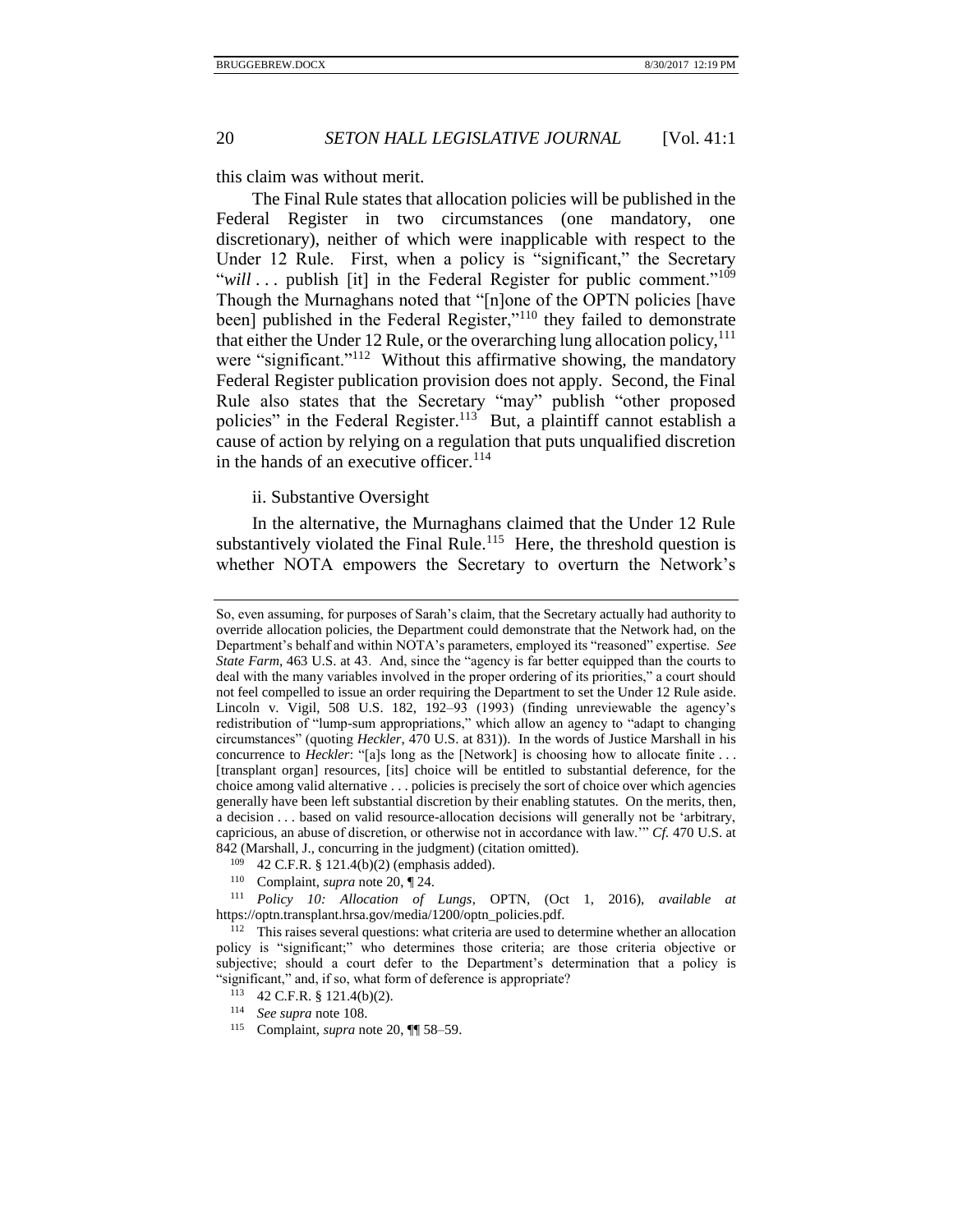allocation policies when, in her estimation, those policies fail to conform with the substantive requirements of the Final Rule. As noted, NOTA authorizes the Secretary to "establish procedures for . . . receiving . . . critical comments relating to *the manner in which* the [OPTN] is carrying out the duties of the Network."<sup>116</sup> As a textual matter, this language cannot be interpreted to provide the Secretary with substantive oversight power.<sup>117</sup> To the contrary, according to the United States Court of Appeals for the District of Columbia Circuit, "the manner in which" a duty is carried out is categorically a procedural issue.<sup>118</sup>

But, even assuming NOTA grants the Department discretion to regulate the substance of Network policies, the question would nevertheless remain: did the Final Rule supply grounds for the Secretary to intrude in Sarah's situation? The Murnaghans claimed that the Under 12 Rule "did not result in the equitable allocation of cadaveric organs" or "give greatest consideration to allocating organs based on medical urgency."<sup>119</sup> And, indeed, the Final rule requires that the Secretary "assess [whether] proposed policies comply with . . . performance indicators" that "measure how well each policy" is "achiev[ing] equitable allocation of organs among patients" based on "sound medical judgment."<sup>120</sup> Yet, fatally to Sarah's claim, this authority to "assess," found in § 121.8, is not coupled with authority to override. While the Secretary does have override authority over procedure under  $\S 121.4$ ,  $^{121}$ it would be unreasonable to graft that authority onto § 121.8, which addresses substance.<sup>122</sup>

In summary, the Department was never required to publish the Under 12 Rule in the Federal Register. And, even if NOTA gave the Department leeway to promulgate regulations that would grant the Secretary substantive oversight authority (which it does not), the Department's failure to incorporate that authority into the Final Rule left Secretary Sebelius powerless to overturn the Under 12 Rule.

<sup>116</sup> 42 U.S.C. § 274(c) (emphasis added).

<sup>&</sup>lt;sup>117</sup> The legislative history also supports the position that substantive oversight is precluded. *See* Grantham, *supra* not[e 96,](#page-16-0) at 759 n.58 (quoting *Putting Patients First Hearing*, *supra* note [97,](#page-17-0) at 77 (statement of Sec'y Shalala) ("I reiterate that the Department does not have a preconceived notion of any allocation policies. We are relying on the transplant community to develop the policy.")).

<sup>118</sup> *See* Mendoza v. Perez, 754 F.3d 1002, 1023 (D.C. Cir. 2014) ("Procedural rules . . . alter *the manner in which* the parties present themselves or their viewpoints to the agency." (emphasis added) (internal quotation marks omitted)).

<sup>119</sup> *See* Complaint, *supra* not[e 20,](#page-4-1) ¶ 58 (citing 42 C.F.R. § 121.4(a)(1)); *id.* ¶ 59 (citing 42 C.F.R. § 121.8(b)).

<sup>120</sup> *See* 42 C.F.R. § 121.8(a)(1), (b), (c)(1), (f).

<sup>121</sup> *See supra* not[e 107](#page-18-3) and accompanying text.

<sup>122</sup> *Cf*. 42 C.F.R. § 121.8(a)–(h) (nowhere containing a secretarial override provision).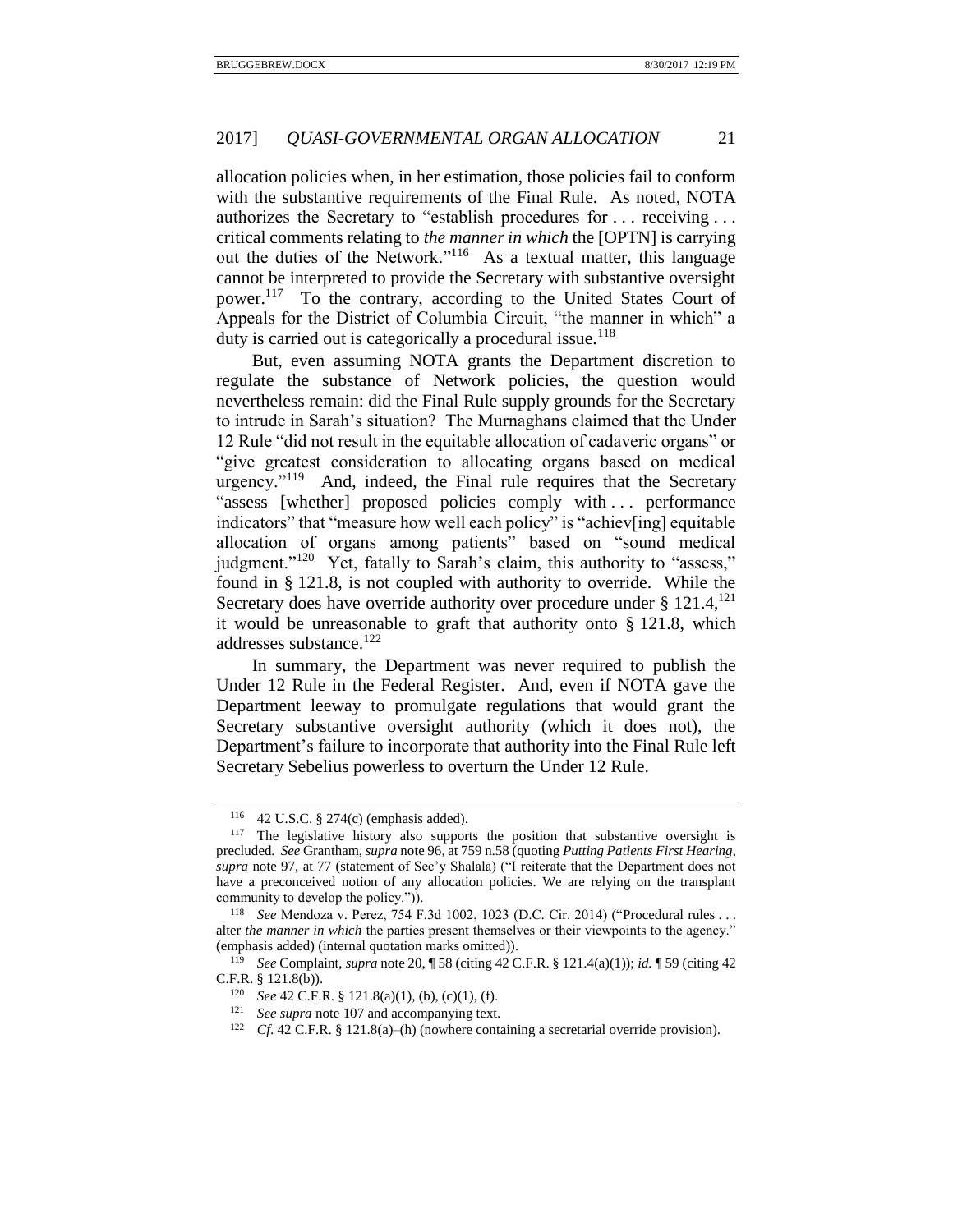### V. ALLOCATION POLICIES

<span id="page-21-0"></span>Though the Secretary lacked authority to rescind the Under 12 Rule, that does not decide the issue whether the court could have struck it down as "not in accordance with  $law$ ."<sup>123</sup> This Part first argues that the Network, though not subject to the requirements of the APA, employs a parallel notice-and-comment system that nevertheless satisfies the APA's normative concerns. Second, it propounds a novel threshold test for determining the applicability of *Chevron* deference to quasigovernmental entities, and contends that the Network satisfies that test. Finally, it considers whether, when developing allocation policies, the Network is a "state actor" subject to claims sounding in the Constitution.

### <span id="page-21-1"></span>*A. Notice & Comment*

The Murnaghans claimed that "[t]he Under 12 Rule is not in accordance with law because [the lung allocation policy] was never published in the Federal Register for public comment, in violation of 5 U.S.C. § 553(b)." $^{124}$  This claim falters from the start: as a matter of law, the Network is not subject to the APA. Moreover, as a normative matter, the procedures that the Network utilizes to develop allocation policies adequately address the same concerns that drive the APA's notice-andcomment requirements.

#### <span id="page-21-2"></span>i. Law

NOTA's requirement that the OPTN operate a unique notice-andcomment system signals congressional intent not to subject the Network to the  $APA$ .<sup>125</sup> Congress controls whether an agency "is subject to statutes that impose obligations or confer powers upon Government entities, such as the [APA]."<sup>126</sup> While HHS is certainly an "agency" that must conform to § 553(b),<sup>127</sup> Congress carved out the OPTN from the APA's informal-rulemaking obligations when it mandated that the OPTN "establish [its own] public comment and hearing process . . . *similar to*

<sup>123</sup> *See* Complaint, *supra* note [20,](#page-4-1) ¶¶ 54–60.

<sup>124</sup> *See* Complaint, *supra* note [20,](#page-4-1) ¶ 60.

<sup>&</sup>lt;sup>125</sup> Although, there is not much by way of judicial guidance in situations where, as here, Congress has not expressly spoken on the issue. *See* O'Connell, *supra* not[e 63,](#page-11-0) at 917 ("The ultimate result for all of these statutes is similar: there are no bright lines for boundary organizations. This ambiguity derives from a dearth of decisions as well as inconsistency among the tests used and decisions made. Administrative law scholars have said little about this confusion." (citation omitted)).

<sup>126</sup> Lebron v. Nat'l R.R. Passenger Corp., 513 U.S. 374, 392 (1995).

<sup>&</sup>lt;sup>127</sup> The APA applies to any entity that is an "agency," i.e., to any "authority of the Government of the United States." 5 U.S.C. § 551(1) (2007).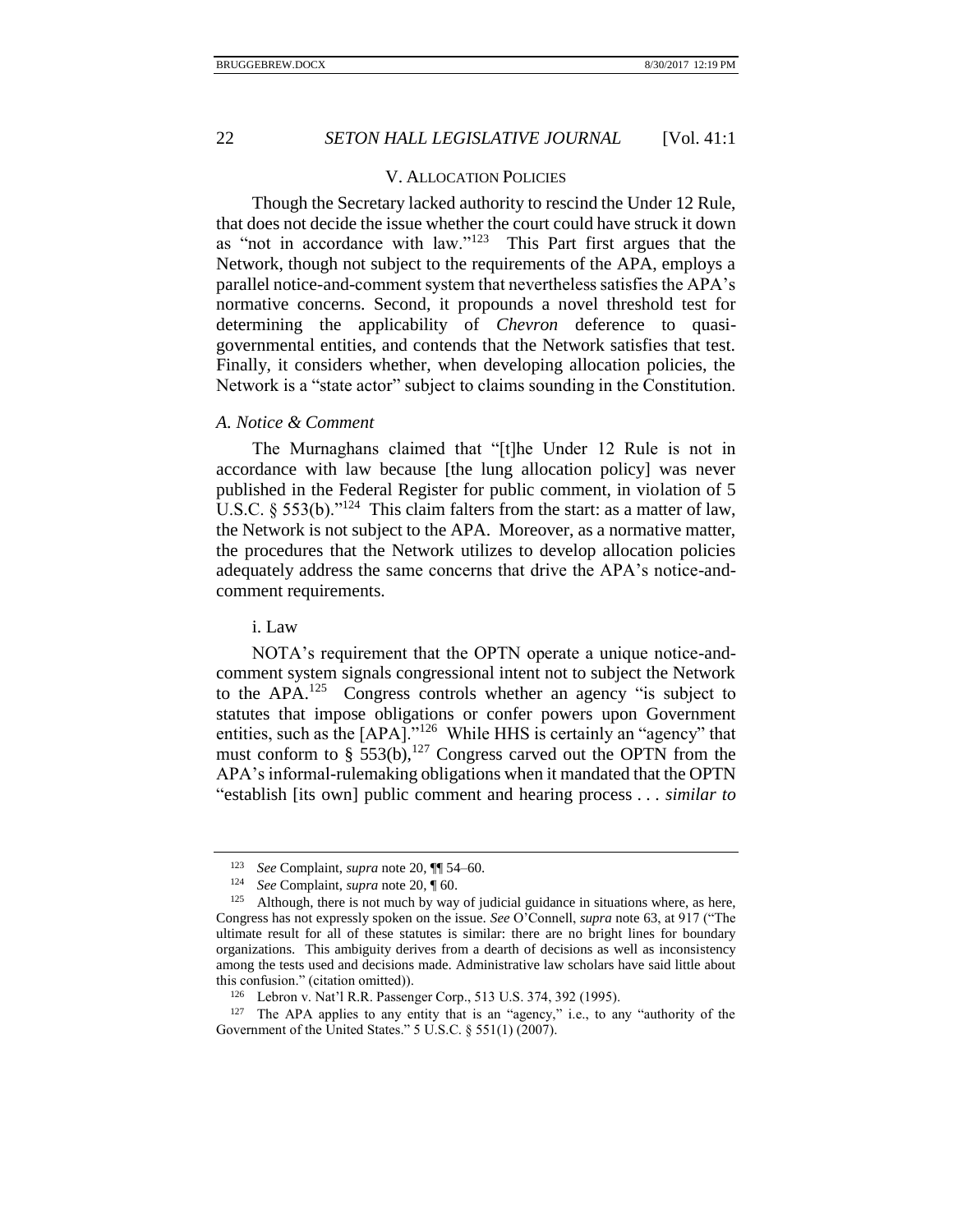the process required of government agencies."<sup>128</sup> And, indeed, the Network has complied with its mandate. Its notice-and-comment system is "similar to"—but distinct from—the APA.<sup>129</sup> So, as a matter of law, allocation policies are not subject to  $\S 553(b)$ .<sup>130</sup>

<span id="page-22-1"></span><span id="page-22-0"></span>ii. Policy

But, even though the Network is not subject to the APA, the demand for a similar notice-and-comment process demonstrates congressional intent that the APA's fundamental principles—transparency, accountability, and participation<sup>131</sup>—also undergird allocation policy. For this reason, it is important that the Network avoid two major pitfalls of regulated resource allocation: ossification and capture.

Organ allocation is unlike most decision-making at the federal level, which can result in the ossification of "winners" and "losers." To take a classic example, environmental protection groups want more stringent emission standards; polluters want more relaxed ones. If the EPA regulates less stringently, the polluters "win," and the environmental groups "lose." While each individual organ allocated by the Network similarly generates a "winner" (in the form of that organ's recipient), the next-in-line "loser" is likely to become the next "winner." Now, there is no perfectly "fair" way to allocate organs. But, unlike limited-resource scenarios where static policies may ossify resource distribution,  $132$  there

See Wisconsin v. Shalala, No. 00-C-155-C, 2000 WL 34234002, at \*3 (W.D. Wis. Nov. 22, 2000) (emphasis added).

<sup>129</sup> *Cf. Policy Notices*, OPTN, http://optn.transplant.hrsa.gov/governance/policy-notices/ (last visited Nov. 7, 2016) ("Find summaries of all OPTN policy and bylaws changes approved at board and executive committee meetings, including implementation dates and any actions you need to take."); *Policy Comment*, OPTN, https://optn.transplant.hrsa.gov/governance/public-comment/ (last visited Nov. 7, 2016) ("The OPTN policy development process incorporates feedback on policy . . . before the proposals go to the OPTN board of directors for approval. Public comment is an essential part of the policy development process. All interested individuals are welcome to participate, especially transplant candidates, who are most affected by policies. The OPTN welcomes public comment on all open policy proposals. We consider every comment we receive about a proposal before the OPTN board of directors votes on it.").

<sup>130</sup> If, to the contrary, the Network *is* subject to the APA, the Author posits that anonymously donated organs are "public property" exempt from requirements of notice-andcomment rulemaking. *Compare* 5 U.S.C. § 553(a)(2) ("This section applies . . . except to the extent that there is involved . . . a matter relating to . . . public property . . . .") *with* 63 Fed. Reg. at 16,300 ("Human organs that are given to save lives are a public resource . . . .").

<sup>131</sup> *See generally* Reeve T. Bull, *Making the Administrative State "Safe for Democracy": A Theoretical and Practical Analysis of Citizen Participation in Agency Decisionmaking*, 65 ADMIN. L. REV. 611, 627 (2013).

<sup>132</sup> *Cf.* Craig A. Arnold, *Resilient Cities and Adaptive Law*, 50 IDAHO L. REV. 245, 257 (2014) ("[L]egal protections of private property rights . . . undermine the resilience and functioning of ecosystems by . . . ossifying resource allocations . . . granted long ago.").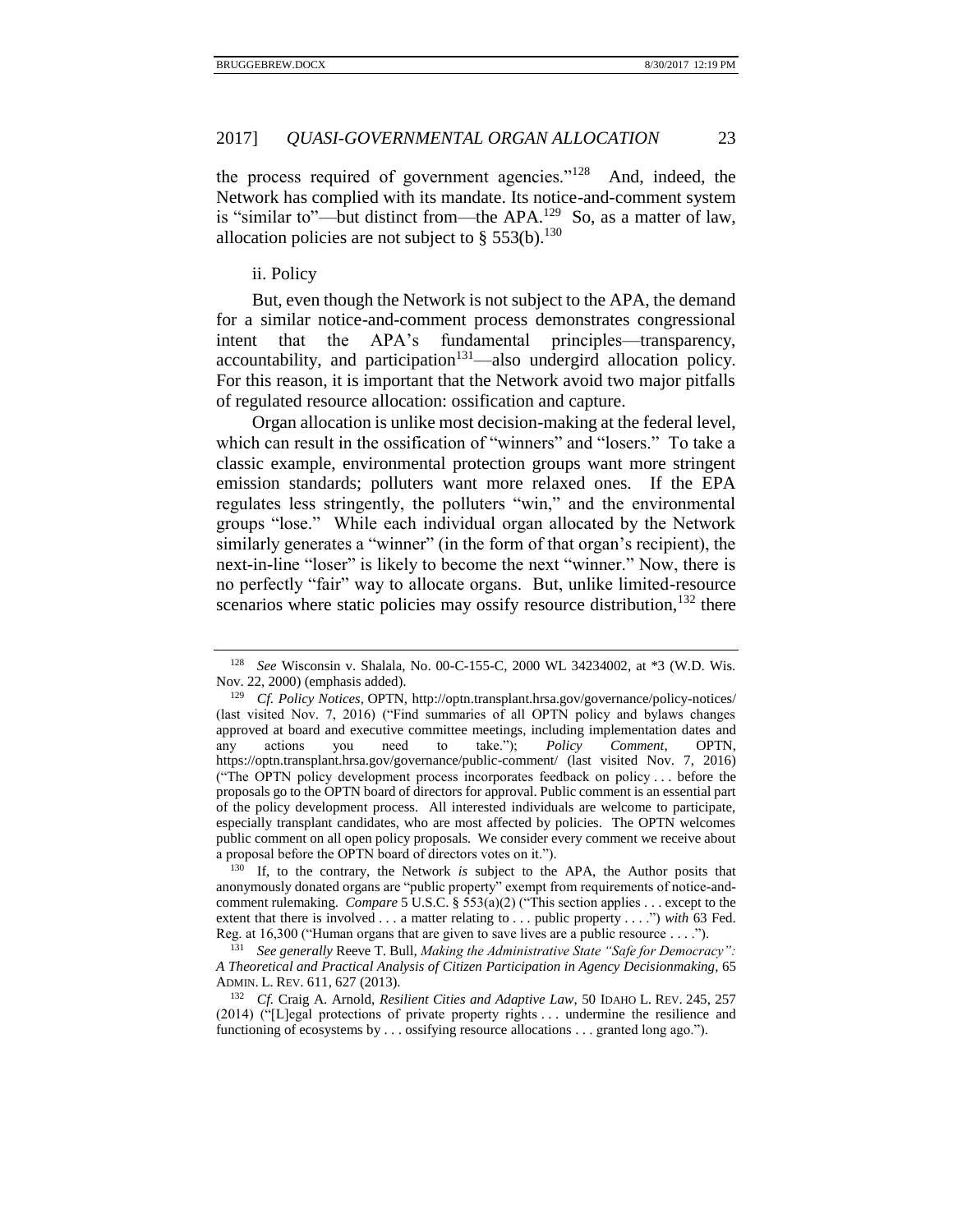is generally no concern about permanent unfairness in the allocation system,<sup>133</sup> particularly since Network policy development is dynamic, cyclical, and ongoing.<sup>134</sup>

Furthermore, by developing allocation policy blind to the identities of the individual candidates that may receive organ offers, the Network steers clear of any capture issue.<sup>135</sup> Drawing on the same analogy, if the EPA is considering a carbon cap on industrial  $CO<sub>2</sub>$  emissions, the EPA knows *ex ante* which players support and oppose the proposal and the impact the proposal would have on those players.<sup>136</sup> But, allocation policy development is inherently devoid of capture in that they employ general rules that are applied algorithmically to candidates in real time.<sup>137</sup> In short, Network policymakers have no way of knowing how policy changes will affect particular candidates.

So, while the Network is not subject to the APA's notice-andcomment requirements, its dynamic and blind policy development process is, as a general matter, transparent and procedurally fair. However, a crucial question so far remains unanswered: does the content of the Under 12 Rule fall within the range of acceptable choices delineated by NOTA and the Final Rule?

# <span id="page-23-0"></span>*B. Deference*

The Murnaghans' answer was, no, that the Under 12 Rule was substantively "not in accordance with" NOTA or the Final Rule.<sup>138</sup> Both the Murnaghans and the court oversimplified this allegation, and thereby failed to grapple with the subtle but important issue of whether the Under 12 Rule reflects the Network's interpretation of NOTA *or* its interpretation of the Final Rule. (The court must have presumed that it

<sup>133</sup> Yet, if a particular individual is *constantly* a "loser," as the Murnaghans alleged Sarah was in the Under 12 Rule regime, then they may attempt to short-circuit the system through indirect means like judicial review. *See* WEIMER, *supra* not[e 4,](#page-2-0) at 32.

<sup>134</sup> *See Making OPTN Policy*, OPTN, http://optn.transplant.hrsa.gov/governance

<sup>/</sup>policies/making-optn-policy/ (last visited Nov. 7, 2016) (providing "a brief look at the process of an idea that transforms from proposal to transplant policy").

<sup>135</sup> *Cf.* Marsha Garrison, *Regulating Reproduction*, 76 GEO. WASH. L. REV. 1623, 1650 (2008) ("Certainly, any private entity that makes use of the expertise of interested—and often self-interested—parties is subject to capture by those parties in a way that may distort its public mission.").

<sup>136</sup> *See* Rachel E. Barkow, *Insulating Agencies: Avoiding Capture Through Institutional Design*, 89 TEX. L. REV. 15, 21 (2010) ("To achieve either expert or nonpartisan decision making, one must avoid undue industry influence, or 'capture.'").

<sup>137</sup> *See supra* text accompanying note[s 17–](#page-4-2)[19.](#page-4-3)

<sup>138</sup> *See* Complaint, *supra* note [20,](#page-4-1) ¶¶ 56–59.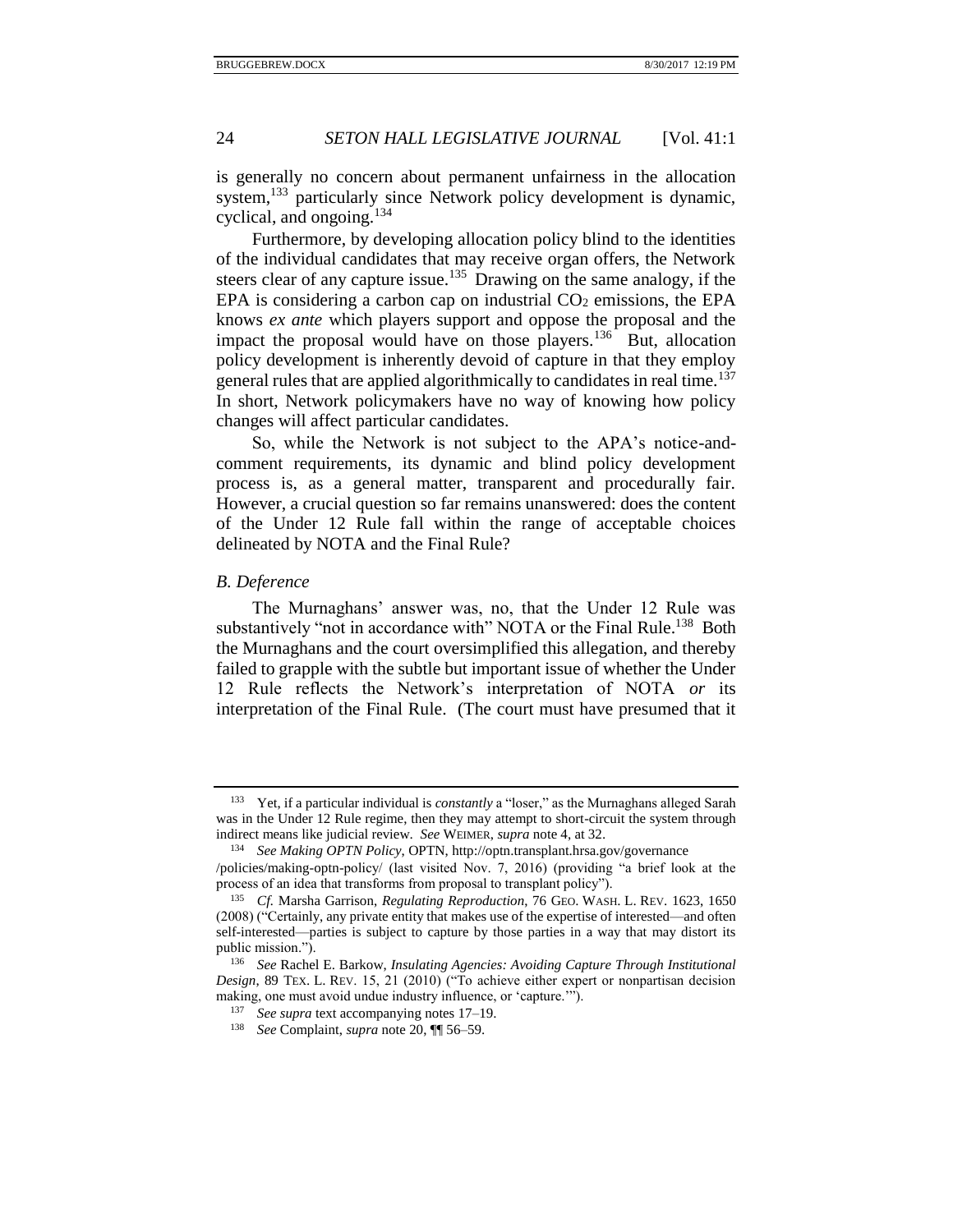reflected the former because it found *Chevron*<sup>139</sup>, but not *Auer*<sup>140</sup>, deference to be a less-than-weighty "factor" in its decision.<sup>141</sup>) Notwithstanding the court's—likely unintentional—sidestepping of the question,  $142$  whether the Network's gap-filling is done pursuant to a statute versus a regulation matters.

<span id="page-24-1"></span>If an allocation policy is an interpretation of NOTA (as this Part argues is the case with respect to the Under 12 Rule), *Chevron* deference may be appropriate. $143$  But, if an allocation policy reflects an interpretation of the Final Rule, then it may be due *Auer* deference, a doctrine that three Justices have questioned categorically.<sup>144</sup>

#### <span id="page-24-2"></span>i. *Auer* and *Skidmore*

<span id="page-24-0"></span>Even if one assumes the continuing survival of the doctrine (which is considered even more deferential than *Chevron* <sup>145</sup>), *Auer* deference is unavailable to Network policies because the Final Rule does no more than "parrot" NOTA.<sup>146</sup> The Final Rule stipulates that allocation policies must

<sup>141</sup> *See supra* text accompanying note [57.](#page-9-0) This Article sets aside the following question: was it appropriate for the court to consider *Chevron* deference as a "factor" in its TRO analysis? *Cf. infra* Part V (discussing the four factors relevant to a preliminary injunction inquiry, none of which relate to *Chevron* deference).

<sup>142</sup> Like the court, one commentator assumed this to be an issue of statutory interpretation without further elaboration. *Cf.* Michelle DeVito, *The Judge Put Me on the List: Judicial Review and Organ Allocation Decisions*, 65 CASE W. RES. L. REV. 181, 196 (2014) (citation omitted).

<sup>143</sup> *See infra* Part V.B.2.

<sup>144</sup> *See* Perez v. Mortgage Bankers Ass'n, 135 S. Ct. 1199, 1213 (2015) (Scalia, J., concurring in the judgment) ("I would . . . abandon[] *Auer* and apply[] the [APA] as written. The agency is free to interpret its own regulations with or without notice and comment; but courts will decide—with no deference to the agency—whether that interpretation is correct."); *id.* at 1225 (Thomas, J., concurring in the judgment) ("[T]he entire line of precedent beginning with *Seminole Rock* raises serious constitutional questions and should be reconsidered in an appropriate case."); *see also id.* at 1210 (Alito, J., concurring in part and concurring in the judgment) ("I await a case in which the validity of *Seminole Rock* may be explored through full briefing and argument.").

<sup>145</sup> Hanah M. Volokh, *The Anti-Parroting Canon*, 6 N.Y.U. J.L. & LIBERTY 290, 291–92 (2011).

<sup>146</sup> *Gonzales*, 546 U.S. at 257 ("An agency does not acquire special authority to interpret its own words when, instead of using its expertise and experience to formulate a regulation, it has elected merely to paraphrase the statutory language."). Were parroting not an issue here, there would still be an issue of author identity: can Network policies receive *Auer* deference as interpreting the Department's Final Rule? Probably, yes. *See* John F. Manning,

<sup>139</sup> *See* Chevron, U.S.A., Inc. v. Natural Res. Def. Council, Inc., 467 U.S. 837, 842–43 (1984) (courts are to defer to agency interpretations of ambiguous *statutes* where the interpretation reasonably resolves the ambiguity).

<sup>140</sup> Auer v. Robbins, 519 U.S. 452, 461 (1997) (restating that an agency's interpretation of its own *regulations* are "controlling unless plainly erroneous or inconsistent with the regulation" (citation and internal quotation marks omitted) (quoting Bowles v. Seminole Rock & Sand Co., 325 U.S. 410, 414 (1945))).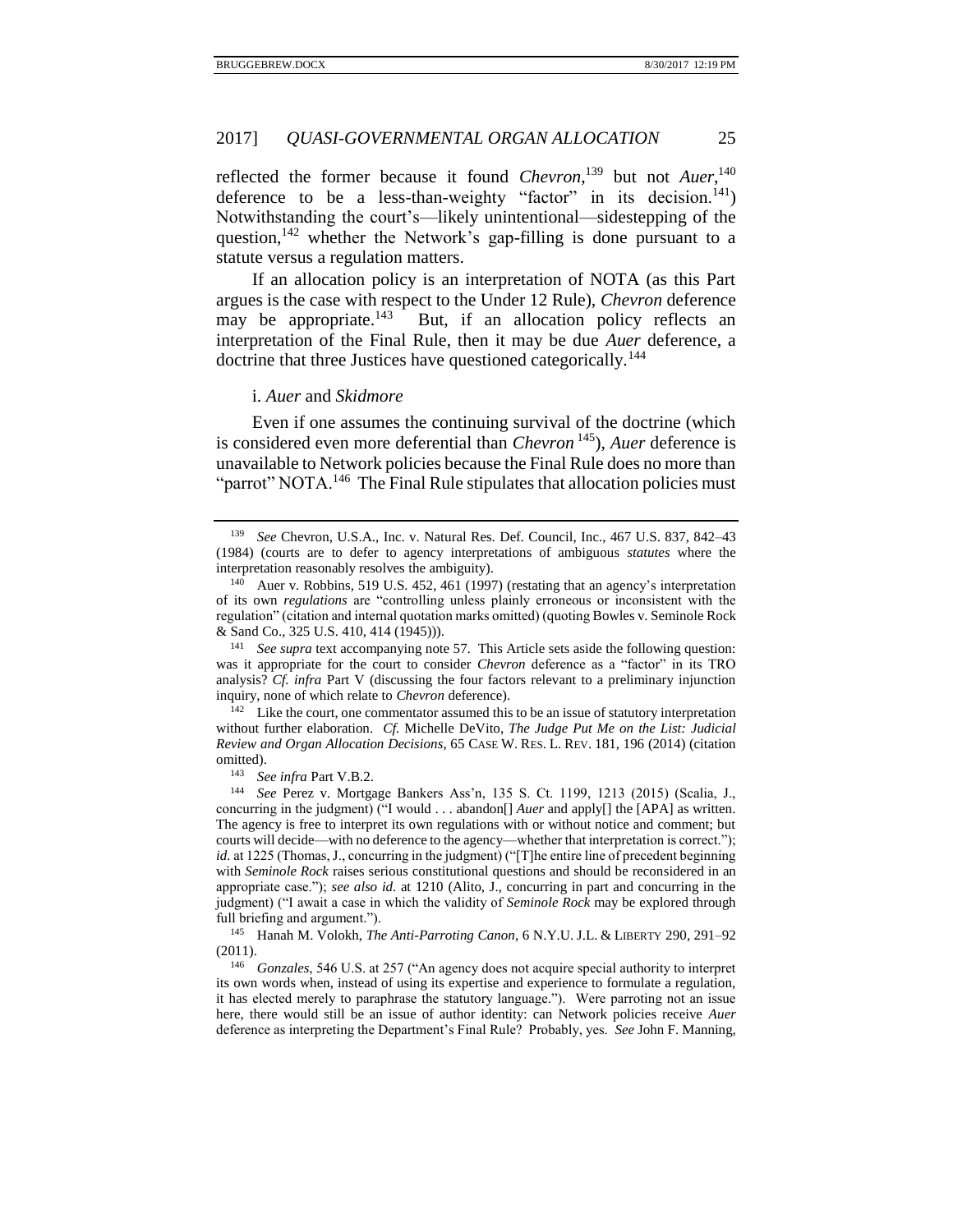"result in the equitable allocation of cadaveric organs,"<sup>147</sup> while "giv[ing] greatest consideration to allocating organs based on medical urgency."<sup>148</sup> In other words, the latter consideration ("medical urgency") is but one factor that the Network must incorporate into its overall "equitable" allocation scheme. So, on reflection, the Final Rule's insistence on "equitable allocation" and "medical urgency" simply parrots NOTA's language, which requires allocation of organs "equitably among transplant patients."<sup>149</sup> And, this is not even the only example of parroting by the Department.

Like NOTA, which requires the Network to "improv[e] procedures for organ  $\ldots$  allocation  $\ldots$  to  $\ldots$  populations with limited access to transportation,"<sup>150</sup> the Final Rule instructs the Network to "reduce inequities resulting from socioeconomic status."<sup>151</sup> At most, the Department's focus on this "socioeconomic" class of candidates is simply a highlighting of one subcategory within—i.e., it neither adds to nor subtracts from—NOTA's broader category of "populations with limited access to transportation." Since the Final Rule provides no further targets or goals for substantive Network policy development, the entirety of the Department's substantive regulatory instructions appears to parrot NOTA. And, when parroting, an agency's interpretation of a statute is assessed with *Skidmore* deference, not *Auer*. 152

<span id="page-25-0"></span>Under *Skidmore*, an interpretation is entitled to respect "proportional to its 'power to persuade."<sup>153</sup> While the application of the Under 12 Rule may seem normatively unfair out of context,<sup>154</sup> there is no reason to suspect that the rule itself is unpersuasive: the lung allocation system is "highly detailed,"<sup>155</sup> and the Network "benefit[ted]" from the "specialized experience" of the transplant community as it answered "the

- <sup>147</sup> Complaint, *supra* not[e 20,](#page-4-1) ¶ 58 (citing 42 C.F.R. § 121.4(a)(1)).
- <sup>148</sup> *Id.* ¶ 59 (citing 42 C.F.R. § 121.8(b)).
- <sup>149</sup> *See* 42 U.S.C. § 274(b)(2)(D).
- <sup>150</sup> *See id.* § 274(b)(2)(N).
- <sup>151</sup> *See* 42 C.F.R. § 121.4(a)(3).
- <sup>152</sup> *See Gonzales*, 546 U.S. at 268–69.

<sup>153</sup> United States v. Mead Corp., 533 U.S. 218, 235 (2001) (quoting Skidmore v. Swift & Co., 323 U.S. 134, 140 (1944)).

- <sup>154</sup> *Cf. HHS Hearing*, *supra* note [84.](#page-14-1)
- <sup>155</sup> *Cf. supra* text accompanying note[s 29](#page-5-4)[–32.](#page-5-5)

*Constitutional Structure and Judicial Deference to Agency Interpretations of Agency Rules*, 96 COLUM. L. REV. 612, 696 n.104 (1996) ("Authorship is not an essential predicate to deference under [*Auer*]. Rather, the Court has relied on the *Chevron* rationale to defer to an agency's interpretation of regulations that the agency did not adopt." (citing, e.g., *BethEnergy*, 501 U.S. at 696–97 (finding judicial deference due to Secretary of Labor's interpretation of regulations promulgated by Secretary of Health, Education, and Welfare, where congressional delegation "entails the authority to interpret HEW's regulations and the discretion to promulgate interim regulations based on a reasonable interpretation thereof"))).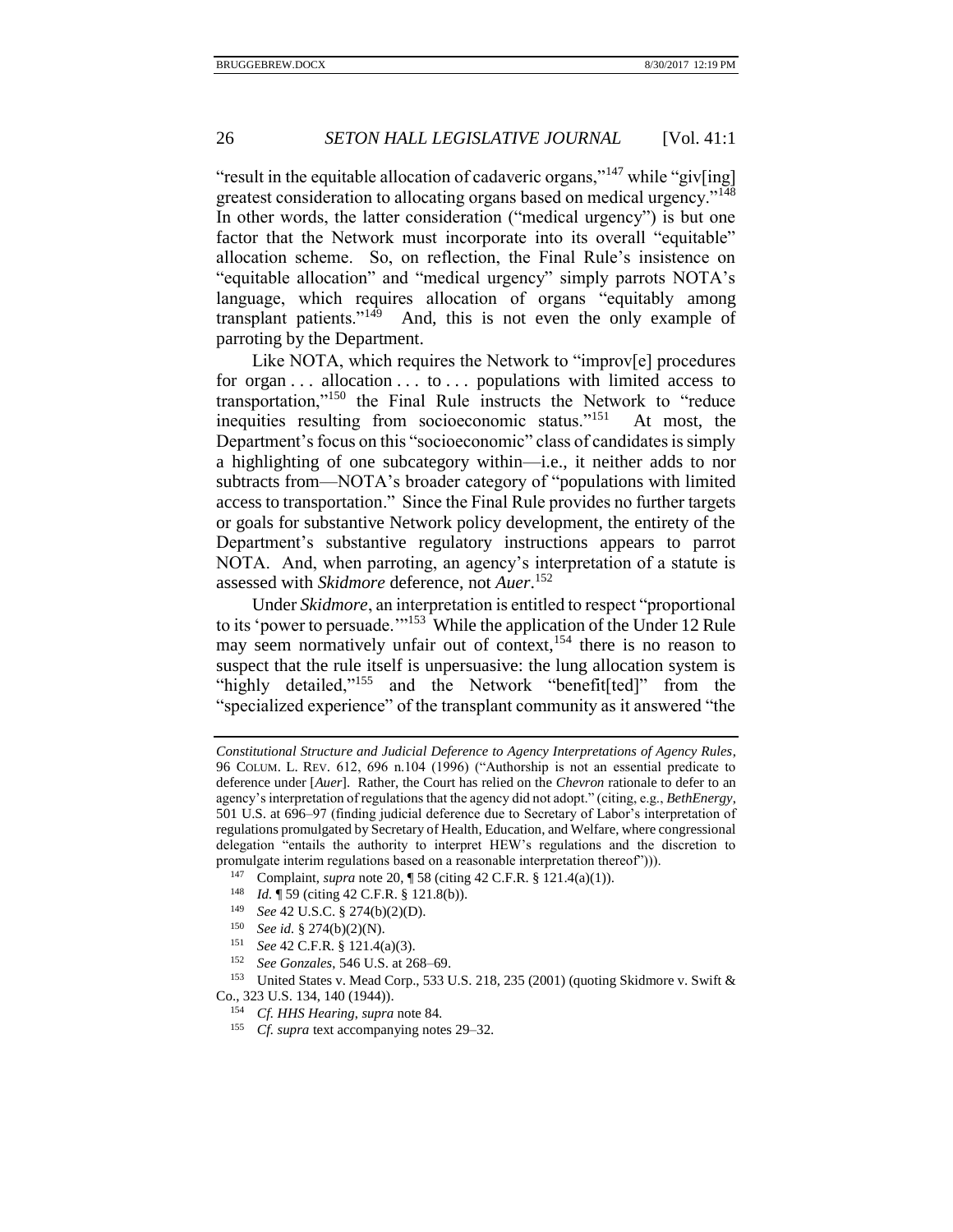subtle questions" about pediatric lung transplantation.<sup>156</sup> That said, a court should only rely on *Skidmore* if it has first determined that the policy reflected an interpretation of the Final Rule.

#### <span id="page-26-4"></span><span id="page-26-0"></span>ii. *Chevron*

In the alternative, a court could find that the Under 12 Rule interprets NOTA, which would raise the question whether the policy is due *Chevron* deference. The *Murnaghan* court assumed the applicability of *Chevron*, <sup>157</sup> but failed to note, *inter alia*, that the defendant (the Department) was not, in fact, the author of the policy at issue.<sup>158</sup>

#### <span id="page-26-3"></span>a. Threshold

<span id="page-26-1"></span>If *Chevron* is going to be applied to a policy like the Under 12 Rule, a court should understand why that is so before deferring to a quasigovernmental entity's interpretation of its organic statute. Here, the two norms that normally support a finding of *Chevron* deference—namely, expertise and political accountability<sup>159</sup>—intersect in such an unusual way that, perhaps, political accountability need not be demonstrated at all.<sup>160</sup> Arguably, since the only interests implicated by allocation policies are those of the candidates, and since Network policies utilize "*medical* criteria" to allocate organs,<sup>161</sup> *political* accountability ought to be irrelevant.<sup>162</sup> Consider the following test: where organizational expertise

<sup>159</sup> O'Connell, *supra* note [63,](#page-11-0) at 923 ("[D]eference doctrines draw largely from the perceived institutional characteristics of agencies, notably their accountability and expertise—at least relative to the courts.").

<span id="page-26-2"></span><sup>156</sup> *See supra* text accompanying note[s 75](#page-13-1) & [99.](#page-17-1)

<sup>157</sup> *See supra* text accompanying note [57.](#page-9-0)

<sup>158</sup> It may be that this is a distinction without a difference, since courts may conclude that an agency has given its sub-agency a "stamp of approval" without "digging" deeply into "where an interpretation originated, or whether the agency was truly the primary interpreter involved." Aaron R. Cooper, *Sidestepping Chevron: Reframing Agency Deference for an Era of Private Governance*, 99 GEO. L.J. 1431, 1450–51 (2011) (parenthetical omitted) (citing David J. Barron & Elena Kagan, *Chevron's Nondelegation Doctrine*, 2001 SUP.CT.REV. 201, 204, 234–35 (2001)).

<sup>160</sup> *But cf.* Kimberly N. Brown, *"We the People," Constitutional Accountability, and Outsourcing Government*, 88 IND. L.J. 1347, 1391 ("Not all government contracts raise accountability issues of constitutional dimension. . . [A] contract should be initially scrutinized for constitutional accountability if one of two triggers exist: First, a contract delegates to private parties executive power under the Constitution's express terms, or, second, a contract affords to a private party the ability to exercise enforcement power in a manner that could lead to a realistic risk of interference with civil liberties.").

<sup>161</sup> *See* 42 U.S.C. § 274(b)(2)(B) (emphasis added).

<sup>&</sup>lt;sup>162</sup> If, as the *Murnaghan* court presumed, HHS had directly developed the Under 12 Rule, then this analysis would be simpler: as a traditional cabinet department, *Chevron*'s accountability norm would certainly have been triggered, *see Chevron*, 467 U.S. at 865–66 ("While agencies are not directly accountable to the people, the Chief Executive is, . . .") and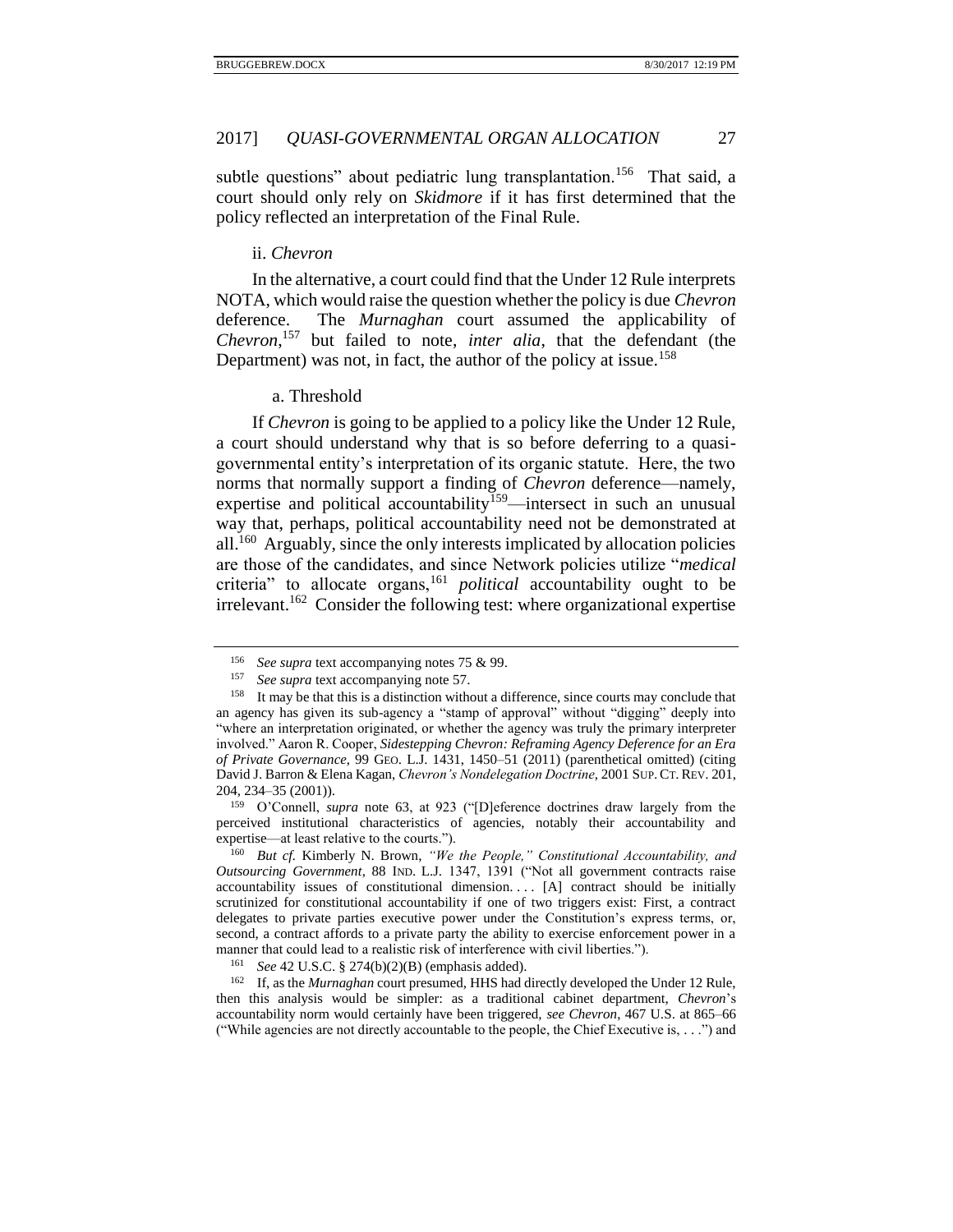is extraordinary, where Congress justifiably entrusts rulemaking to that expertise, and where the interests implicated by the resulting policies are those of a narrowly defined population, political accountability need not be demonstrated because its value in the *Chevron* calculus approaches zero.

Were it instead necessary to demonstrate political accountability in the context of allocation policies, there would be three potentially insurmountable obstacles to the application of *Chevron* deference.<sup>163</sup> First, the substantive secretarial oversight provision of the Final Rule is an invalid interpretation of NOTA,  $164$  so, it cannot be relied upon to establish political accountability as a matter of law. Second, since no Secretary has ever employed the procedural secretarial oversight provision (nor affirmatively approved an allocation policy), no Network policy has ever been generated in a politically accountable atmosphere as a matter of fact.<sup>165</sup> Third, there is no statutory authority granting the President or the Secretary the power to remove any member of the OPTN/ UNOS Board.<sup>166</sup>

<sup>163</sup> *Cf.* Brown, *supra* note [160,](#page-26-2) at 1351 ("Inevitably, democratic accountability is compromised with the practice of government outsourcing, which occurs when the government contracts with private parties to provide goods or services for which the government is responsible.").

- <sup>164</sup> *See supra* Part IV.B.2.
- <sup>165</sup> *See supra* Part IV.B.1.

satisfied since the Secretary serves at the pleasure of the President, subject to removal without cause. *Cf.* Free Enter. Fund v. Pub. Co. Accounting Oversight Bd. (*PCAOB*), 561 U.S. 477, 483 (2010) ("Since 1789, the Constitution has been understood to empower the President to keep these officers accountable—by removing them from office, if necessary." (citing Myers v. United States, 272 U.S. 52 (1926))).

<sup>166</sup> *See PCAOB*, 561 U.S. at 496 ("Neither the President, nor anyone directly responsible to him . . . has full control over the Board. The President is stripped of the power our precedents have preserved, and his ability to execute the laws—by holding his subordinates accountable for their conduct—is impaired."). The *PCAOB* problem may be resolved by the possibility that the President could order termination of the OPTN/UNOS contract. *See*  Kimberly N. Brown, *Government by Contract and the Structural Constitution*, 87 NOTRE DAME L. REV. 491, 521 (2011). But, if the President were to order termination, the order would first go through the Secretary, who would then have to command HRSA's contracting officer ("CO") to terminate the contract with UNOS. And, that Administrator would be obliged to independently investigate before the contract could be terminated for the "convenience" of the Government. *See* 48 C.F.R. § 49.101(b) (2015) ("The contracting officer shall terminate contracts . . . only when it is in the Government's interest."); *see also*  TigerSwan, Inc. v. United States, 118 Fed. Cl. 447, 452 (2014) ("Without question, a CO is granted a great deal of discretion in determining whether it is in the government's best interest to terminate a contract for convenience. However, while a CO is afforded wide discretion, [s]he is still responsible for making an independent decision with regard to a contract." (citation omitted)). Thus, even assuming contract termination makes the Network accountable for purposes of *Chevron*, *see* Brown, *supra* note [160,](#page-26-2) at 1403 ("To be sure, there are a number of hurdles that a constitutional accountability doctrine presents. The precise details of what must be included in federal contracts to satisfy an accountability doctrine are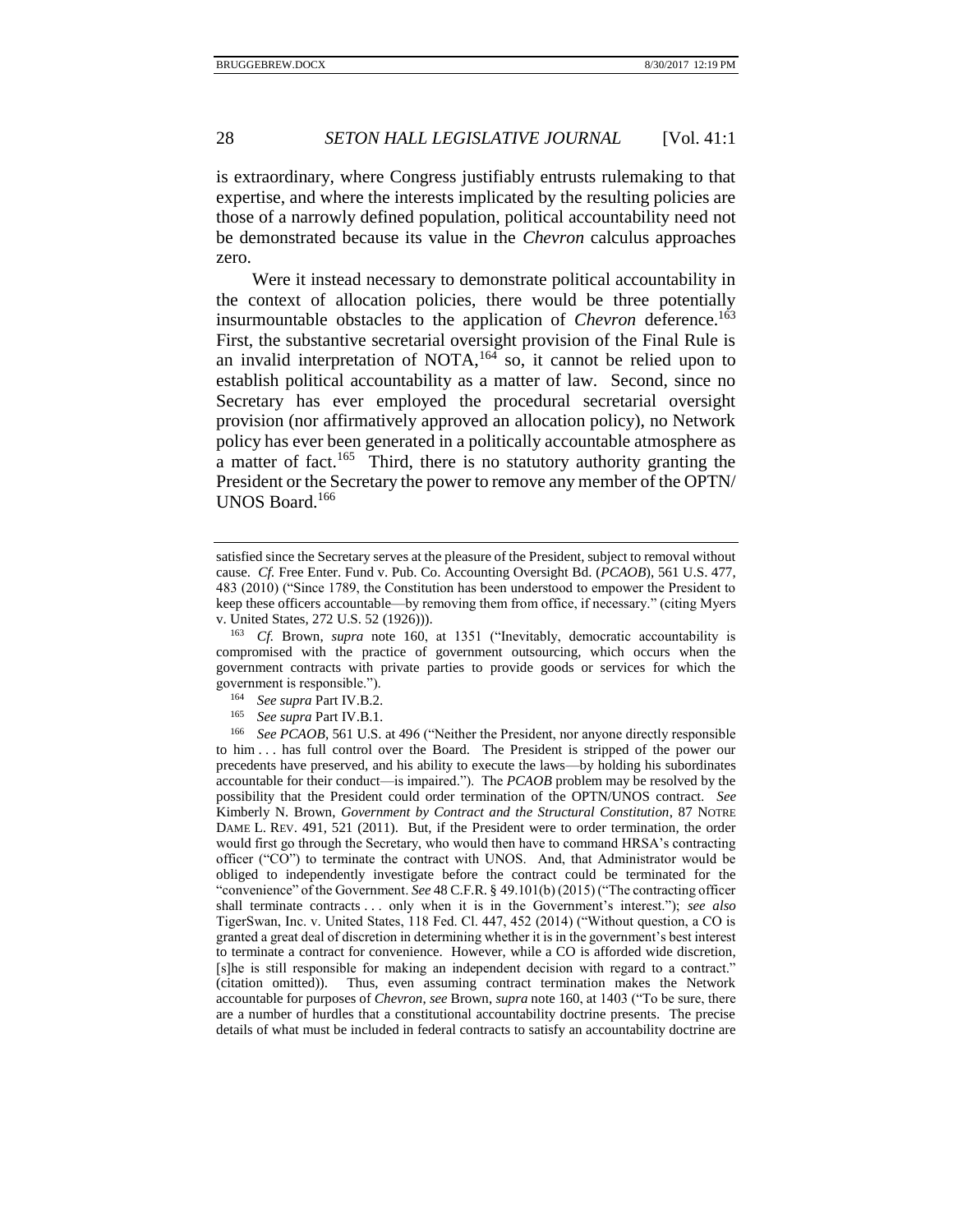To summarize, if a court found itself unwilling to compromise with respect to the necessity of the political accountability norm, then, for the reasons discussed above, it likely would have to deny *Chevron* deference to the Network for three reasons: (1) the Secretary has no power over the substance of the Network's policies; (2) even if she did, she has essentially waived it; and, (3) neither she nor the President can coerce the Network's leadership for lack of direct removability. What follows assumes that a court has concluded that the Network's expertise is sufficient to outweigh the dearth of political accountability, and therefore that it is necessary to embark upon a *Chevron* analysis.<sup>167</sup>

#### <span id="page-28-1"></span>b. Step One

<span id="page-28-0"></span>In the case of the Under 12 Rule, the question at *Chevron*'s first step is whether NOTA is "unambiguous $[]$ "<sup>168</sup> in its use of the term "equitably" and the phrase "address the unique health care needs of children."<sup>169</sup> Or, more precisely, "employing traditional tools of statutory construction,"<sup>170</sup> has Congress "directly spoken to the precise question at issue:"<sup>171</sup> namely, how should pediatric candidates—or, at a lower level of generalization, how should pediatric *lung* candidates—be treated when compared with adult candidates in the context of adult-donor offers?

To answer this question, one begins by looking at NOTA's text. The Network's allocation policies must not only "distribut[e] organs equitably among transplant patients,"<sup>172</sup> but must also "address the unique health care needs of children."<sup>173</sup> Without further clarity elsewhere in the statute, NOTA is ambiguous as to how the Network

not immediately apparent and would have to be developed through litigation or legislation, which takes time."), it does not appear the President has direct control over the Network Board through termination and, therefore, the Network cannot avoid the *PCAOB* problem.

<sup>167</sup> Some commentators have expressed categorical resistance to the idea of granting *Chevron* deference to a private entity. *See, e.g.*, A. Cooper, *supra* note [158,](#page-26-3) at 1460 (citation omitted) ("Structural aspects of privatization suggest that private delegation increases the likelihood that the decision-making values embodied in both *Chevron* and the Constitution will be undermined: values such as transparency, accountability, fairness, and deliberation may all be compromised."). Others would apply *Chevron* deference, at least in this instance. *See, e.g.*, DeVito, *supra* note [142,](#page-24-1) at 197; Jocelyn Cooper, *Dissecting the Heart of Organ Allocation Policy: Evaluating the Eastern District of Pennsylvania's Grant of Life in Murnaghan v. U.S. Department of Health and Human Services*, 59 VILL. L. REV. 269, 299 (2014).

<sup>168</sup> *See Chevron*, 467 U.S. at 843.

<sup>169</sup> *See supra* text accompanying note [22.](#page-4-4)

<sup>170</sup> *Chevron*, 467 U.S. at 843 n.9.

<sup>171</sup> *Id.* at 842.

<sup>172</sup> 42 U.S.C. § 274(b)(2)(D).

<sup>173</sup> *Id.* § 274(b)(2)(M).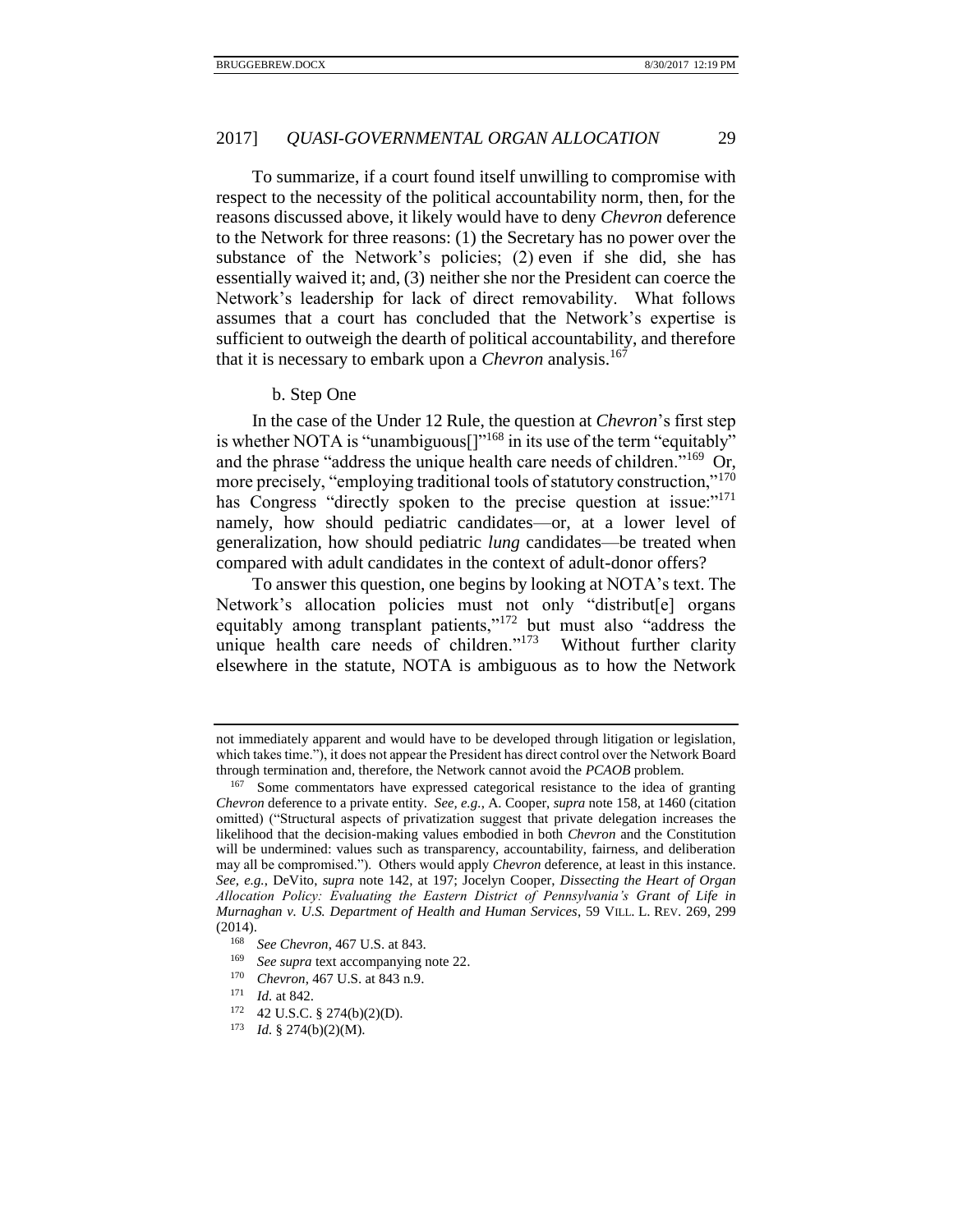should treat children vis-à-vis adults.<sup>174</sup> Assuming legislative history may not be considered, $175$  it seems the Under 12 Rule easily clears *Chevron*'s first step because it falls within the ambiguity gap established by NOTA—i.e., it demonstrably attempts to ensure "equitabl[e]" organ allocation while also "address[ing] the unique . . . needs" that attend to children who require lung transplants. Before moving on to *Chevron*'s second step, however, a court must engage in the two-part *Mead* inquiry.<sup>176</sup>

#### c. *Mead*

<span id="page-29-0"></span>The first prong of *Mead* asks whether Congress delegated authority to make rules "carrying the force of law," holding that such a delegation "may be shown . . . by an agency's power to engage in . . . notice-andcomment rulemaking, or by some other indication of a comparable congressional intent."<sup>177</sup> So, here, the question is whether the Network's internal notice-and-comment system is "comparable" to the APA noticeand-comment system.<sup>178</sup> NOTA's text illustrates a striking similarity:

<sup>174</sup> Here, ambiguity is readily apparent due to the potential conflict in allocating "equitably," while still prioritizing children. In these sorts of circumstances, the Supreme Court "permit[s] the Executive to make trade-offs between competing policy goals." *See American Railroads*, 135 S. Ct. at 1251 (Thomas, J., concurring in the judgment) (citing, e.g., Yakus v. United States, 321 U.S. 414, 420, 423–26 (1944) (approving authorization for agency to set prices of commodities at levels that "will effectuate the [sometimes conflicting] purposes of th[e] Act") and Indus. Union Dep't, AFL-CIO v. Am. Petroleum Inst., 448 U.S. 607, 686–87 (1980) (Rehnquist, J., concurring in judgment) ("It is difficult to imagine a more obvious example of Congress simply avoiding a choice which was both fundamental for purposes of the statute and yet politically so divisive that the necessary decision or compromise was difficult, if not impossible, to hammer out in the legislative forge.")).

<sup>175</sup> *Cf. Halbig v. Burwell*, 758 F.3d 390, 406–07 (D.C. Cir. 2014) ("One line of cases instructs us to cease our inquiry and give effect to the statute's unambiguous language. Another tells us to wade into the legislative history in the hope of glimpsing 'new light on congressional intent.' . . . [O]ur decision about which path to travel implicates substantial theoretical questions of statutory interpretation, . . ." (citations omitted)), *reh'g en banc granted, judgment vacated*, No. 14-5018, 2014 WL 4627181 (D.C. Cir. Sept. 4, 2014). If a court decides to consider legislative history at Step One, it ought to take note of two key facts. First, NOTA originally did not refer to the "unique health care needs of children;" and the bills, committee reports, and debates surrounding NOTA in the House and Senate fail to make reference to "child" or "children," outside a general plea to increase the donor pool. *See, e.g.*, 130 Cong. Rec. 29,982 (Oct. 4, 1984) (statement of Sen. Ted Kennedy) ("This bill is a small but very important step toward assisting children and adults dying tragically and unnecessarily because of the lack of needed organs."). Second, NOTA was amended by the Children's Health Act of 2000, Pub. L. No. 106-310, 114 Stat. 1101 (2000), to include § 274(b)(2)(M), which calls for the OPTN to be attentive to the "unique health care needs of children[.]".

<sup>176</sup> *Cf.* O'Connell, *supra* note [63,](#page-11-0) at 925 ("To the extent that boundary organizations use a wider range of tools to make decisions than the rulemaking and adjudication categories entrenched in the APA, they may have a harder time qualifying for deference under *Mead*.").

<sup>533</sup> U.S. at 227.

<sup>178</sup> *Compare supra* not[e 129,](#page-22-1) *with* 5 U.S.C. § 553.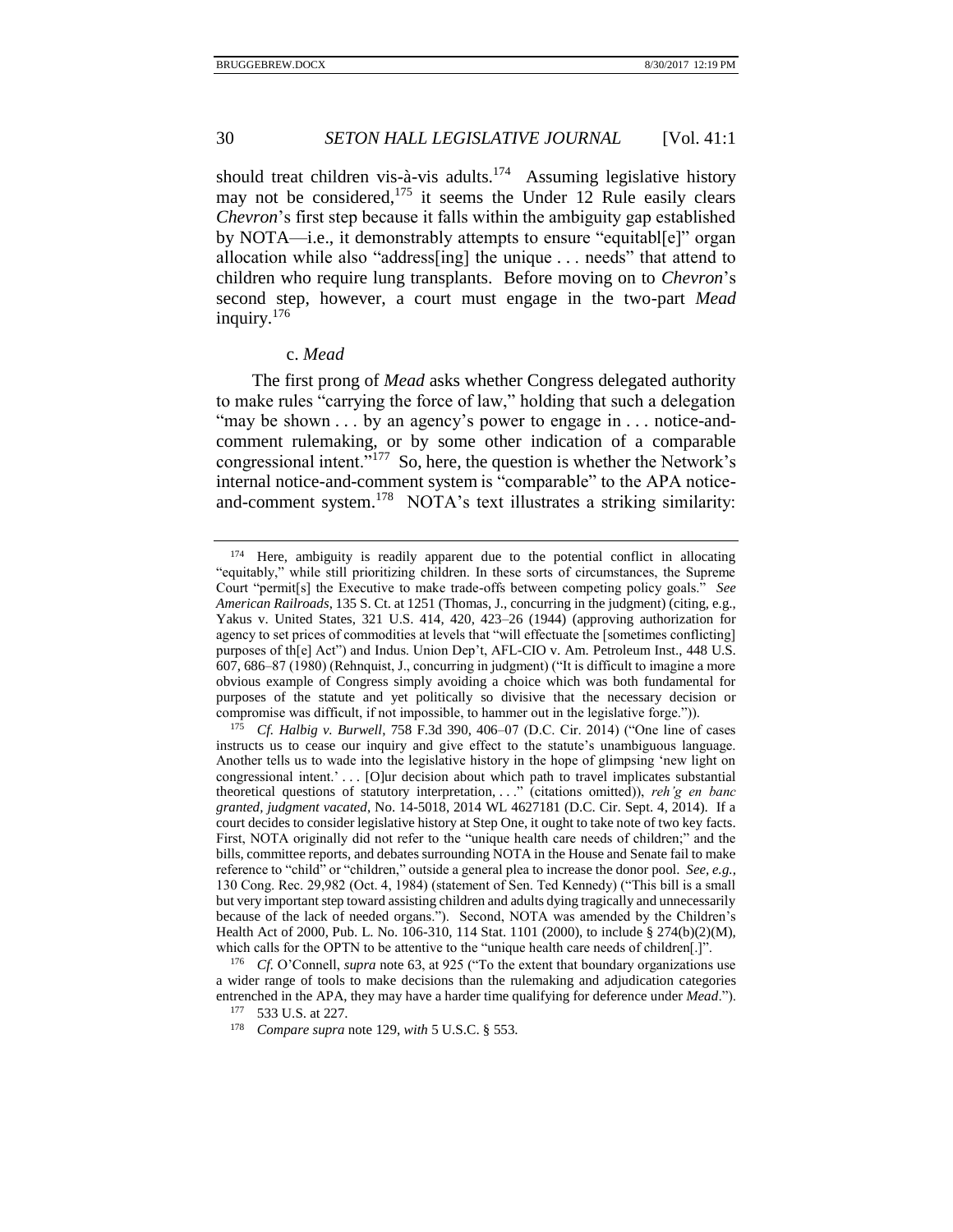"[t]he [OPTN] shall . . . provide to members of the public an opportunity to comment with respect to [allocation] criteria. $v^{179}$  It is difficult to imagine that a court would not find such language "comparable" to language directing an agency to utilize APA rulemaking procedures. Indeed, in an opinion handed down seven months before *Mead* (but seemingly prophetic of its holding), one federal district court found that, yes, the language of NOTA indicates the Network's notice-and-comment system was meant to act in a manner "similar to" informal rulemaking under the APA.<sup>180</sup>

What remains is to determine whether the Under 12 Rule, in particular, also satisfies *Mead*'s second prong, which asks whether the policy for which deference is sought was "promulgated in the exercise of [the Network's notice-and-comment] authority."<sup>181</sup> It was: the Under 12 Rule was made part of the lung allocation policy via the Network's notice-and-comment system.<sup>182</sup> Having now answered both *Mead* questions in the affirmative, it is appropriate to move on to *Chevron*'s second step.

# d. Step Two

<span id="page-30-0"></span>Here, courts uphold an interpretation of a statute if that interpretation is "based on a permissible construction of the statute."<sup>183</sup> Since *Chevron*'s second step is dramatically more deferential than *Skidmore*, and since it is already evident that the Network's allocation policies have the *Skidmore*-satisfying "power to persuade,"<sup>184</sup> the Under 12 Rule would

<sup>179</sup> 42 U.S.C. § 274(b)(2)(B).

<sup>180</sup> *See Wisconsin*, 2000 WL 34234002, at \*3.

<sup>181</sup> *See Mead*, 533 U.S. at 227. One commentator has concluded that the Network's allocation policies carry the "force of law" and are due *Chevron* deference, in part, because the notice-and-comment procedures described in the Department's Final Rule (requiring allocation policies to be submitted to the Secretary and published in the Federal Register for comment) are "more suggestive of rulemaking procedures than the creation of non-binding policy statements." DeVito, *supra* note [142,](#page-24-1) at 197 (citing Christensen v. Harris Cnty., 529 U.S. 576, 586–89 (2000)). This argument, however, ignores a key fact: allocation policies have never been promulgated pursuant to the Final Rule; indeed, Sarah Murnaghan's parents contended that this failure to abide by federal regulations was a reason to invalidate the Under 12 Rule. *See supra* text accompanying not[e 108.](#page-18-2) Moreover, were the Under 12 Rule examined through the procedural lens of the Final Rule (as the commentator seems to suggest it should be), then the Under 12 Rule necessarily would be invalid since it was not "promulgated in the exercise of [the Final Rule's] authority." *See Mead*, 533 U.S. at 227.

<sup>182</sup> Roberts, *supra* not[e 20.](#page-4-1) *See generally supra* not[e 129.](#page-22-1)

<sup>183</sup> *Chevron*, 467 U.S. at 843; *see* Matthew C. Stephenson & Adrian Vermeule, *Chevron Has Only One Step*, 95 VA. L. REV. 597, 599 (2009) ("Subsequent courts and commentators have treated Step Two as a requirement that the agency's statutory interpretation be 'reasonable.'").

<sup>184</sup> *See supra* notes [153–](#page-25-0)[156](#page-26-4) and accompanying text.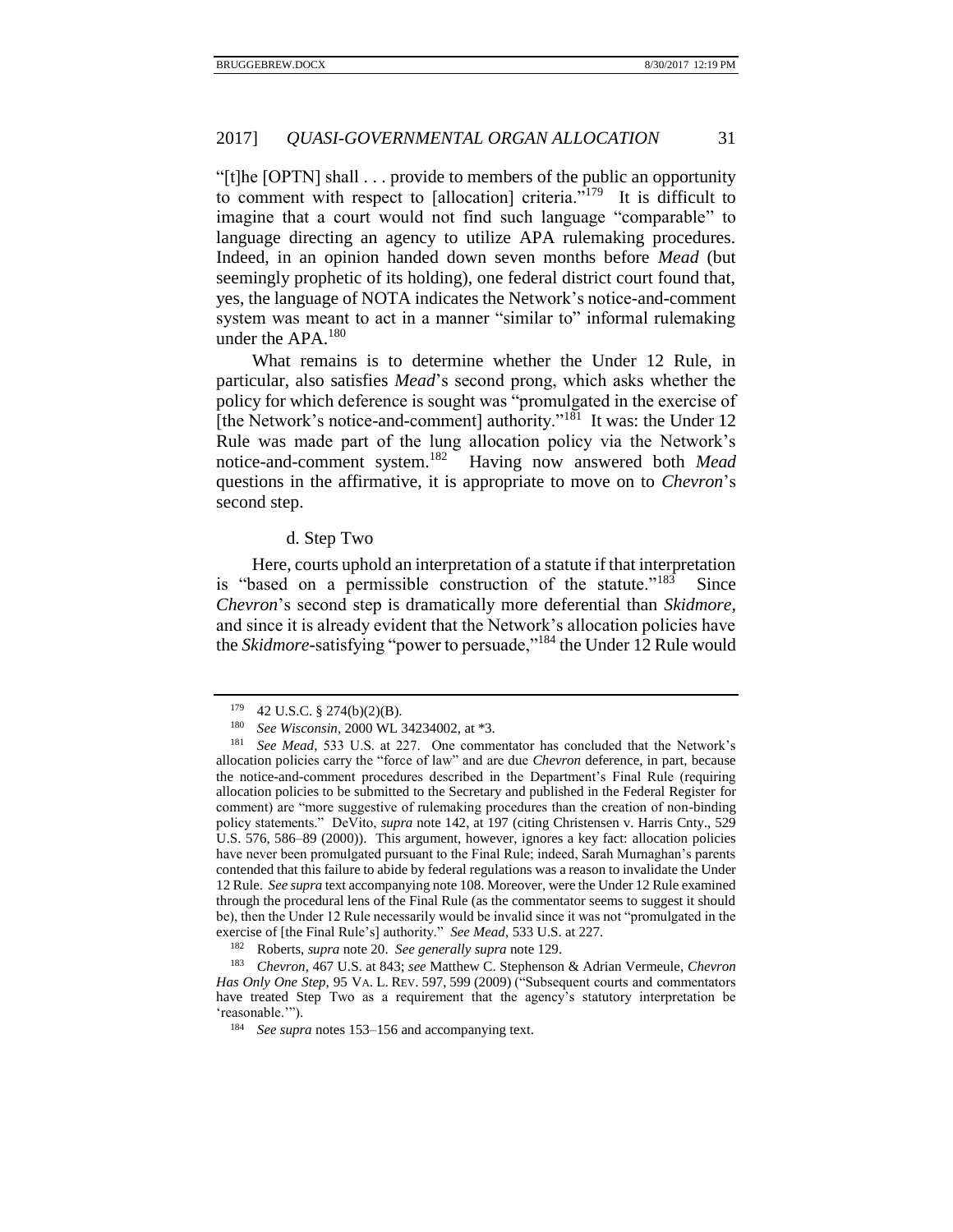undoubtedly clear *Chevron*'s second step.<sup>185</sup> In short, assuming that the Network's allocation policies generally may be subject to *Chevron*  deference, the Under 12 Rule specifically would satisfy both steps of *Chevron* and, therefore, should be immune from judicial intervention as a matter of administrative law.

#### <span id="page-31-0"></span>*C. State Action*

<span id="page-31-1"></span>But, even *Chevron* deference cannot save a policy that is unconstitutional.<sup>186</sup> In *Murnaghan*, Sarah's parents claimed that the Under 12 Rule violated Sarah's Due Process and Equal Protection rights.<sup>187</sup> However, as a prerequisite to claiming that an allocation policy violates one's constitutional rights, the plaintiff must also allege that the promulgation and/or application of the policy is state action.<sup>188</sup> The Murnaghans avoided this issue altogether by suing the Department. But, the Department is not the entity responsible for allocation policies.<sup>189</sup>

<sup>185</sup> *See, e.g.*, Tualatin Valley Builders Supply, Inc. v. United States, 522 F.3d 937, 942 (9th Cir. 2008) (where a quasi-governmental regulation survives the "less stringent *Skidmore*  analysis," there is no need to conduct *Mead* or *Chevron* Step Two analyses). This Part does not analyze the substance of the Under 12 Rule to determine whether it would survive *Chevron*'s second step as this would involve extensive analysis of the Network's scientific and medical judgments. Helpfully, one commentator has condensed many of the relevant considerations in support of her position that *Chevron* deference would be appropriate. *See* DeVito, *supra* not[e 142,](#page-24-1) at 198–200.

<sup>186</sup> Thomas W. Merrill & Kristin E. Hickman, *Chevron's Domain*, 89 GEO. L.J. 833, 914 (2001) ("Because the Constitution is a form of law superior to a mere statute, . . . there can be no doubt that *Chevron* deference must give way when the agency's policy, although consistent with the statute and otherwise permissible in light of the statutory language and purpose, impinges upon principles that the Court has discerned in the Constitution." (citing Dickerson v. United States, 530 U.S. 428, 437 (2000) ("Congress may not legislatively supersede our decisions interpreting and applying the Constitution."))).

<sup>187</sup> Complaint, *supra* note [20,](#page-4-1) ¶¶ 54–55. Whether this argument would have been successful on the merits is beyond the scope of this Article. But, the intersection of allocation rules and the Constitution has received attention in the literature. *See, e.g.*, O'Brien, *supra* note [28,](#page-5-3) at 128–33 (analyzing the Network's lung allocation policy in the context of equal protection and concluding that it "passes constitutional muster"); Benjamin Mintz, *Analyzing the OPTN Under the State Action Doctrine—Can UNOS's Organ Allocation Survive Strict Scrutiny?*, 28 COLUM. J.L. & SOC. PROBS. 339, 376–96 (noting a "racially discriminatory effect that results from the factoring of antigen matching in [kidney] allocation decisions," and arguing that such an "allocation system may not be able to survive equal protection strict scrutiny analysis").

<sup>188</sup> Brentwood Acad. v. Tenn. Secondary Sch. Athletic Ass'n, 531 U.S. 288, 295 (2001) ("Our cases try to plot a line between state action subject to Fourteenth Amendment scrutiny and private conduct (however exceptionable) that is not." (citations omitted)); *see* U.S. CONST. amend. XIV, § 1 ("[N]o State shall . . . deprive any person of life, liberty, or property, without due process of law; nor deny to any person within its jurisdiction the equal protection of the laws."); *see also id.* amend. V ("No person shall . . . be deprived of life, liberty, or property, without due process of law . . . .").

<sup>&</sup>lt;sup>189</sup> Query whether the Department was a proper defendant to this lawsuit in the first instance. *Cf. supra* note [146](#page-24-2) (discussing the author identity issue). Although the Network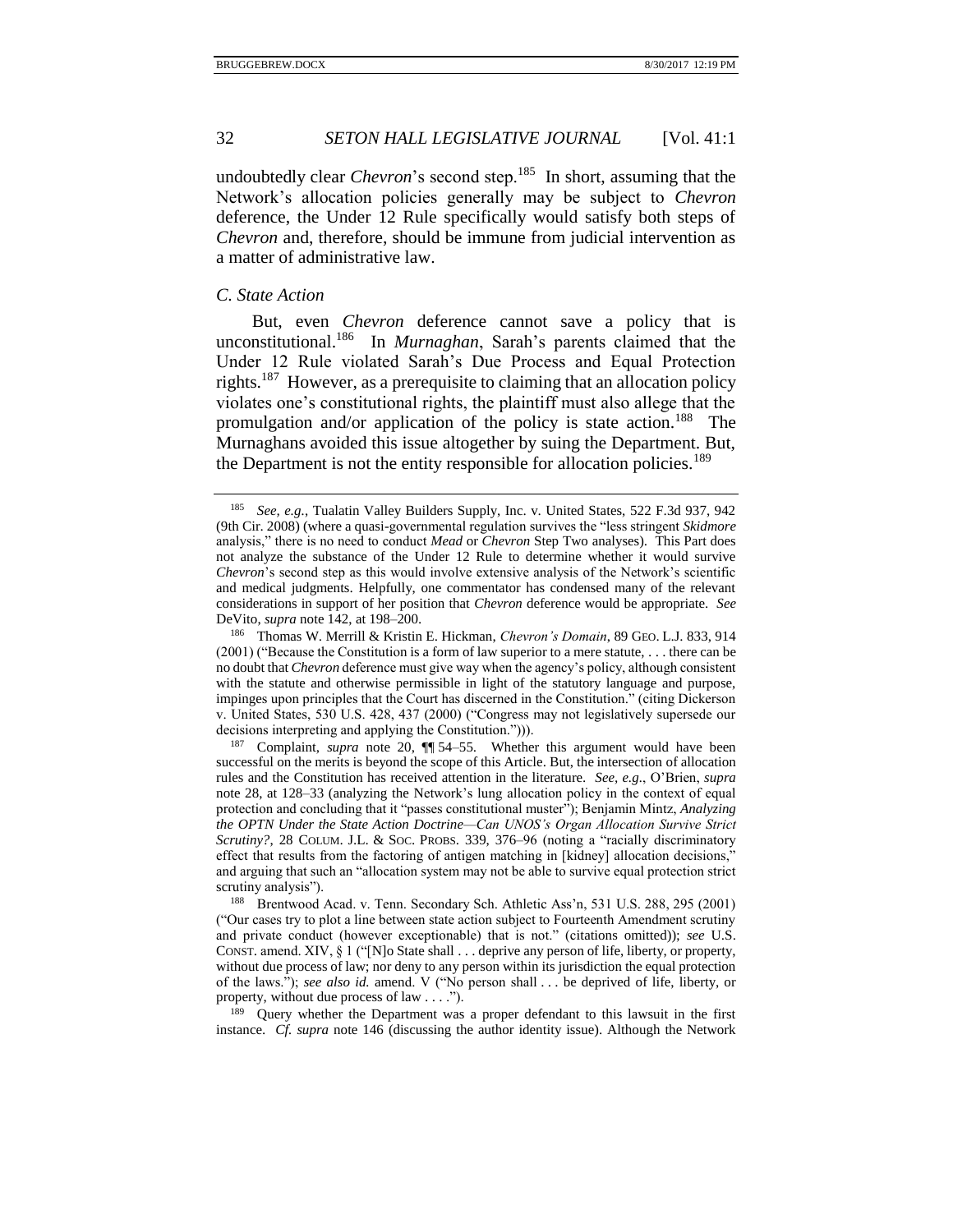So, the *Murnaghan* court should have addressed whether, when promulgating allocation policy, the *Network*—a quasi-governmental entity—is engaging in state action such that it is subject to claims of constitutional violations. Critically, only a court may answer this question. While Congress has discretion to impose statutory requirements on quasi-governmental entities—e.g., whether to subject them to FOIA<sup>190</sup>—Congress receives no deference in the determination

.html/ (last visited Nov. 7, 2016). Private entities, on the other hand, are not generally subject to FOIA, Forsham v. Harris, 445 U.S. 169, 179–80 (1980), as they do not meet FOIA's definition of "agencies." *Cf.* 5 U.S.C. § 552(f)(1). But, exceptions do exist. *See, e.g.*, Moye, O'Brien, O'Rourke, Hogan & Pickert v. Nat'l R.R. Passenger Corp., 376 F.3d 1270, 1277 n.5 (11th Cir. 2004) (concluding that Amtrak is subject to FOIA though not a federal agency (citing 49 U.S.C. § 24301(e) (2016) ("[FOIA] applies to Amtrak for any fiscal year in which Amtrak receives a Federal subsidy."))). A two-pronged test determines whether the subject of a FOIA request is an "agency record": first, an agency must "'either create or obtain'" the record; second, "the agency must be in control of the requested materials at the time the FOIA request is made." Dep't of Justice v. Tax Analysts, 492 U.S. 136, 144–45 (1989) (citations omitted). And, the "data generated by a privately controlled organization which has received grant funds from an agency, but which data has not at any time been obtained by the agency, are not 'agency records' accessible under the FOIA," even when the agency subjects the private entity to "some supervision." *Forsham*, 445 U.S. at 173, 176–78 (parenthetical omitted) (finding that a private research group's data were not agency records despite agency's "right of access to the data" because the agency "ha[d] not exercised its right . . . to obtain permanent custody of the data"). The OPTN/UNOS, as its moniker would suggest, has a dual nature: the OPTN is a shell quasi-governmental agency operated by UNOS, an entirely private non-profit entity that existed prior to—and wholly independent of—NOTA. *See supra* Part I. OPOs generate allocation lists in compliance with the policies of UNOS, which then stores and maintains those lists. But, NOTA anticipates that the OPTN will continue to maintain the national organ-matching registry even if UNOS ceases to act as its operator. *See* Harold J. Krent, *Fragmenting the Unitary Executive: Congressional Delegations of Administrative Authority Outside the Federal Government*, 85 NW. U. L. REV. 62, 96 n.108 (1990) ("HHS . . . may select a different private delegate to discharge those functions currently undertaken by UNOS."). This in mind, the OPTN—and not UNOS must be the legal holder of allocation lists; otherwise, UNOS could (arguably) refuse to provide them to any successor-operator. FOIA applies to the OPTN since it is a federal governmental agency, even if only a shell. So, FOIA applies to the records produced by UNOS in its role as OPTN operator. That said, neither UNOS nor the OPTN have a FOIA office. So, as an experiment to determine whether UNOS records can actually be obtained, the Author submitted FOIA requests to HHS, HRSA, and CMS, for the lung allocation lists whence Sarah Murnaghan received her two bilateral lung transplants. HHS immediately responded that it was not the holder of UNOS records, and forwarded the request to HRSA. *See* Letter from HHS FOIA Office to Author (Dec. 12, 2014) (on file with author). CMS attempted to locate the lists and—upon realizing that it did not hold them—also forwarded

immediately complied with the *Murnaghan* court's TRO, it is arguable that it need not have done so, since the Network was not itself a named party in Sarah's complaint. *See* FED. R. CIV. P.  $65(d)(2)(A)$ . It is more likely, though, that the Network was legally bound to obey the order as an "agent" or "servant" of the Department, *see id.* 65(d)(2)(B), since the Network is under contract with HRSA. *See supra* not[e 5](#page-2-2) and accompanying text.

<sup>190</sup> The Freedom of Information Act ("FOIA") allows any individual to request federal agency records. *See generally* 5 U.S.C. § 552(a) (2014). HHS, CMS, and HRSA are subject to FOIA and maintain offices to respond to requests. *See Freedom of Information and Privacy Acts Division*, HHS, http://www.hhs.gov/foia/contacts/index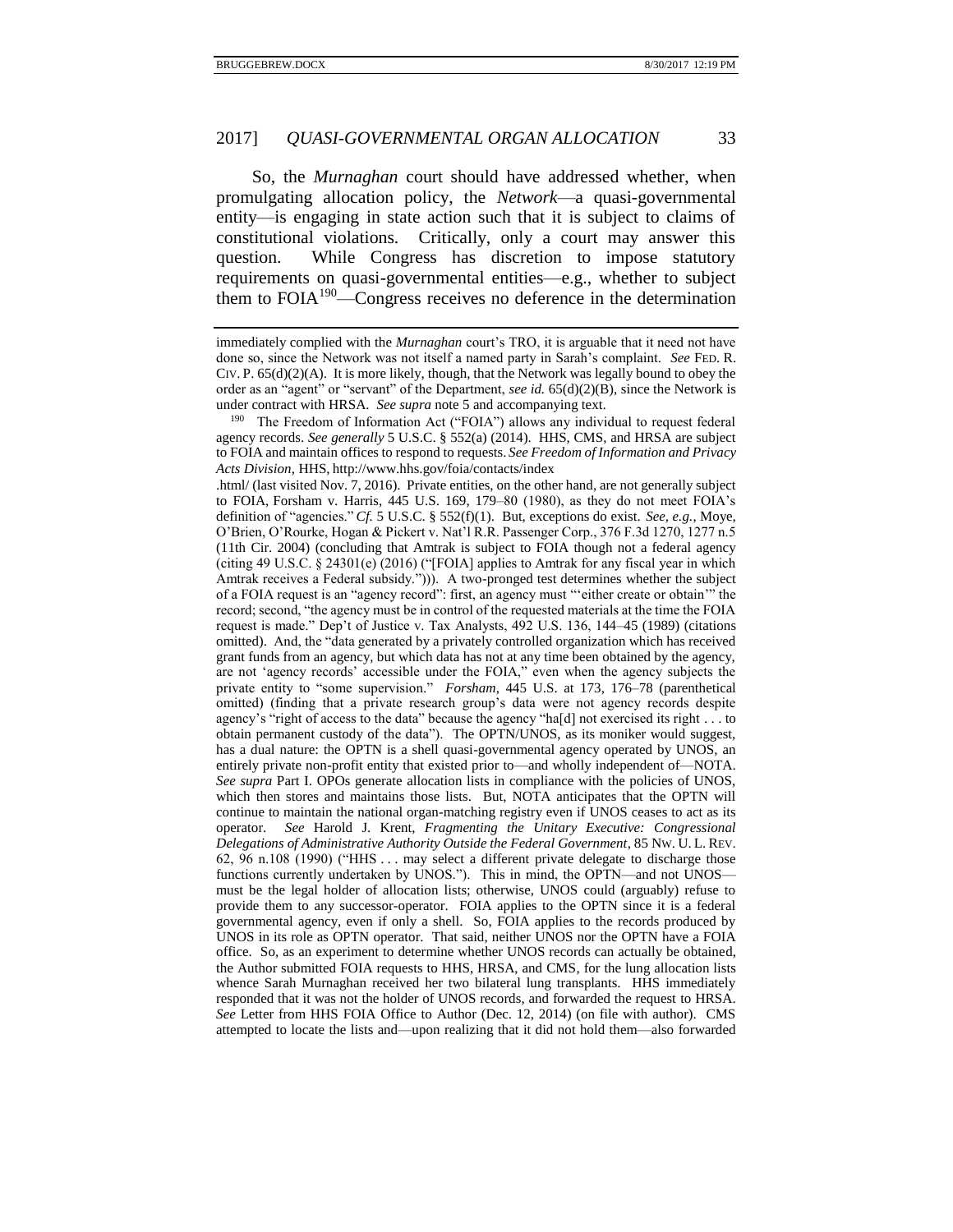of whether such an entity is a state actor for constitutional purposes.<sup>191</sup>

The following is an analysis of the Network under three of the Court's tests for determining whether a nominally private entity is engaging in state action:<sup>192</sup> entwinement, control, and public function.<sup>193</sup>

<sup>191</sup> *See American Railroads*, 135 S. Ct. at 1231 ("Congressional pronouncements, though instructive as to matters within Congress' authority to address, are not dispositive of . . . status as a governmental entity for purposes of separation of powers analysis under the Constitution." (citation omitted)); *see also Brentwood Academy*, 531 U.S. at 296 ("[T]he character of a legal entity is determined neither by its expressly private characterization in statutory law, nor by the failure of the law to acknowledge the entity's inseparability from recognized government officials or agencies." (citing *Lebron*, 513 U.S. at 399 ("We hold that where, as here, the Government creates a corporation by special law, for the furtherance of governmental objectives, and retains for itself permanent authority to appoint a majority of the directors of that corporation, the corporation is part of the Government for purposes of the First Amendment."))).

<sup>192</sup> *Cf.* Gross, *supra* not[e 2,](#page-1-1) at 238–39 ("Although courts have not had to confront the state actor problem with respect to UNOS, it is academically interesting because it plays on an ambiguity that has persisted since NOTA's enactment: how to characterize the mix of 'private' and 'governmental' features constituting the OPTN.").

<sup>193</sup> This Part does not engage in four other state action tests for various reasons. *See generally* Julie K. Brown, *Less is More: Decluttering the State Action Doctrine*, 73 MO. L. REV. 561, 581 (2008) (citations omitted) ("The state action doctrine is slowly descending into utter confusion, where private parties remain unaware of what conduct subjects them to Constitutional restrictions, and courts are unclear as to the appropriate state action standard."). First, the Court has not used the state compulsion test for over half a century. *Id.* at 567 n.60 (citing Burton v. Wilmington Parking Auth., 365 U.S. 715 (1961)). Second, the joint participation test "applies in situations where the state so closely encourages a party's activity that the private actor is said to be 'cloaked with the authority of the state,'" *id.* at 567 (citation omitted), which is a situation utterly dissimilar from the relationship between the Department

the request to HRSA. *See* Letter from Hugh Gilmore, Director, CMS FOIA Office, to Author (Feb. 23, 2015) (on file with author). HRSA flatly denied the request. *See* Letter from Thomas Flavin, Freedom of Information Officer, HRSA FOIA Office, to Author (March 23, 2015) (on file with author) ("[T]he lung allocation lists . . . are exempt under FOIA Exemption  $(b)(6)$ , which protects against the release of information about individuals in . . . medical files . . . when the disclosure of such information would constitute a clearly unwarranted invasion of personal privacy." (internal quotation marks omitted)). It may be inferred from this response that HRSA perceives the Network's allocation lists to be agency records subject to FOIA requests. Otherwise, it seems more likely that HRSA would have responded as HHS and CMS did: by simply dodging the request, rather than citing to a substantive FOIA exemption. Notwithstanding the implication, the Author appealed HRSA's determination, arguing that Exemption (b)(6) does not apply to redacted copies of the allocation lists. *See* Letter from Author to Deputy Chief FOIA Officer, Office of the HHS Assistant Secretary for Public Affairs (April 9, 2015) (on file with author). HHS affirmed HRSA's decision to deny disclosure arguing, first, that FOIA does not demand disclosure for lack of public interest; and, second, that the records themselves "are found in a Privacy Act System of Records (SORN-09-15-0055), Organ Procurement and Transplantation Network (OPTN)/Scientific Registry of Transplant Recipients (STR) Data System," access to which is limited by the Privacy Act. *See* Letter from Catherine Teti, Deputy Agency Chief FOIA Officer, Office of the Assistant Secretary for Public Affairs, to Author (Aug. 19, 2015) (citing 5 U.S.C. § 552a and 74 Fed. Reg. 57,184, 57,184–86 (Nov. 4, 2009)). In conclusion, HHS appears to view OPTN/UNOS allocation lists as "agency record[s]," at least for purposes of FOIA. *Cf. Tax Analysts*, 492 U.S. at 144–45.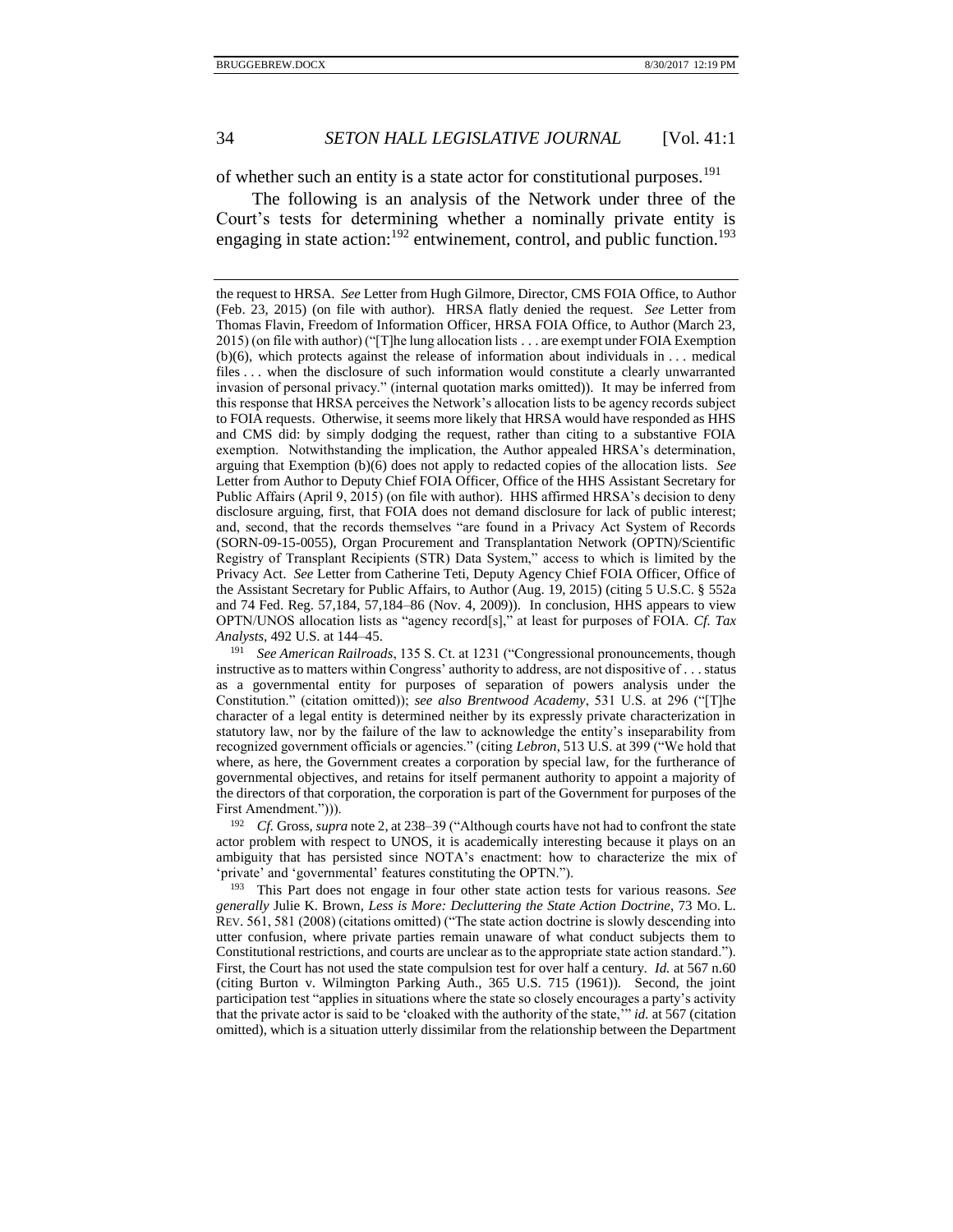The tests do not formalistically review the organic statutes of quasigovernmental entities; $194$  rather, each is highly fact-specific and must be applied on a case-by-case basis.<sup>195</sup>

<span id="page-34-0"></span>i. Entwinement

This fact-specific inquiry is particularly daunting when trying to predict whether a court would find state action under the entwinement test. Generally, where there is a "pervasive entwinement of [government] officials in the structure of [a nominally private] association," that "association's regulatory activity may and should be treated as state action . . . ."<sup>196</sup> In *Brentwood Academy*, the Court found state action where a state-wide not-for-profit interscholastic athletic association, which included most of the state's public schools,  $197$  acted through those schools' representatives to regulate athletics "in lieu of the State Board of Education's exercise of its own authority."<sup>198</sup>

Like in *Brentwood Academy*, where the voting membership of the association's rulemaking and administrative arms consisted of representatives—e.g., principals—from the member schools, $199$  the OPTN/UNOS Board is primarily comprised of transplant surgeons representing the Network's affiliated transplant centers.<sup>200</sup> But, unlike

<sup>194</sup> *See Brentwood Academy*, 531 U.S. at 301 n.4 ("[I]f formalism were the *sine qua non* of state action, the doctrine would vanish owing to the ease and inevitability of its evasion, and for just that reason formalism has never been controlling.").

and the Network. Third, the symbiotic relationship test is "closely related to"—but "more unstructured than"—a fourth test, the nexus test, *id.*, which has already received consideration in the literature as applied to the Network: while "[t]he facts underlying the OPTN scheme legitimate an argument of a sufficient nexus between the OPTN and the government," it is extremely challenging to predict how the Supreme Court would categorize the relationship "because the determination of a sufficient nexus classifying a private entity as a state actor is heavily fact-driven." Mintz, *supra* note [187,](#page-31-1) at 373 ("[D]espite the presence of a relatively significant nexus," the Court concluded that the United States Olympic Committee was not a state actor; hence "the Court is unlikely to find the OPTN a state actor on the nexus theory since the evidence of a nexus was stronger with respect to the USOC than it is with respect to the OPTN." (citing S.F. Arts & Athletics, Inc. v. U.S. Olympic Comm., 483 U.S. 522, 542– 47 (1987))).

<sup>195</sup> *Id.* at 295–96 ("[N]o one fact can function as a necessary condition across the board for finding state action; nor is any set of circumstances absolutely sufficient, for there may be some countervailing reason against attributing activity to the government."); *Burton*, 365 U.S. at 722 ("Only by sifting facts and weighing circumstances can the nonobvious involvement of the State in private conduct be attributed its true significance.").

<sup>196</sup> *Brentwood Academy*, 531 U.S. at 291.

<sup>&</sup>lt;sup>197</sup> *Id.* at 299–300 ("Only the 16% minority of private school memberships prevents this entwinement of the Association and the public school system from being total and their identities totally indistinguishable.").

<sup>198</sup> *Id.* at 291.

<sup>199</sup> *See id* at 299–300.

<sup>200</sup> *See Board of Directors*, OPTN, https://optn.transplant.hrsa.gov/members/board-of-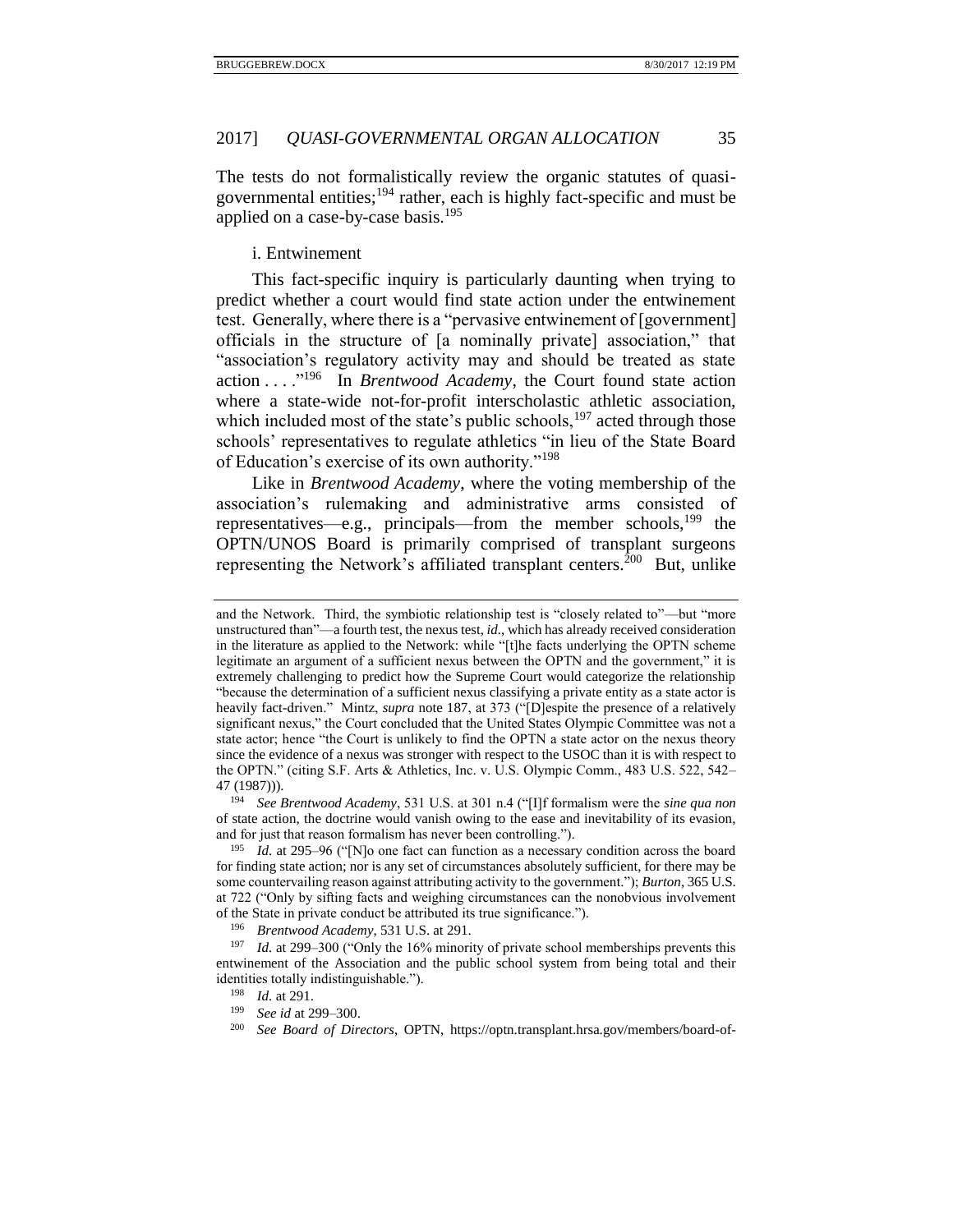the committee members in *Brentwood Academy*, who were employees of the very state (Tennessee) that the Court found the association to be "entwine[d]" with, $^{201}$  the members of the Network committees are citizens of various states and primarily employees of geographically diverse private hospitals, public hospitals, OPOs, and histocompatibility laboratories.<sup>202</sup> Moreover, none of the voting members of its Board or committees are employees of the Federal Government.

<span id="page-35-0"></span>Also, in *Brentwood Academy*, the Tennessee State Board of Education had historically and expressly designated the association as "'the organization to supervise and regulate [interscholastic] athletic activities . . . . "<sup>203</sup> Likewise, HHS has consistently designated UNOS to operate the OPTN.<sup>204</sup> Finally, as in *Brentwood Academy*, where State Board of Education members were "assigned ex officio to serve as members of the [association's rulemaking and administrative arms],"205 the HHS Division of Transplantation is represented by ex officio members on the Network Board and on many Network committees.<sup>206</sup>

Overall, it is an onerous—perhaps impossible—task to anticipate whether a court would find entwinement after weighing these various

committee-q-a/ (last visited Nov. 7, 2016). Worth noting, as an aside, is the Ethics Committee: its composition mirrors almost exactly the hypothetical "Medical Commission" Justice Scalia sketched in a prescient dissent. *Compare Ethics Committee*, OPTN, https://optn.transplant.hrsa.gov/members/committees/ethics-committee/ (last visited Nov. 7, 2016) (listing the following as members (among others): six transplant centers M.D.'s; two OPO representatives; and three members of the general public, including Georgetown University medical ethicist Robert Veatch, Ph.D.) *and Robert Veatch, Ph.D.*, KENNEDY INSTITUTE OF ETHICS, https://kennedyinstitute.georgetown

.edu/people/robert-veatch/ (last visited Nov. 7, 2016) ("One of the pioneers of contemporary medical ethics, Dr. Veatch served as an ethics consultant in the early legal case of [a] woman whose parents won the right to forgo life-support . . . .") *with Mistretta*, 488 U.S. at 422 (Scalia, J., dissenting) ("If rulemaking can be entirely unrelated to the exercise of judicial or executive powers, I foresee all manner of 'expert' bodies, insulated from the political process, to which Congress will delegate various portions of its lawmaking responsibility. How tempting to create an expert Medical Commission (mostly M.D.'s, with perhaps a few Ph.D.'s in moral philosophy) to dispose of such thorny, 'now-in' political issues as the withholding of life-support systems . . . .").

/board-of-directors/ (listing Melissa Greenwald (Director, HRSA Division of Transplantation) as ex officio member) (last visited Nov. 26, 2016); *Data Advisory Committee*, OPTN, https://optn.transplant.hrsa.gov/members/committees/data-advisorycommittee/ (last visited Nov. 8, 2016) (listing its membership to include Monica Lin and Christopher J. McLaughlin (Division of Transplantation, HHS, Ex Officio-Non Voting)).

directors/ (last visited Nov. 7, 2016).

<sup>201</sup> *Brentwood Academy*, 531 U.S. at 300.

<sup>202</sup> *See Committees*, OPTN, https://optn.transplant.hrsa.gov/members/committees/

<sup>203</sup> *Brentwood Academy*, 531 U.S. at 292 (citation omitted).

<sup>204</sup> *See Wisconsin*, 2000 WL 34234002, at \*2.

*Id.* at 300.

<sup>206</sup> *See, e.g.*, *Board of Directors*, OPTN, https://optn.transplant.hrsa.gov/members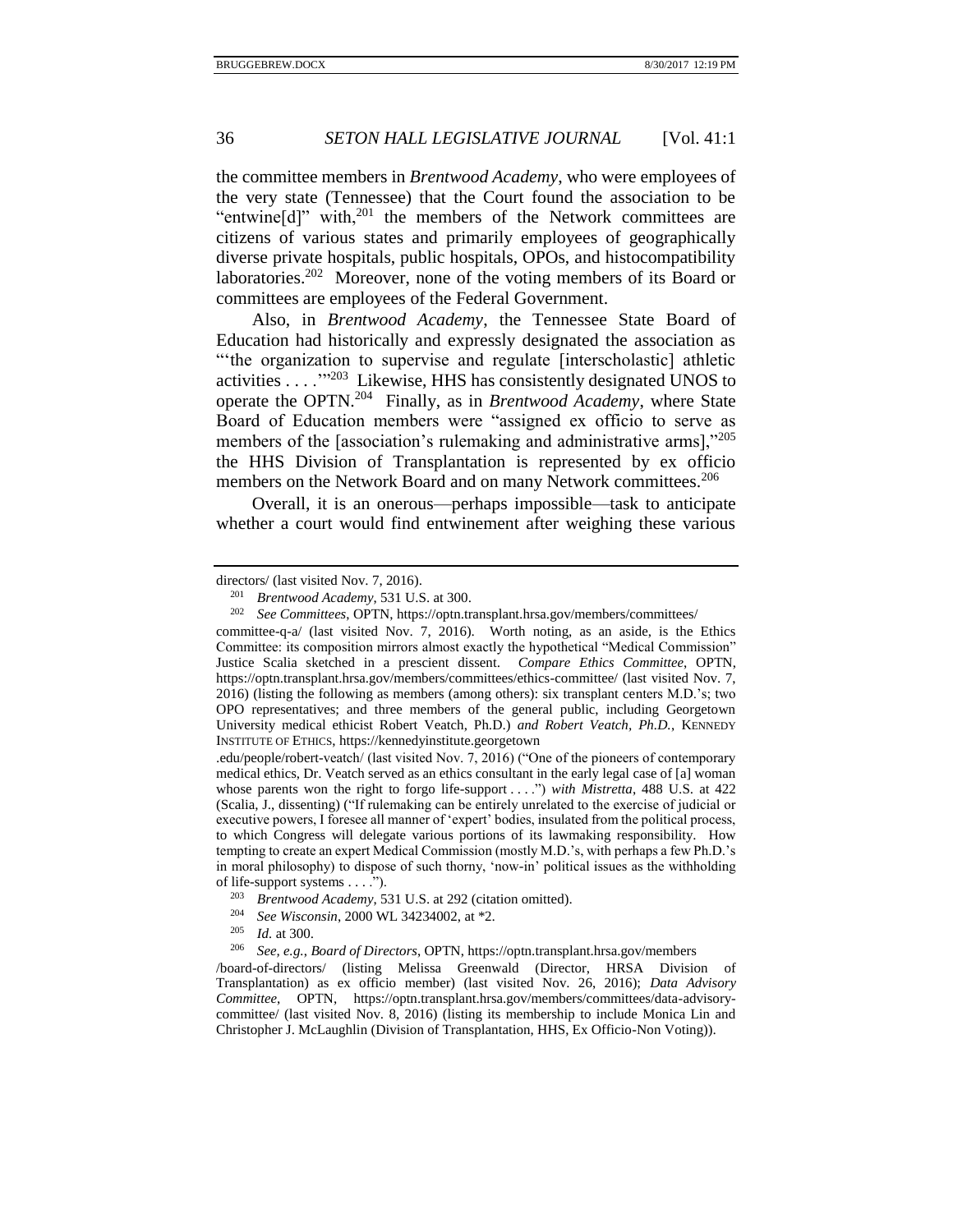facts. All considered, it is unclear which way the entwinement analysis cuts, whereas it is clear the Network is not under control of the Government.

# <span id="page-36-0"></span>ii. Control

Though decided in substantively distinct constitutional contexts, Livestock Marketing (First Amendment<sup>207</sup>) and *American Railroads* (separation of powers<sup>208</sup>) are leading examples of the factual and legal circumstances in which a court may find that the Federal Government controls a nominally private entity, thus opening the door to claims that the entity has violated the Constitution.<sup>209</sup> While the quasi-governmental entities in those cases share some features with the Network,  $210$  key distinctions evidence that the latter is not under the Government's control. In *Livestock Marketing*, the Court found that the Agriculture Secretary intimately and consistently "exercise[d]" authority over the Beef Committee's ultimate advertising message, and therefore held that the "message of the promotional campaigns [was] effectively controlled

<sup>&</sup>lt;sup>207</sup> *See Johanns v. Livestock Mktg. Ass'n, 544 U.S. 550, 553 (2005).*<br><sup>208</sup> *See American Bailroads* 135 S. Ct. at 1228

<sup>208</sup> *See American Railroads*, 135 S. Ct. at 1228.

<sup>&</sup>lt;sup>209</sup> *Cf.* Kevin R. Kosar, CONG. RESEARCH SERV., RL30533, THE QUASI GOVERNMENT: HYBRID ORGANIZATIONS WITH BOTH GOVERNMENT AND PRIVATE SECTOR LEGAL CHARACTERISTICS 2 (2011) (organizing governmental and quasi-governmental entities on a linear spectrum based on "their relationship to the executive branch (and Congress)" as a matter of control). Closest to the government are "highly 'political'" quasi-official institutions that are "subject to pressures not dissimilar to th[ose] encountered by regular executive agencies." *Id.* at 6. Farthest from the government are nonprofit organizations "honorific[ally]" chartered by Congress for "patriotic, charitable, historical, or educational purpose[s]," without conferral of governmental power or benefits. *Id.* at 22–23; *see, e.g.*, *Olympic Committee*, 483 U.S. at 542–43 ("The [United States Olympic Committee] is a 'private corporation established under Federal law.'" (citation omitted)).

<sup>210</sup> For example, like in *Livestock Marketing*, where the "Beef Committee"—charged with developing generic beef advertisements, 7 U.S.C. § 2904(1), (4)(A)–(B) (2010)—was selected by a board of private geographically representative cattle producers and importers, 7 C.F.R. § 1260.141 (2016), the Network's Board and committees are also geographically representative and composed of private experts moonlighting as policymakers. *See supra* text accompanying not[e 202.](#page-35-0) Furthermore, both Amtrak and the Network have large-scale publicbenefit goals: Amtrak must "provide efficient and effective intercity passenger rail mobility," 49 U.S.C. § 24101(b), and reduce fares for the disabled and elderly, *id.* § 24307(a); the Network must distribute "organs equitably among transplant patients," 42 U.S.C. § 274(b)(2)(D), and "address the unique health care needs of children." *Id.* § 274(b)(2)(M). And, both are recipients of significant federal financial support. *Compare American Railroads*, 135 S. Ct. at 1232 ("In its first 43 years of operation, Amtrak has received more than \$41 billion in federal subsidies. In recent years these subsidies have exceeded \$1 billion annually." (citation omitted)) *with Justification of Estimates for Appropriations Committees*, HRSA, at 14, http://www.hrsa.gov/about/budget/budgetjustification2015.pdf/ (last visited Nov. 7, 2016) (HRSA received more than \$23M *per annum* in 2013 and 2014 for transplantation).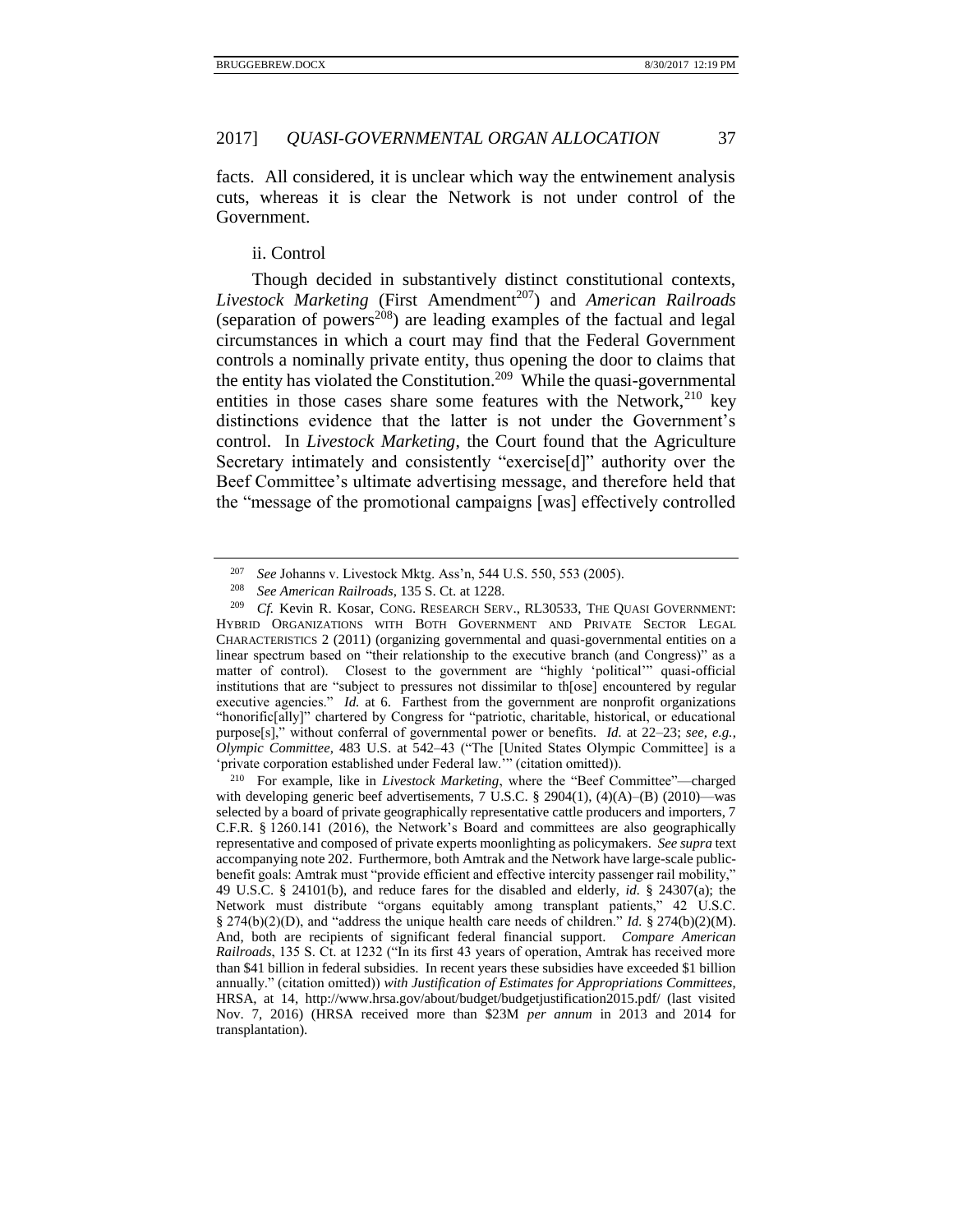by the Federal Government itself."<sup>211</sup> Likewise, in *American Railroads*, the Court found the political branches "control[led] Amtrak's . . . Board of Directors [and] exercise[d] substantial, statutorily mandated supervision over Amtrak's priorities and operations," and thus concluded that Amtrak was a "governmental entity for purposes of separation of powers analysis under the Constitution."<sup>212</sup>

The record here demonstrates the antithesis. The HHS Secretary has never directed the Network to develop any particular policy (nor has she even adopted one promulgated by the Network<sup>213</sup>), and the Network Board's members are private actors who have never been subjected to active Executive oversight (nor are those members subject to removal  $2^{14}$ ). And, yet, as unlikely as it would be for a court to find on these facts that the Government controls the Network to the extent that it is subject to constitutional claims, there is one more state action test to consider.

## <span id="page-37-0"></span>iii. Public Function

In order for a private entity to engage in state action under the public function test, the "function performed [must have] been 'traditionally the exclusive prerogative of the State."<sup>215</sup> Two commentators have suggested that the Network does not perform a public function because "[t]he provision of general medical care is not a traditional public function."<sup>216</sup> and because "the private sector has traditionally been

<sup>211</sup> *Livestock Marketing*, 544 U.S. at 560–61 ("[T]he record demonstrates that the Secretary exercises final approval authority over every word used in every promotional campaign. All proposed promotional messages are reviewed by Department officials both for substance and for wording, and some proposals are rejected or rewritten by the Department. Nor is the Secretary's role limited to final approval or rejection: Officials of the Department also attend and participate in the open meetings at which proposals are developed." (citations omitted)).

<sup>212</sup> *American Railroads*, 135 S. Ct. at 1231. Notably, the Court held so despite express statutory language stating that Amtrak "is not a department, agency or instrumentality of the United States Government." *Id.* at 1233 (internal quotation marks and citation omitted).

<sup>213</sup> *Cf*. Abood v. Detroit Bd. of Educ., 431 U.S. 209, 251 (1977) ("Had the State itself adopted the procedures it approved for the private utility, it would have been subject to the full constraints of the Constitution.").

<sup>214</sup> *Contra American Railroads*, 135 S. Ct. at 1231 ("[A]ll appointed Board members are removable by the President without cause." (citation omitted)); *Livestock Marketing*, 544 U.S. at 560 ("All members of the [Beef] Committee are subject to removal by the Secretary." (citation and emphasis omitted)).

<sup>215</sup> Rendell-Baker v. Kohn, 457 U.S. 830, 842 (1982) (emphasis omitted) (quoting Jackson v. Metro. Edison Co., 419 U.S. 345, 353 (1974)); *contra, e.g.*, *Olympic Committee*, 483 U.S. at 544–45 ("The [Amateur Sports] Act merely authorized the [Olympic Committee] to coordinate activities that always have been performed by private entities. Neither the conduct nor the coordination of amateur sports has been a traditional governmental function.").

<sup>216</sup> Mintz, *supra* not[e 187,](#page-31-1) at 367 (citing, e.g., Taylor v. St. Vincent's Hosp., 523 F.2d 75,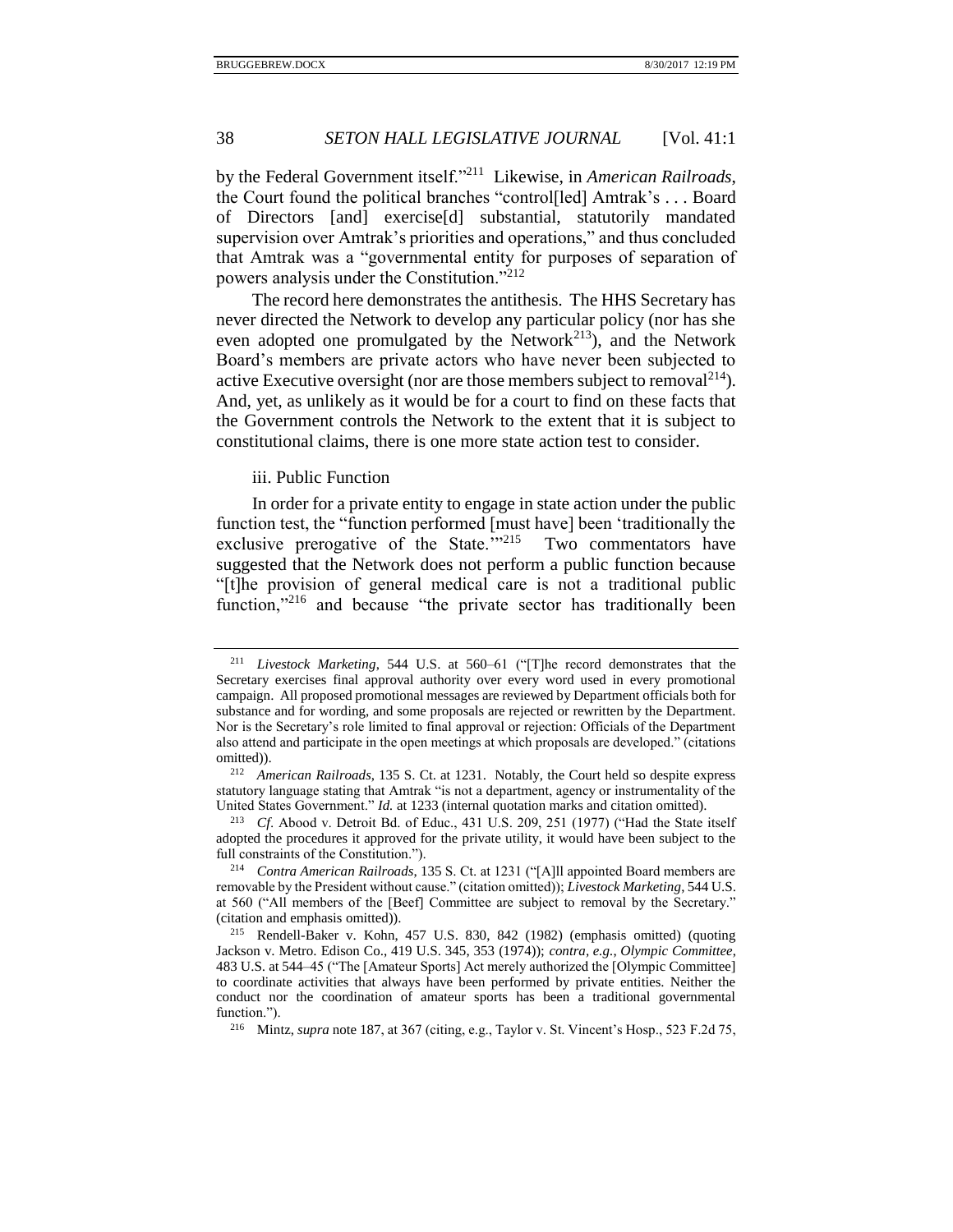responsible for the procurement and transplantation of organs."<sup>217</sup> When considered at a low level of generality, their argument is well taken.

But, at a slightly higher level of generality, the Network serves a different function: it operates to allocate a limited public resource.<sup>218</sup> And this *is* a function traditionally reserved to the Government.<sup>219</sup> So, when applying the public function test, the fact that the Network's functions were previously managed by purely private organizations may be of less importance than the "stark fact . . . that there are not enough organs to go around."<sup>220</sup> Clearly though, a plaintiff-candidate's success on a public function theory would depend heavily on the court's tolerance of highlevel generality.<sup>221</sup>

<span id="page-38-0"></span>iv. Normative Judgment

Regardless of the test employed, however, courts are granted considerable discretion to insert their own "normative judgment" when deciding state-action inquiries: "[e]ven facts that suffice to show public action (or, standing alone, would require such a finding) may be

<sup>78 (9</sup>th Cir. 1975) (holding that operation of a hospital was not a public function)).

<sup>217</sup> Mintz, *supra* not[e 187,](#page-31-1) at 368; *see* Gross, *supra* not[e 2,](#page-1-1) at 238 ("One basis for finding state action—if the entity is engaged is an activity traditionally reserved for the state—has questionable applicability to the OPTN because transplantation, and hence organ allocation, is such a recent innovation.").

<sup>218</sup> Donated human organs are "a public resource and a public trust." 63 Fed. Reg. at 16,300; *see* Eric. F. Galen, *Organ Transplantation at the Millennium: Regulatory Framework, Allocation Prerogatives, and Political Interests*, 9 S. CAL. INTERDISC. L.J. 335, 354 n.102 (1999) ("The public trust doctrine, as applied to organs donated for transplant, suggests that donated organs are 'preserved for public use' and that the government, 'as trustee for the people, bears responsibility of preserving and protecting the right of the public to the use' of such organs." (quoting BLACK'S LAW DICTIONARY (6th ed. 1991))); *cf.* Roy G. Spece, Jr., *A Fundamental Constitutional Right of the Monied to "Buy Out of" Universal Health Care Program Restrictions Versus the Moral Claim of Everyone Else to Decent Health Care: An Unremitting Paradox of Health Care Reform?*, 3 J. HEALTH & BIOMEDICAL L. 1, 86 (2007) ("Rights to purchase . . . organs for transplantation . . . raise medical, scientific, and policy judgments about the allocation of scarce and uniquely important public resources.").

<sup>219</sup> *See* Stephen E. Gottlieb, *Compelling Governmental Interests: An Essential but Unanalyzed Term in Constitutional Adjudication*, 68 B.U. L. REV. 917, 948–49 (1988) ("Legislatures are faced with significant choices in determining how to allocate limited resources in ensuring the[] protections [of life, health, and safety]. Such considerations led the [Constitutional] Convention to define the powers and obligations of Congress in general terms, so as to avoid confining congressional action unnecessarily." (citing The Federalist No. 44, at 284–85 (James Madison) (Clinton Rossiter ed., 1961))).

<sup>220</sup> *See* Strosberg & Gimbel, *supra* note [11,](#page-3-0) at 229–30.

<sup>221</sup> *Cf.* Frank H. Easterbrook, *Abstraction and Authority*, 59 U. CHI. L. REV. 349, 352 (1992) ("If you assume that the purpose of [an] enterprise is to increase the number of protected interests, then 'it is crucial to define the liberty at a high enough level to permit unconventional variants to claim protection.' If you believe that tradition serves to restrict the powers of judges to pursue their vision of a good society, then you will choose a lower level of generality." (citation omitted)).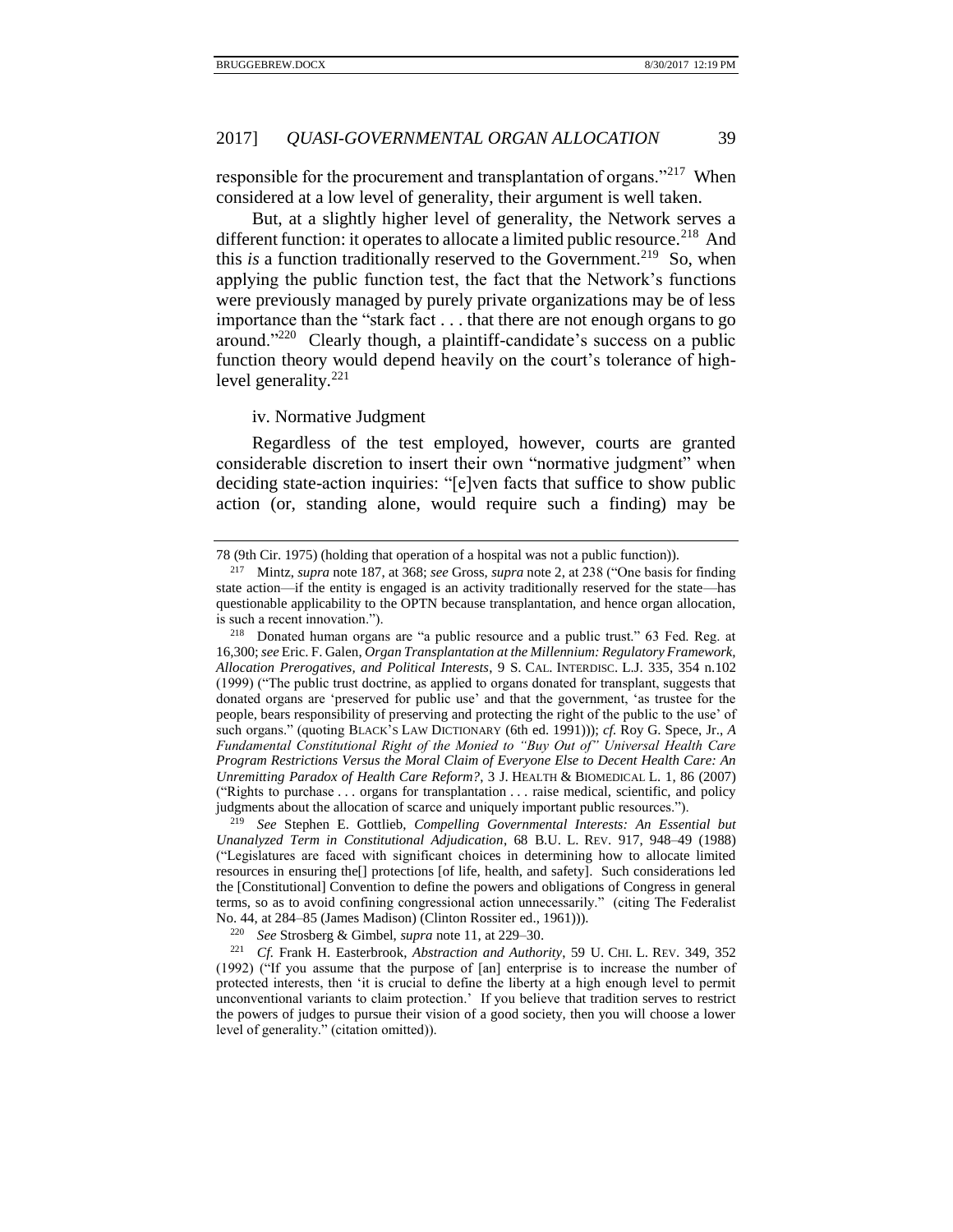outweighed in the name of some value at odds with finding public accountability in the circumstances."<sup>222</sup> Therefore, even if the Network's policies qualify as state action under one or more of the aboveenumerated tests, a court may nevertheless conclude that the Network is immune from constitutional claims.

#### VI. CONCLUSION

<span id="page-39-0"></span>That all said, just as courts presumably would not categorically dismiss claims that the Network violated NOTA or that the Final Rule is invalid, they likewise should not consider the Network categorically immune from claims that allocation policies are unconstitutional.<sup>223</sup> But, contrary to *Murnaghan*, courts should not grant relief—regardless of the specific allegations at issue—without a more complete investigation.<sup>224</sup> Indeed, a considered application of the *Winter* factors demonstrates that the TRO in *Murnaghan* was improvidently granted.<sup>225</sup>

To begin, the "balance of equities" tipped neither in Sarah's favor, nor in favor of other candidates. Sarah was not the only individual who could have been irreparably harmed by not receiving a lung transplant. All candidates suffer from the threat of irreparable harm. As far as the court knew, the next candidate—who would have received Sarah's first pair of lungs but for the suspension of the Under 12 Rule—could have died awaiting another offer.<sup>226</sup> Since, the "balance of equities" were in equipoise in Sarah's case, granting the TRO was inappropriate.<sup>227</sup>

<sup>222</sup> *See Brentwood Academy*, 531 U.S. at 295, 303.

<sup>223</sup> *Cf.* J. Cooper, *supra* not[e 167,](#page-28-1) at 296 ("[T]he court's decision [in *Murnaghan*] presents an opportunity for future transplant candidates to request judicial intervention when they are unable to receive an organ thereby increasing the scope and number of individual causes of action." (citing *Girl's Need Breathes Life into Debate over Organ Allocation*, NAT'L PUBLIC RADIO (June 6, 2013), http://www.npr.org/blogs/health

<sup>/2013/06/10/189270798/</sup>Girls-Need-Breathes-Life-Into-Debate-Over-Organ-Allocation/ ("And then I can start to see other people saying, 'You know what, I need a liver. I need a heart. Where's a federal judge?'")).

<sup>224</sup> *Contra* DeVito, *supra* note [142,](#page-24-1) at 206 ("Judge Baylson was correct in issuing the TRO and suspending the OPTN policy for lung allocation to those under twelve as it applied to Sarah's circumstances and in refraining from issuing a broad-based ruling about the OPTN under-12 rule in general.").

<sup>225</sup> *See* Winter v. Natural Res. Def. Council, Inc., 555 U.S. 7, 20 (2008) ("A plaintiff seeking a preliminary injunction must establish that he is likely to succeed on the merits, that he is likely to suffer irreparable harm in the absence of preliminary relief, that the balance of equities tips in his favor, and that an injunction is in the public interest.").

<sup>226</sup> *Contra* DeVito, *supra* note [142,](#page-24-1) at 206 ("A judge should be allowed to create a *temporary* solution . . . ." (emphasis added)).

<sup>&</sup>lt;sup>227</sup> The Author recognizes that this situation was terribly fraught for the court: to deny the TRO would have been to close off the last and only avenue of relief to a dying child with a colorable claim of discrimination. Yet, despite the deeply compelling nature of Sarah's case, a likely dispositive order should not have issued until the court had fully considered the